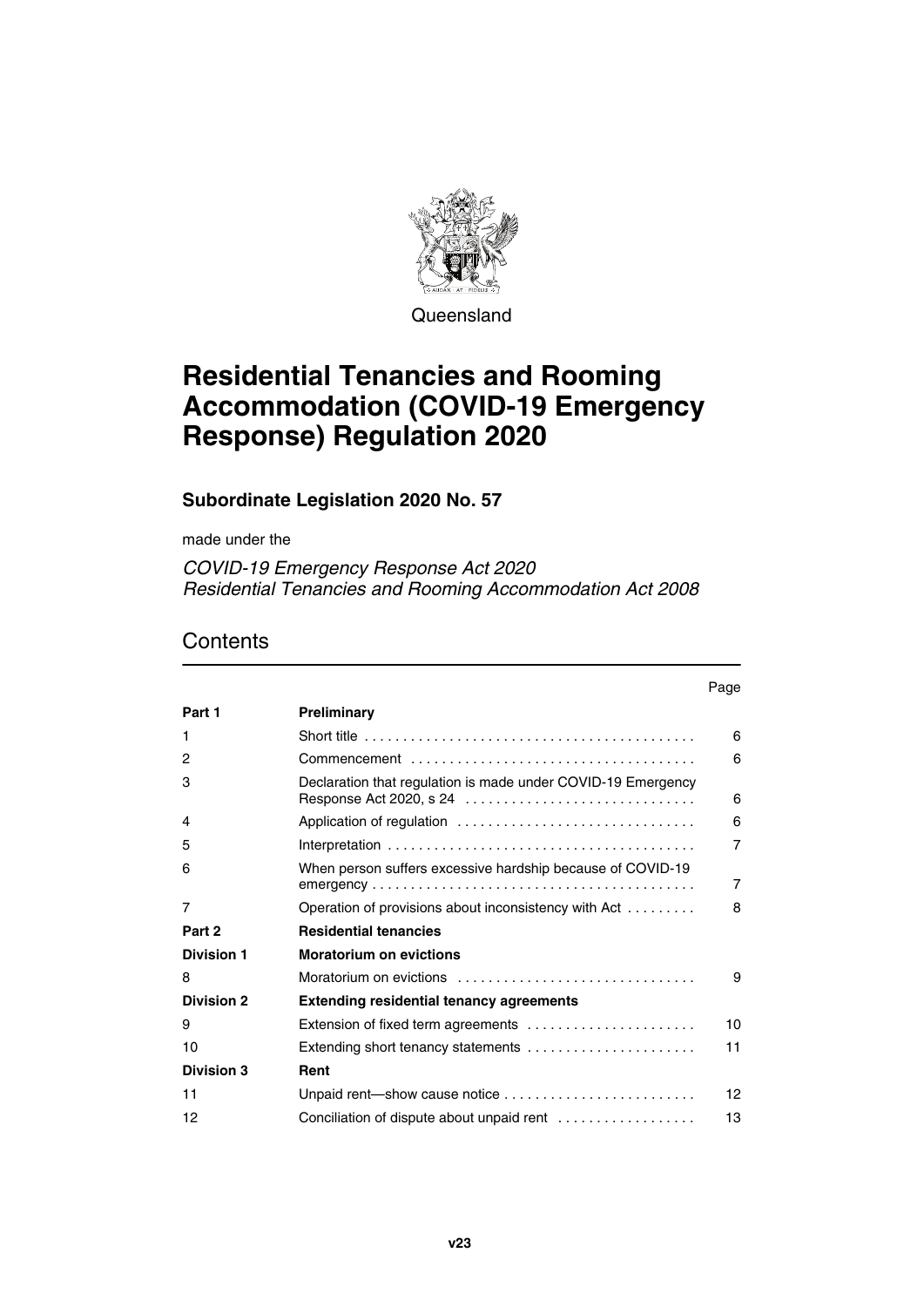Residential Tenancies and Rooming Accommodation (COVID-19 Emergency Response) Regulation 2020

| 13                   | Tenancy variation agreements                                                                   | 14 |
|----------------------|------------------------------------------------------------------------------------------------|----|
| 14                   |                                                                                                | 14 |
| 15                   | Failure to leave for unremedied breach relating to unpaid rent                                 | 14 |
| Division 4           | <b>Rental bonds</b>                                                                            |    |
| 16                   | Rental bonds and decreases in amount of rent                                                   | 15 |
| <b>Division 5</b>    | <b>Entry to premises</b>                                                                       |    |
| 17                   | Restriction on lessor or lessor's agent entering premises                                      | 16 |
| 18                   | Alternative arrangements for inspections                                                       | 17 |
| Division 6           | <b>Repairs and maintenance</b>                                                                 |    |
| 19                   | Release from particular obligations of lessors-routine repairs and                             | 18 |
| 20                   | Notice to remedy lessor's breach-routine repairs and maintenance                               | 19 |
| <b>Division 7</b>    | <b>Domestic violence</b>                                                                       |    |
| Subdivision 1        | <b>Leaving premises</b>                                                                        |    |
| 21                   |                                                                                                | 20 |
| 22                   |                                                                                                | 20 |
| 23                   | Lessor's response to notice ending tenancy                                                     | 21 |
| 24                   | Effect of notice ending tenancy if sole tenant                                                 | 21 |
| 25                   | Effect of notice ending tenancy if more than 1 tenant                                          | 22 |
| 26                   |                                                                                                | 22 |
| 27                   | Supporting evidence for notice ending tenancy                                                  | 23 |
| 28                   | Top-ups to rental bond $\ldots \ldots \ldots \ldots \ldots \ldots \ldots \ldots \ldots \ldots$ | 24 |
| 29                   |                                                                                                | 24 |
| 30                   | Application to tribunal about notice ending tenancy $\ldots \ldots \ldots$                     | 24 |
| 31                   |                                                                                                | 25 |
| <b>Subdivision 2</b> | <b>Other matters</b>                                                                           |    |
| 32                   | Tenant's obligations generally                                                                 | 26 |
| 33                   |                                                                                                | 26 |
| 34                   | Application for termination for domestic violence                                              | 27 |
| <b>Division 8</b>    | <b>Ending of agreements</b>                                                                    |    |
| <b>Subdivision 1</b> | Notices to leave premises given by lessor                                                      |    |
| 35                   |                                                                                                | 28 |
| 36                   | Notice to leave for State government program                                                   | 29 |
| 37                   | Notice to leave for owner occupation                                                           | 29 |
| 38                   | Notice to leave without ground                                                                 | 30 |
| 39                   |                                                                                                | 30 |
|                      |                                                                                                |    |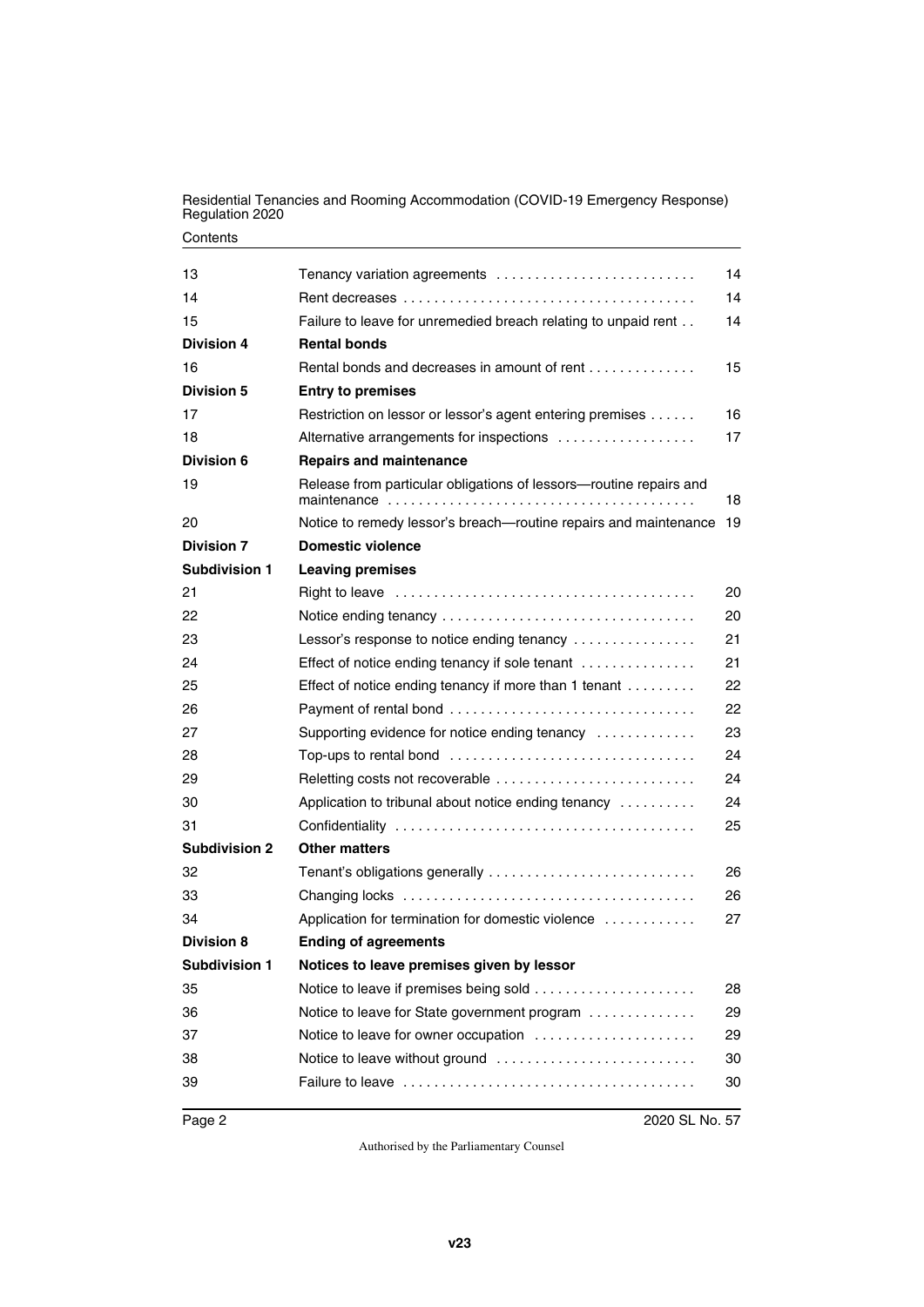Residential Tenancies and Rooming Accommodation (COVID-19 Emergency Response) Regulation 2020

| 40                   |                                                                        | 31 |
|----------------------|------------------------------------------------------------------------|----|
| <b>Subdivision 2</b> | Notices of intention to leave premises given by tenant                 |    |
| 41                   | Notice of intention to leave because of condition of premises          | 31 |
| <b>Division 9</b>    | <b>Termination for excessive hardship</b>                              |    |
| 42                   | Termination of residential tenancy agreement for excessive hardship 32 |    |
| <b>Division 10</b>   | Compensation                                                           |    |
| 43                   |                                                                        | 33 |
| 44                   |                                                                        | 34 |
| <b>Division 11</b>   | <b>Dispute resolution</b>                                              |    |
| 45                   | Particular applications for termination orders                         | 35 |
| <b>Division 12</b>   | <b>Tenancy databases</b>                                               |    |
| 46                   | Restriction on listing on tenancy database                             | 35 |
| Part 3               | Rooming accommodation                                                  |    |
| <b>Division 1</b>    | <b>Moratorium on evictions</b>                                         |    |
| 47                   |                                                                        | 36 |
| <b>Division 2</b>    | <b>Extending rooming accommodation agreements</b>                      |    |
| 48                   | Extension of fixed term agreements                                     | 38 |
| <b>Division 3</b>    | Rent                                                                   |    |
| 49                   | Unpaid rent—show cause notice                                          | 39 |
| 50                   | Conciliation of dispute about unpaid rent                              | 41 |
| 51                   |                                                                        | 41 |
| 52                   |                                                                        | 42 |
| 53                   | Failure to leave for unremedied breach relating to unpaid rent         | 42 |
| <b>Division 4</b>    | <b>Rental bonds</b>                                                    |    |
| 54                   | Rental bonds and decreases in amount of rent                           | 43 |
| <b>Division 5</b>    | Entry to resident's room                                               |    |
| 55                   | Restriction on provider or provider's agent entering resident's room   | 43 |
| 56                   | Alternative arrangements for inspections                               | 45 |
| <b>Division 6</b>    | <b>Repairs and maintenance</b>                                         |    |
| 57                   | Release from particular obligations of providers—routine repairs and   | 46 |
| 58                   | Notice to remedy provider's breach—routine repairs and maintenance     |    |
|                      |                                                                        | 47 |
| <b>Division 7</b>    | <b>Domestic violence</b>                                               |    |
| <b>Subdivision 1</b> | <b>Leaving rental premises</b>                                         |    |
| 59                   |                                                                        | 48 |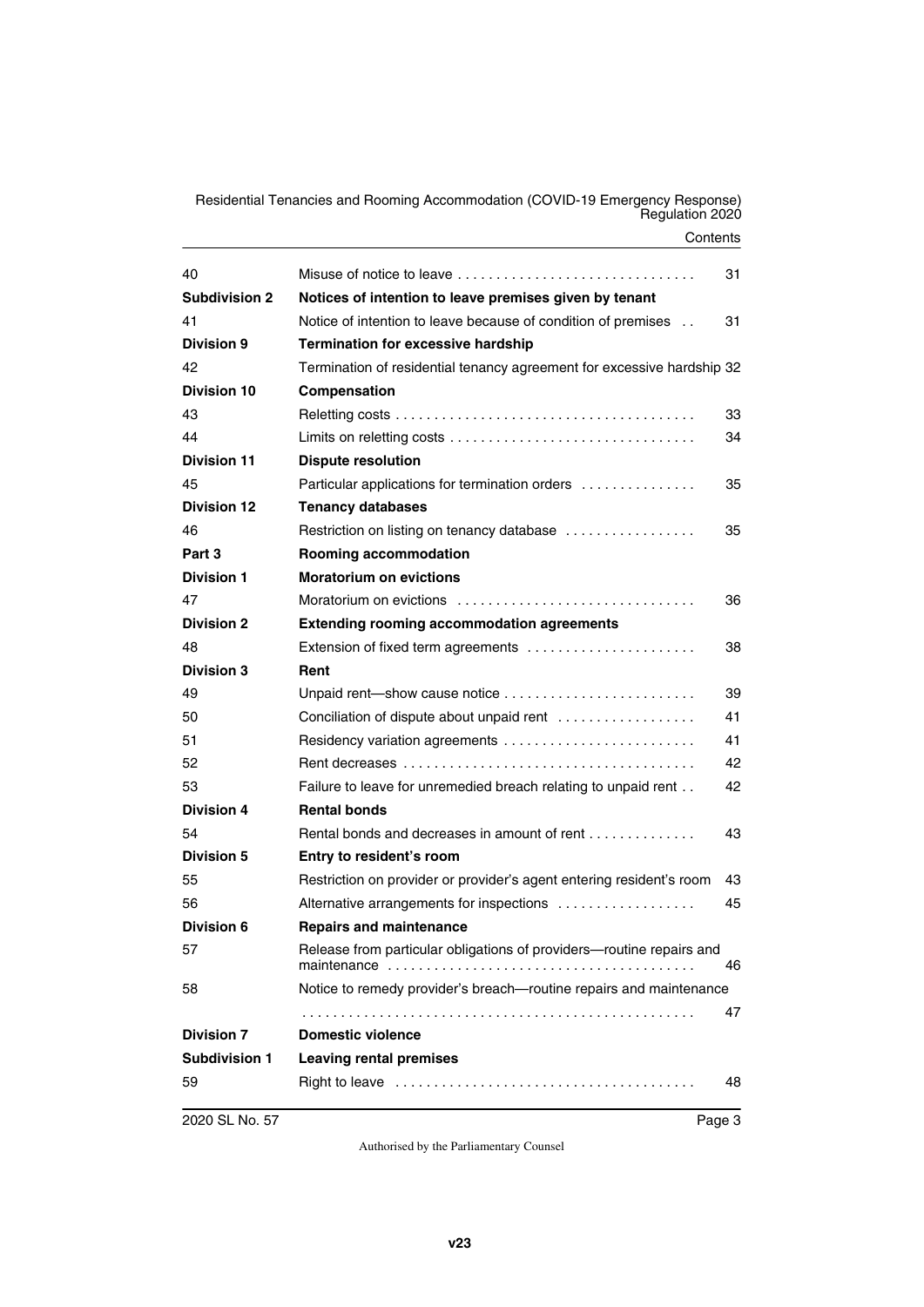Residential Tenancies and Rooming Accommodation (COVID-19 Emergency Response) Regulation 2020

| 60                   | Notice ending residency                                                  | 48 |
|----------------------|--------------------------------------------------------------------------|----|
| 61                   | Provider's response to notice ending residency                           | 48 |
| 62                   | Effect of notice ending residency if sole resident                       | 49 |
| 63                   | Effect of notice ending residency if coresidents                         | 49 |
| 64                   |                                                                          | 50 |
| 65                   | Supporting evidence for notice ending residency                          | 50 |
| 66                   |                                                                          | 51 |
| 67                   |                                                                          | 52 |
| 68                   | Application to tribunal about notice ending residency                    | 52 |
| 69                   |                                                                          | 53 |
| <b>Subdivision 2</b> | <b>Other matters</b>                                                     |    |
| 70                   |                                                                          | 53 |
| 71                   |                                                                          | 54 |
| 72                   | Application for termination for domestic violence                        | 54 |
| <b>Division 8</b>    | <b>Ending of agreements</b>                                              |    |
| <b>Subdivision 1</b> | Notices to leave premises given by provider                              |    |
| 73                   | Notice to leave if rental premises being sold                            | 55 |
| 74                   |                                                                          | 56 |
| 75                   | Misuse of notice to leave if rental premises being sold                  | 56 |
| <b>Subdivision 2</b> | Notices of intention to leave premises given by resident                 |    |
| 76                   | Notice terminating agreement because of condition of rental premises     |    |
|                      |                                                                          | 57 |
| Division 9           | <b>Termination for excessive hardship</b>                                |    |
| 77                   | Termination of rooming accommodation agreement for excessive             | 57 |
| <b>Division 10</b>   | Compensation                                                             |    |
| 78                   |                                                                          | 58 |
| 79                   |                                                                          | 59 |
| <b>Division 11</b>   | <b>Dispute resolution</b>                                                |    |
| 80                   | Particular applications for termination orders                           | 60 |
| <b>Division 12</b>   | <b>Tenancy databases</b>                                                 |    |
| 81                   | Extension of chapter 9 of the Act for rooming accommodation              | 60 |
| 82                   | Restriction on listing on tenancy database                               | 62 |
| Part 4               | <b>General provisions</b>                                                |    |
| 83                   | Extensions of time to complete particular processes                      | 63 |
| 84                   | Additional grounds to be considered by tribunal in deciding applications |    |
|                      |                                                                          |    |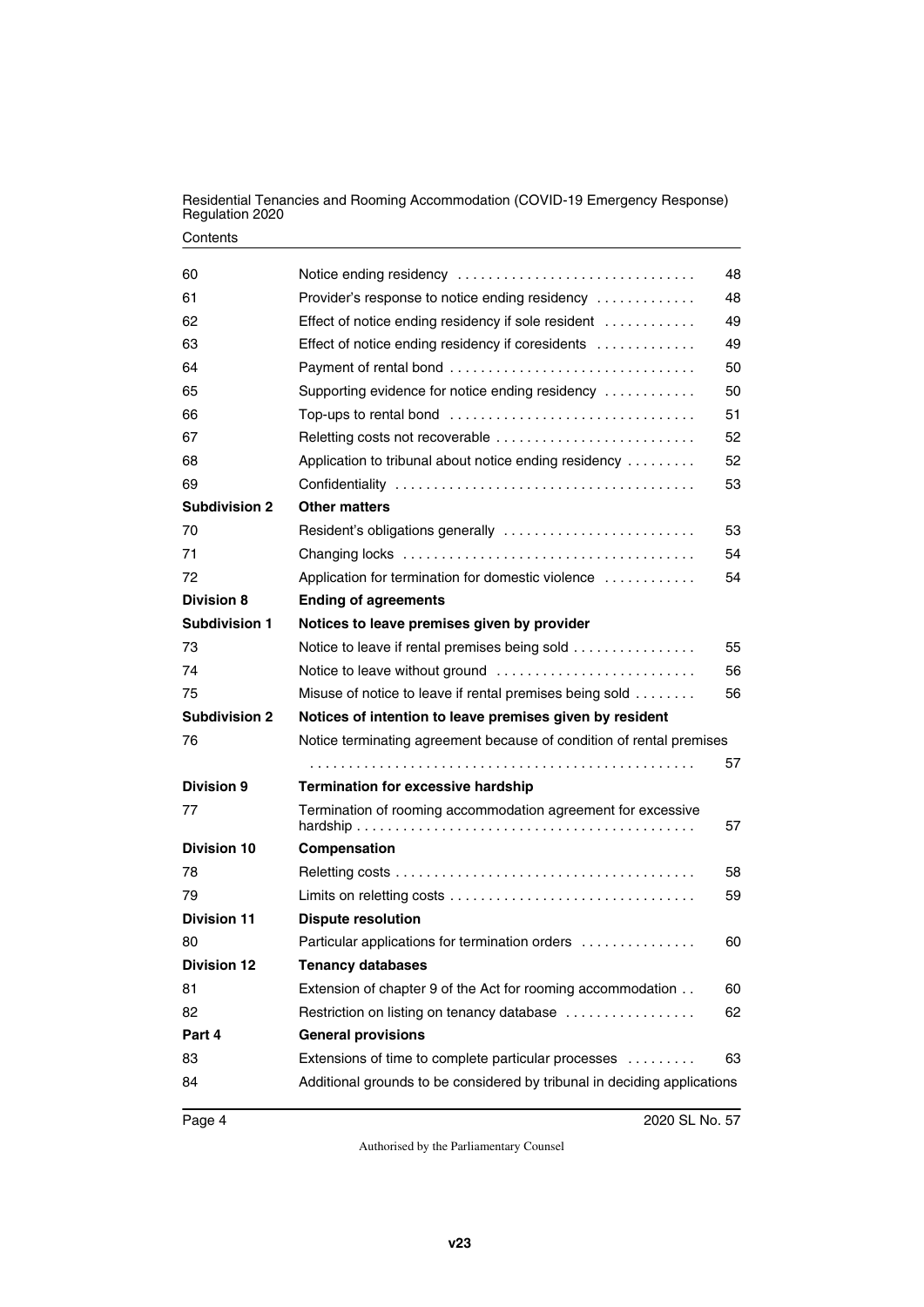Residential Tenancies and Rooming Accommodation (COVID-19 Emergency Response) Regulation 2020

|            |                                                                                                                                                                 | 64 |
|------------|-----------------------------------------------------------------------------------------------------------------------------------------------------------------|----|
| 85         | Evidence of suffering excessive hardship because of COVID-19<br>$emergency \ldots \ldots \ldots \ldots \ldots \ldots \ldots \ldots \ldots \ldots \ldots \ldots$ | 65 |
| 86         | False or misleading documents about excessive hardship because of                                                                                               | 66 |
| 87         |                                                                                                                                                                 | 66 |
| 88         | Minister may make guidelines                                                                                                                                    | 66 |
| 89         | Transitional provision-offences against moratorium provisions                                                                                                   | 67 |
| Schedule 1 |                                                                                                                                                                 | 68 |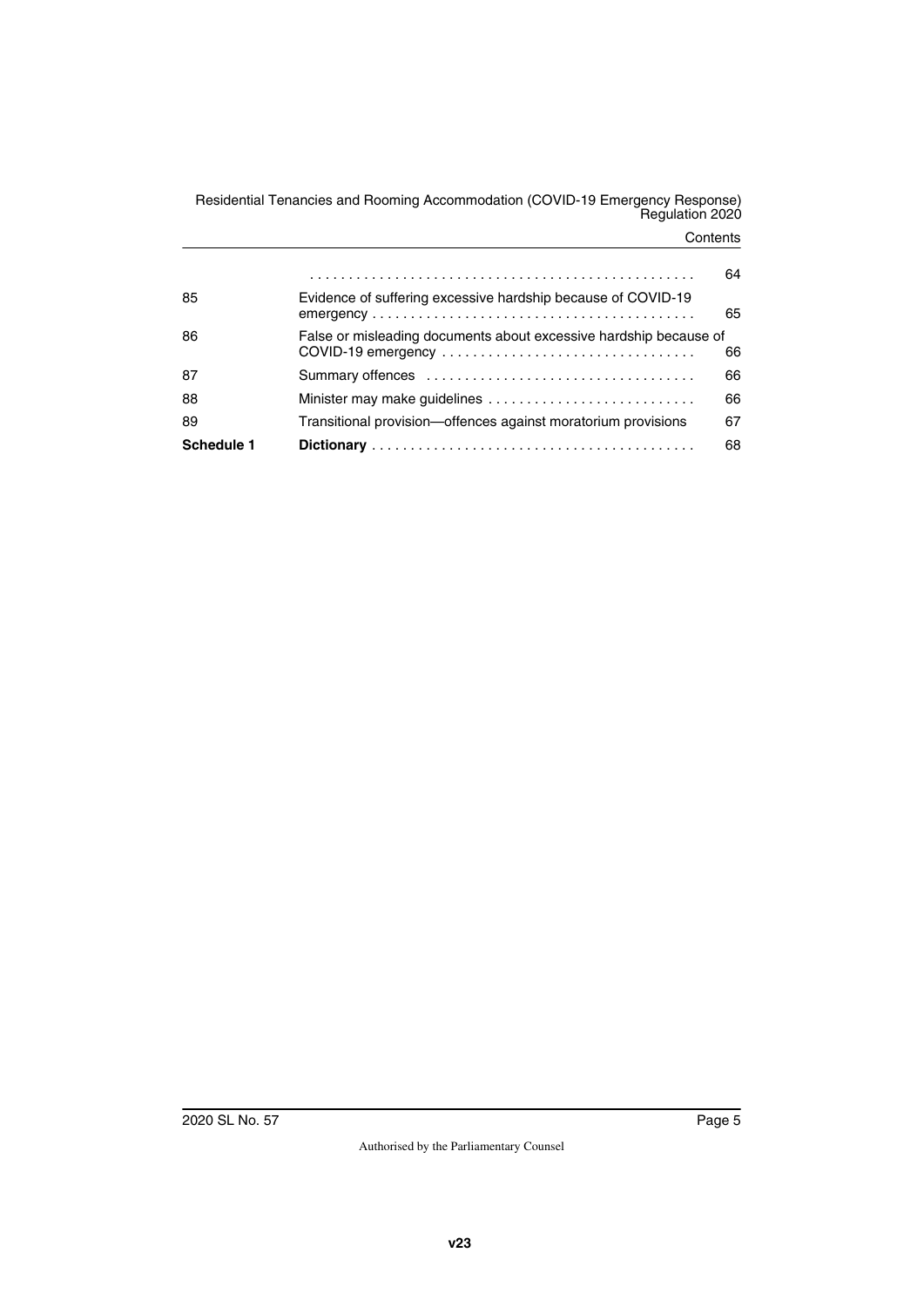Residential Tenancies and Rooming Accommodation (COVID-19 Emergency Response) Regulation 2020 Part 1 Preliminary

[s 1]

# <span id="page-5-0"></span>**Part 1** Preliminary

# <span id="page-5-2"></span>**1 Short title**

<span id="page-5-3"></span><span id="page-5-1"></span>This regulation may be cited as the *Residential Tenancies and Rooming Accommodation (COVID-19 Emergency Response) Regulation 2020*.

#### <span id="page-5-4"></span>**2 Commencement**

<span id="page-5-5"></span>The following provisions are taken to have commenced on 29 March 2020—

- part 1
- sections 8, 47 and 89
- <span id="page-5-7"></span>• schedule 1.

#### <span id="page-5-6"></span>**3 Declaration that regulation is made under COVID-19 Emergency Response Act 2020, s 24**

It is declared that this regulation is made under the *COVID-19 Emergency Response Act 2020*, section 24.

*Note—*

This regulation expires 31 December 2020. See the *COVID-19 Emergency Response Act 2020*, section 24(8).

# <span id="page-5-8"></span>**4 Application of regulation**

<span id="page-5-9"></span>This regulation applies to—

- (a) all residential tenancy agreements and rooming accommodation agreements entered into before or after the commencement of this section; and
- (b) all tenants, lessors, residents and providers, and their agents, for the agreements mentioned in paragraph (a).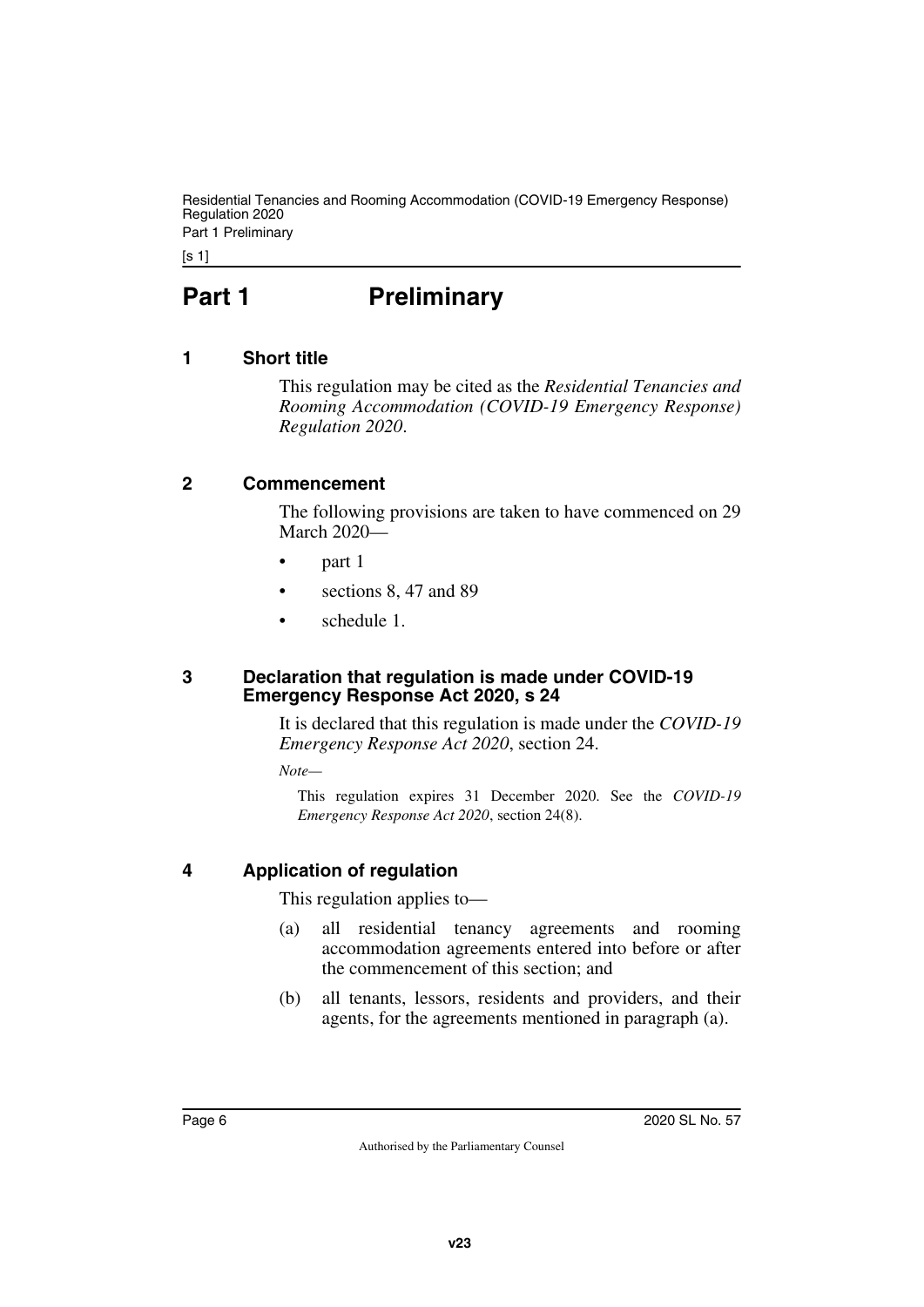### <span id="page-6-0"></span>**5 Interpretation**

- <span id="page-6-1"></span>(1) The dictionary in schedule 1 defines particular words used in this regulation.
- (2) Unless a contrary intention appears, a reference in this regulation to the Act is a reference to the *Residential Tenancies and Rooming Accommodation Act 2008*.

### <span id="page-6-2"></span>**6 When person suffers excessive hardship because of COVID-19 emergency**

- <span id="page-6-3"></span>(1) This section applies to a person who is a tenant or a resident.
- (2) For this regulation, the person suffers excessive hardship because of the COVID-19 emergency if, during the COVID-19 emergency period—
	- (a) any of the following circumstances apply to the person—
		- (i) the person, or another person under the person's care, suffers from COVID-19;
		- (ii) the person is subject to a quarantine direction;
		- (iii) the person's place of employment is closed, or the trade or business conducted by the person's employer is restricted, because of a public health direction, including, for example, because a public health direction has closed a major supplier or customer of the person's employer;

#### *Examples—*

- 1 The person's place of employment is closed in compliance with a public health direction.
- 2 The person's place of employment is unable to continue to operate because of a loss of trade or business resulting from a public health direction.
- (iv) the person is self-isolating because the person is a vulnerable person, lives with a vulnerable person or is the primary carer for a vulnerable person;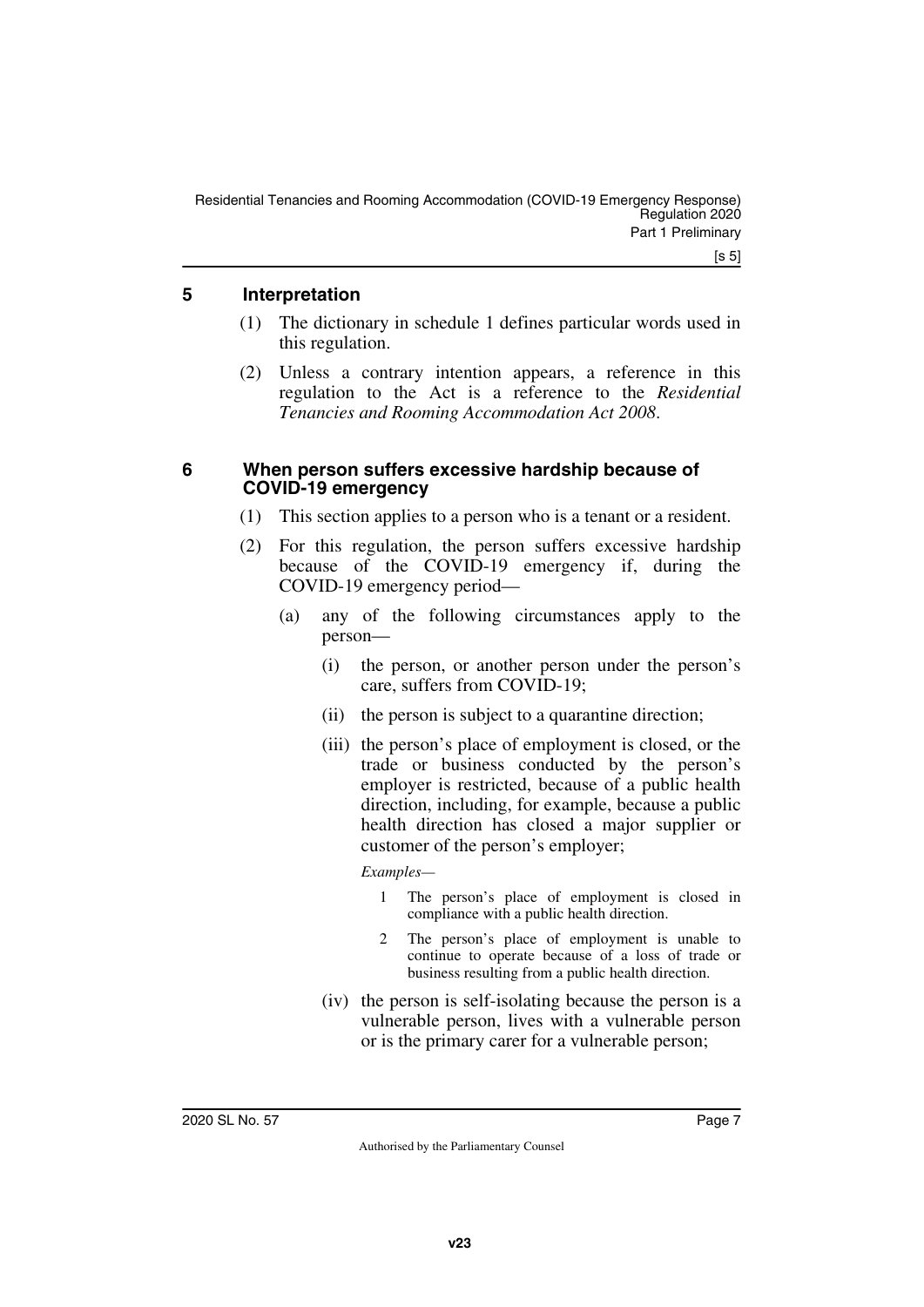Residential Tenancies and Rooming Accommodation (COVID-19 Emergency Response) Regulation 2020 Part 1 Preliminary

- (v) a restriction on travel, imposed under a public health direction or other law, prevents the person working or returning home;
- (vi) the COVID-19 emergency prevents the person leaving or returning to Australia; and
- (b) the person—
	- (i) suffers a loss of income of 25% or more; or
	- (ii) the rent payable by the person under a residential tenancy agreement or rooming accommodation agreement is 30% or more of the person's income.
- (3) However, if there is more than 1 tenant or resident under the residential tenancy agreement or rooming accommodation agreement, subsection  $(2)(b)$  is taken to provide—
	- (a) that there has been a 25% or more reduction in the combined total income of all of the tenants or residents; or
	- (b) that the rent payable under the agreement is 30% or more of the combined total income of all of the tenants or residents.

# <span id="page-7-0"></span>**7 Operation of provisions about inconsistency with Act**

- <span id="page-7-1"></span>(1) This section applies to a provision of this regulation that—
	- (a) makes provision for this regulation to override a provision of the Act; or
	- (b) disapplies a provision of the Act.
- (2) It is not intended that the provision limits the application of the *COVID-19 Emergency Response Act 2020*, section  $24(3)(a)$  or  $(7)(a)$ .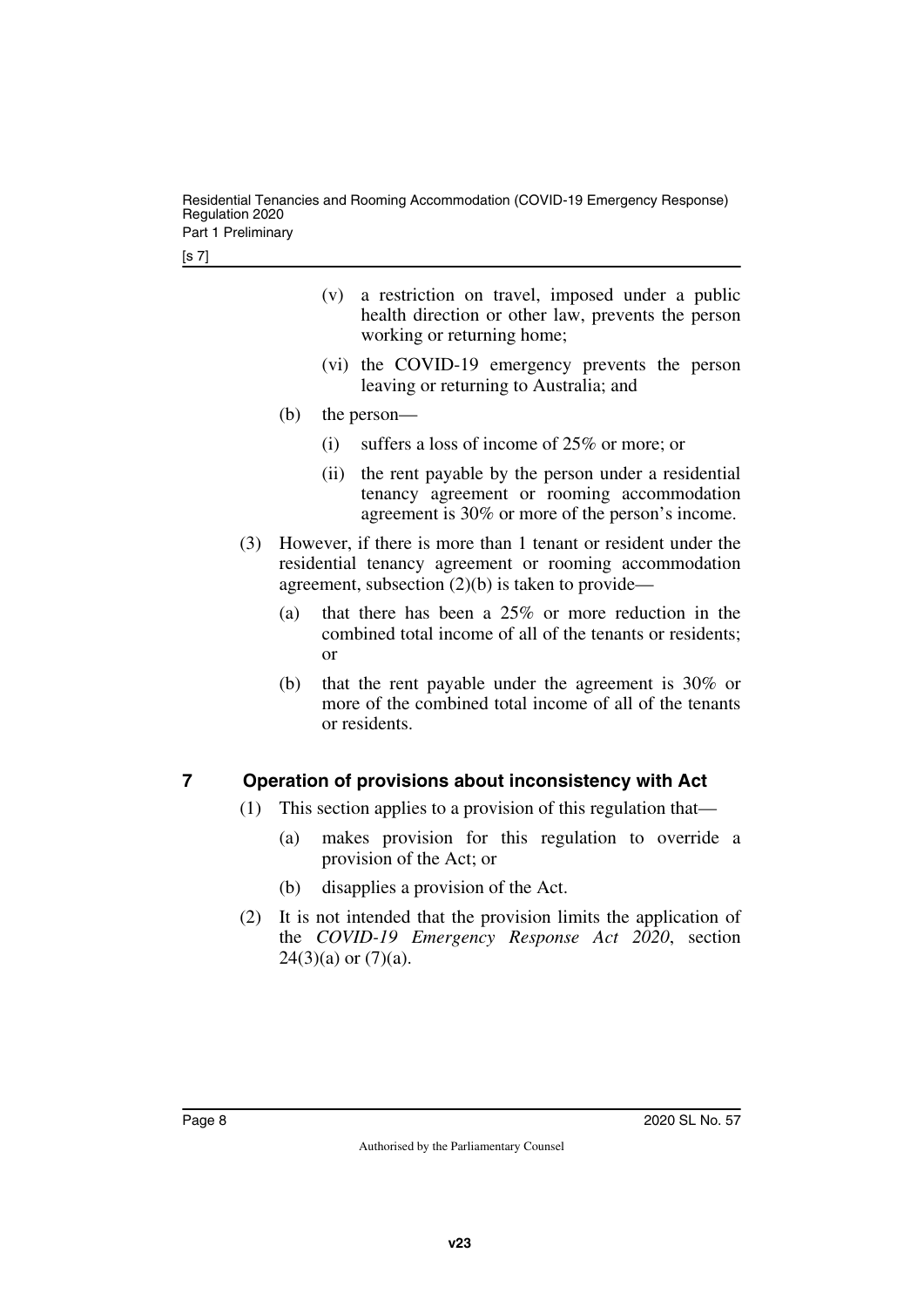[s 8]

# <span id="page-8-1"></span><span id="page-8-0"></span>**Part 2 Residential tenancies**

# <span id="page-8-2"></span>**Division 1 Moratorium on evictions**

# <span id="page-8-4"></span>**8 Moratorium on evictions**

<span id="page-8-5"></span><span id="page-8-3"></span>(1) Until the end of the relevant period, a lessor or lessor's agent must not evict a tenant for failure to pay rent as required under the residential tenancy agreement if the failure relates to the tenant suffering excessive hardship because of the COVID-19 emergency.

Maximum penalty—50 penalty units.

- (2) Subsection (1) does not prevent a lessor ending a residential tenancy agreement under the Act—
	- (a) for any reason other than a failure to pay rent as required under the agreement; or
	- (b) for a failure to pay rent as required under the agreement if the failure was not related to the tenant suffering excessive hardship because of the COVID-19 emergency; or
	- (c) as a consequence of having given a notice to leave, or applying to the tribunal for an order terminating the agreement, before 29 March 2020.
- (3) In this section—

*evict*, a tenant, means—

- (a) give the tenant a notice to leave; or
- (b) apply to the tribunal for an order terminating the residential tenancy agreement; or
- (c) cause the tenant to vacate the premises by any of the following actions—
	- (i) coercing the tenant into agreeing to end the residential tenancy agreement under section 277(2) of the Act;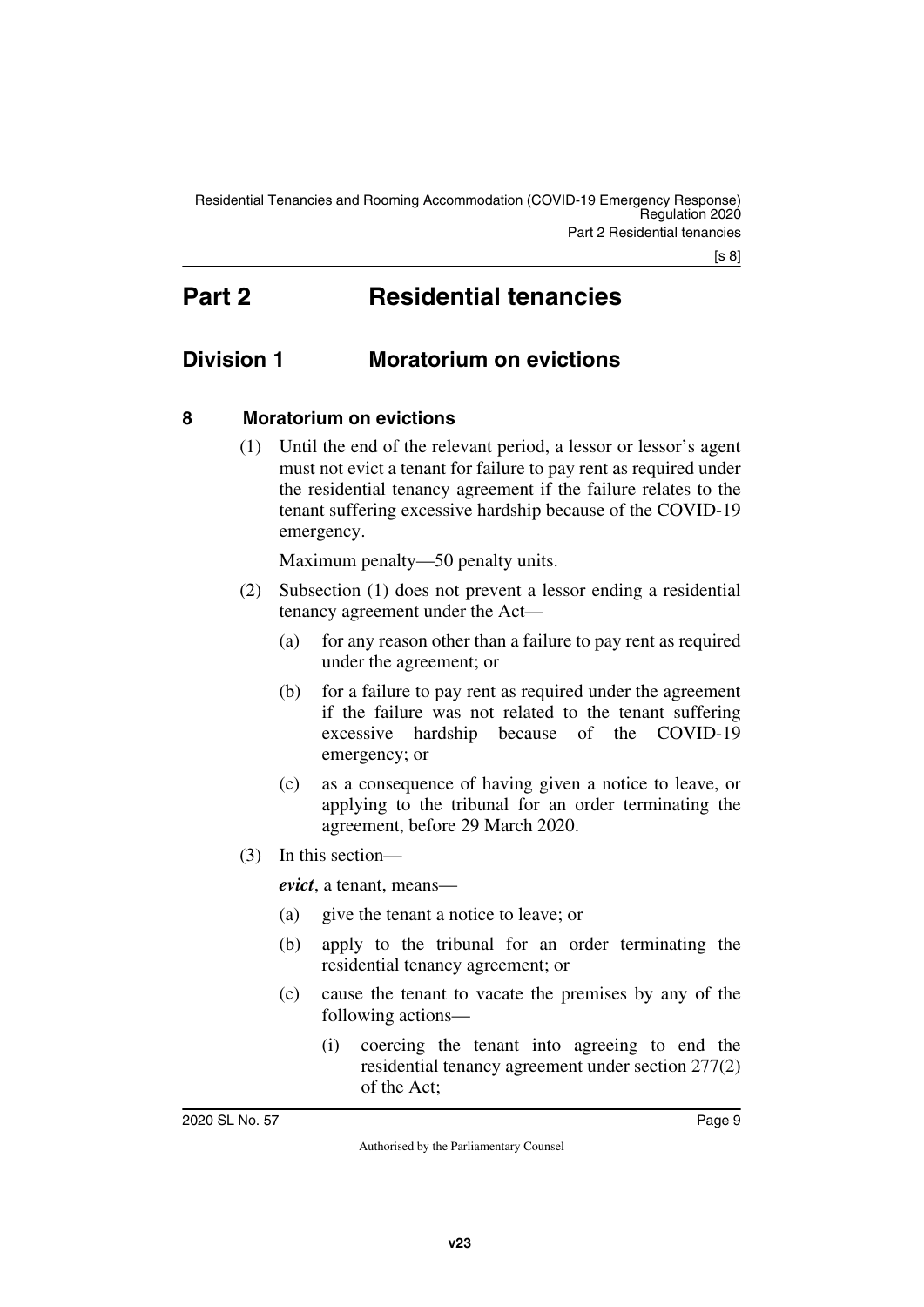Residential Tenancies and Rooming Accommodation (COVID-19 Emergency Response) Regulation 2020 Part 2 Residential tenancies

[s 9]

- (ii) preventing the tenant from freely accessing the premises, including, for example, by changing the locks or intimidating the tenant;
- (iii) causing the tenant to vacate the premises because of false or misleading information given to the tenant by the lessor or by another person on behalf of the lessor;
- (iv) causing the tenant to vacate the premises because of acts of intimidation carried out by the lessor or by another person on behalf of the lessor.

*relevant period* means the period starting on 29 March 2020 and ending on the earlier of the following days—

- (a) 29 September 2020;
- <span id="page-9-1"></span>(b) the last day of the COVID-19 emergency period.

# <span id="page-9-0"></span>**Division 2 Extending residential tenancy agreements**

# <span id="page-9-2"></span>**9 Extension of fixed term agreements**

- <span id="page-9-3"></span>(1) This section applies to a residential tenancy agreement that creates a residential tenancy for a fixed term ending on or before 29 September 2020, unless—
	- (a) the agreement ended before the commencement of this section; or
	- (b) any of the following happened before the commencement of this section—
		- (i) the lessor gave the tenant a notice to leave;
		- (ii) the tenant gave the lessor a notice of intention to leave;
		- (iii) a party to the agreement applied to the tribunal for a termination order.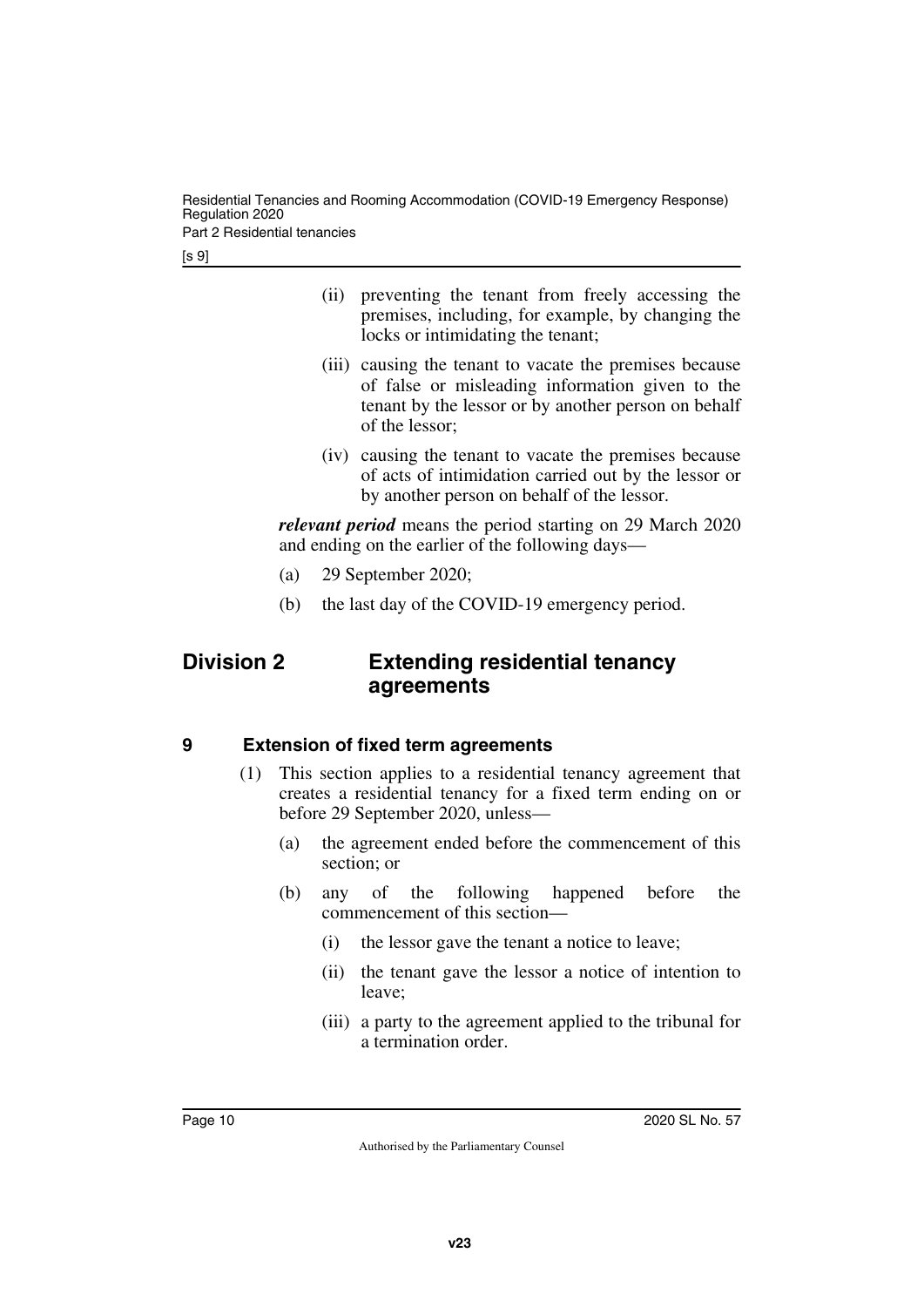- (2) However, this section applies to an agreement mentioned in subsection  $(1)(b)$  if—
	- (a) the notice mentioned in subsection  $(1)(b)(i)$  or  $(ii)$  is invalid; or
	- (b) the application mentioned in subsection  $(1)(b)(iii)$  is rejected.
- (3) If the tenant is suffering excessive hardship because of the COVID-19 emergency, the lessor must, before the term of the agreement ends, offer the tenant an extension of the term to 30 September 2020 or an earlier date requested by the tenant.

Maximum penalty—50 penalty units.

- (4) On its extension under subsection (3), the residential tenancy agreement continues on the same terms.
- (5) No costs are payable by the tenant for the extension of the residential tenancy agreement under subsection (3).
- (6) To remove any doubt, it is declared that the extension of the residential tenancy agreement under subsection (3) does not prevent the agreement ending under section 277 of the Act, subject to the limitations under this regulation.
- (7) This section overrides sections 70, 331 and 332 of the Act to the extent of the inconsistency between this section and those sections of the Act.

# <span id="page-10-0"></span>**10 Extending short tenancy statements**

- <span id="page-10-1"></span>(1) This section applies to a residential tenancy agreement for movable dwelling premises if the lessor and tenant make a short term tenancy statement or a short tenancy (extension) statement during the COVID-19 emergency period.
- (2) The parties may continue to make short tenancy (extension) statements.
- (3) This section overrides section 48(3) of the Act.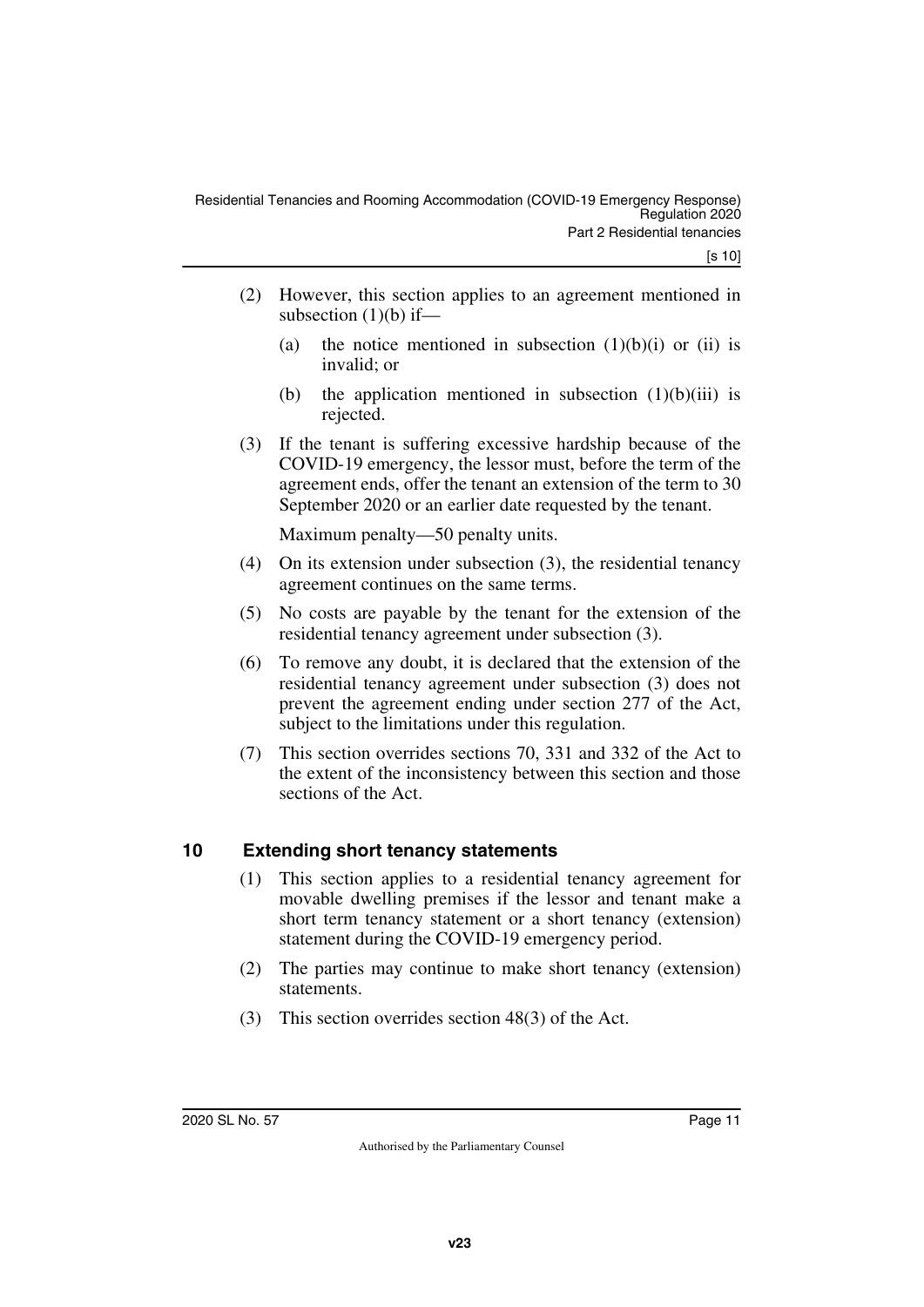Residential Tenancies and Rooming Accommodation (COVID-19 Emergency Response) Regulation 2020 Part 2 Residential tenancies

[s 11]

# <span id="page-11-0"></span>**Division 3 Rent**

#### <span id="page-11-2"></span>**11 Unpaid rent—show cause notice**

- <span id="page-11-3"></span><span id="page-11-1"></span>(1) This section applies if—
	- (a) the rent payable under a residential tenancy agreement has remained unpaid in breach of the agreement for at least 7 days; and
	- (b) the lessor knows, or ought reasonably to know, the tenant is or has been suffering excessive hardship because of the COVID-19 emergency.
- (2) The lessor must not give the tenant a notice to remedy breach under section 280 of the Act but may give the tenant a show cause notice for the unpaid rent.
- (3) If the tenant is given a show cause notice for the unpaid rent, the tenant must do either of the following within 14 days after being given the notice—
	- (a) pay the unpaid rent;
	- (b) inform the lessor the rent is unpaid because the tenant is or has been suffering excessive hardship because of the COVID-19 emergency.
- (4) Despite subsection (2), if the tenant does not comply with subsection (3) the lessor may give the tenant a notice to remedy breach under section 280 of the Act for the unpaid rent.
- $(5)$  If—
	- (a) the tenant does not pay the unpaid rent within 14 days after being given the show cause notice; and
	- (b) the tenant informs the lessor under subsection  $(3)(b)$  that the rent is unpaid because the tenant is or has been suffering excessive hardship because of the COVID-19 emergency;

the lessor may request that the tenant enter into a tenancy variation agreement with the lessor.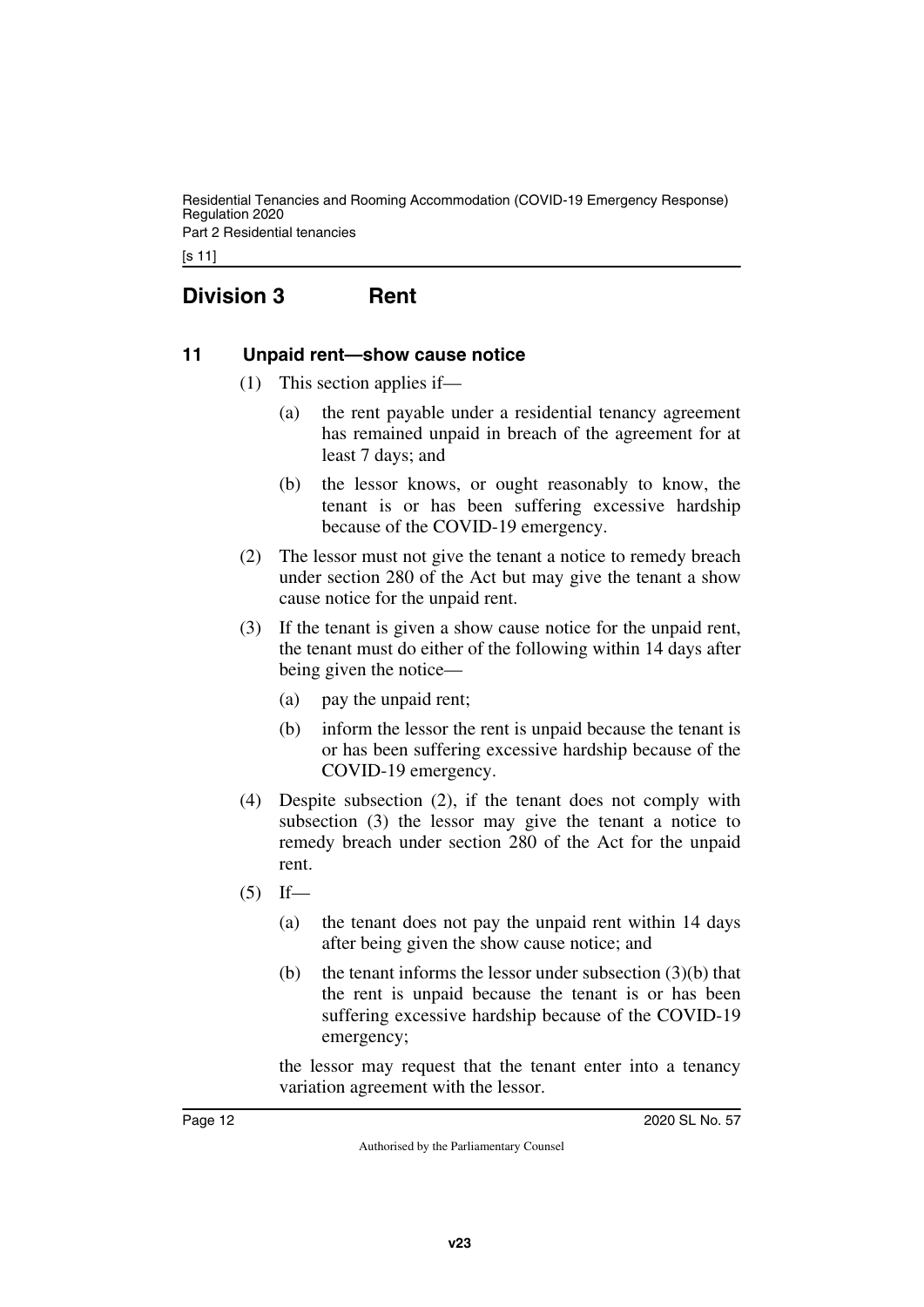- (6) This section overrides section 280 of the Act to the extent of the inconsistency between this section and section 280 of the Act.
- (7) In this section—

*show cause notice*, for unpaid rent by a tenant, means a notice, in the approved form, stating all of the following—

- (a) the tenant has not paid rent as required by the agreement;
- (b) the amount of the unpaid rent;
- (c) that the tenant must respond to the notice, or pay the amount of unpaid rent, within 14 days of receiving the notice;
- (d) that, in responding to the notice, the tenant must state whether or not the rent is unpaid because the tenant is or has been suffering excessive hardship because of the COVID-19 emergency.

# <span id="page-12-0"></span>**12 Conciliation of dispute about unpaid rent**

- <span id="page-12-1"></span>(1) This section applies if—
	- (a) a lessor requested, under section 11(5), that a tenant enter into a tenancy variation agreement with the lessor; and
	- (b) the lessor and tenant are unable to agree to a tenancy variation agreement.
- (2) Either party may make a dispute resolution request in relation to a tenancy dispute related to the unpaid rent.

*Note—*

See section 402 of the Act about making a dispute resolution request.

- (3) If the tenancy dispute is not resolved through conciliation under chapter 6, part 1 of the Act, either party may apply to the tribunal for an order about the unpaid rent.
- (4) On an application under subsection (3), the tribunal may make an order it considers appropriate about the unpaid rent.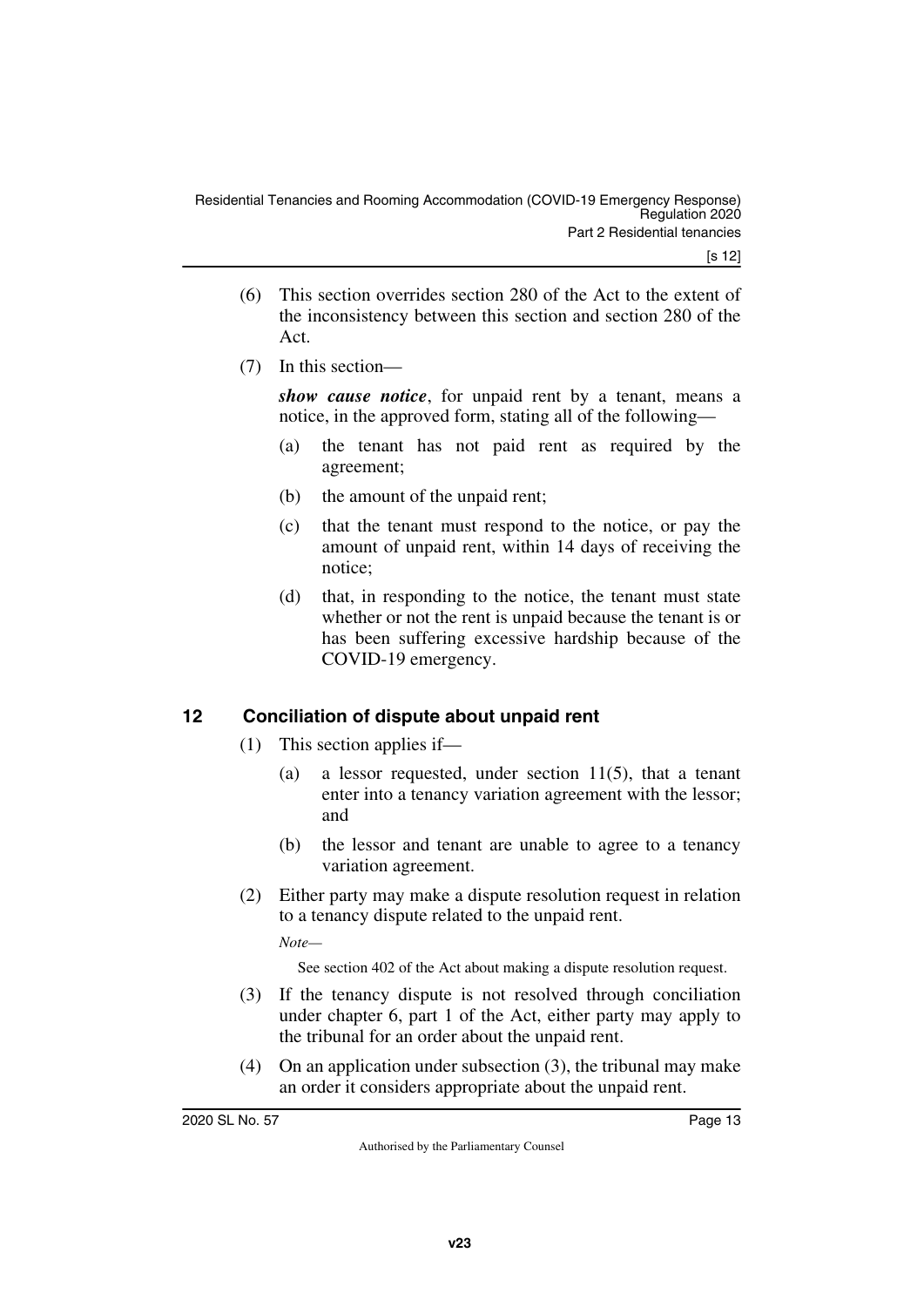Residential Tenancies and Rooming Accommodation (COVID-19 Emergency Response) Regulation 2020

Part 2 Residential tenancies

[s 13]

*Note—*

See also the powers of the tribunal under section 420 of the Act.

### <span id="page-13-0"></span>**13 Tenancy variation agreements**

- <span id="page-13-1"></span>(1) A tenant and lessor may enter into an agreement for a rent reduction for a stated period or a payment plan for unpaid rent (each a *tenancy variation agreement*).
- (2) The tenancy variation agreement must be in the approved form and be signed by the tenant and lessor.
- (3) Section 53 of the Act does not apply to the tenancy variation agreement.
- (4) To remove any doubt, it is declared that the lessor and tenant may enter into a tenancy variation agreement at any time.

#### <span id="page-13-2"></span>**14 Rent decreases**

- <span id="page-13-3"></span>(1) This section applies if—
	- (a) the tenant and lessor enter into a tenancy variation agreement; and
	- (b) the rent required under the residential tenancy agreement is reduced under the tenancy variation agreement.
- (2) Sections 91, 92 and 93 of the Act do not apply to an increase in rent at the end of the term of the tenancy variation agreement.
- (3) However, subsection (2) does not apply if the rent, as increased at the end of the term of the tenancy variation agreement, is more than the rent that was required under the residential tenancy agreement before the tenancy variation agreement started.

### <span id="page-13-5"></span><span id="page-13-4"></span>**15 Failure to leave for unremedied breach relating to unpaid rent**

(1) This section applies if—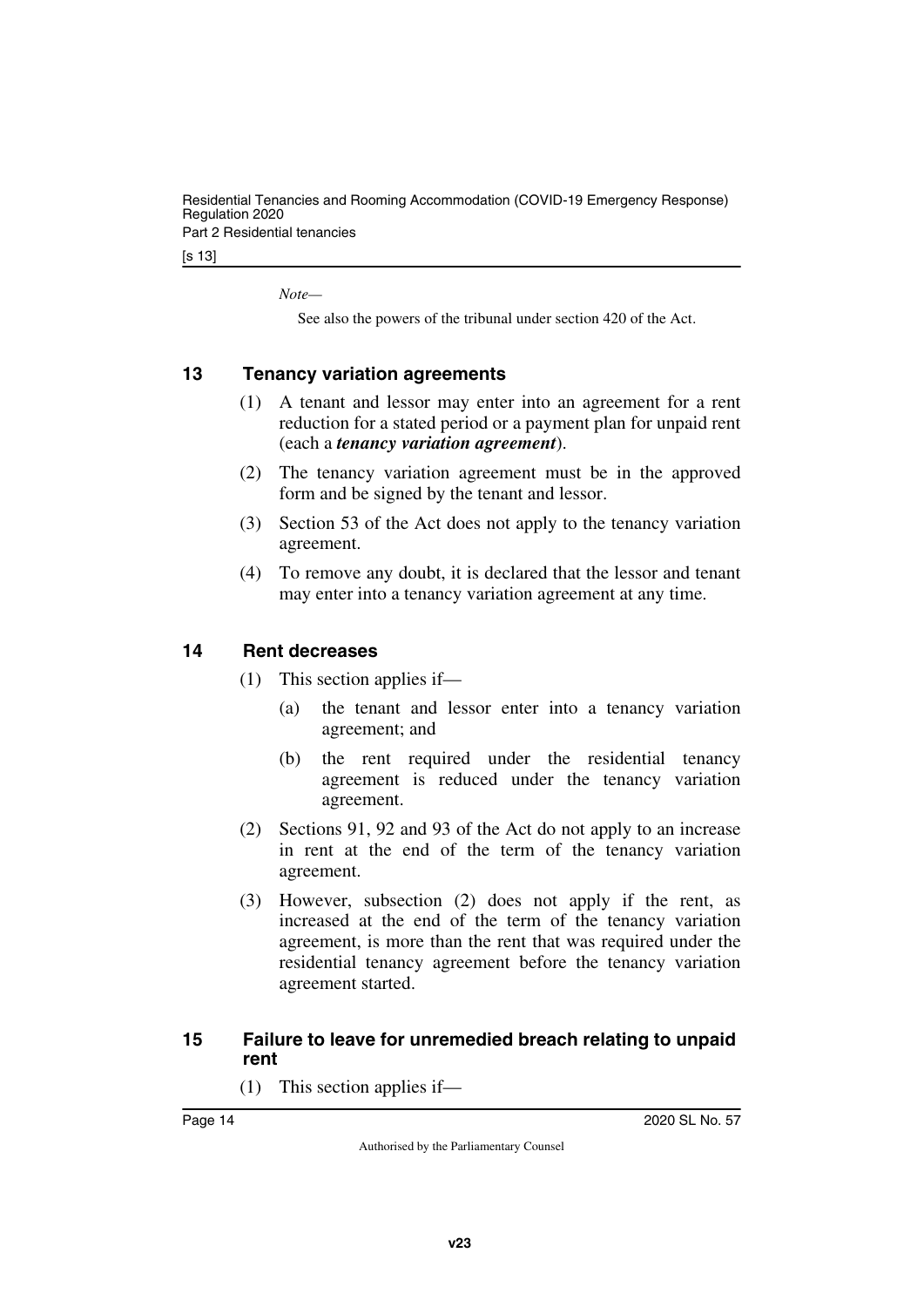- (a) an application is made to the tribunal for a termination order because of a failure to leave; and
- (b) the notice to leave was given because of an unremedied breach.

*Note—*

This section applies in the same circumstances as section 337 of the Act.

- (2) The tribunal must not grant the application to terminate the residential tenancy agreement if—
	- (a) the unremedied breach relates to the rent remaining unpaid in breach of the agreement; and
	- (b) the rent is unpaid because the tenant is or has been suffering excessive hardship because of the COVID-19 emergency.
- <span id="page-14-1"></span>(3) This section overrides section 337 of the Act to the extent of the inconsistency between this section and section 337 of the Act.

# <span id="page-14-0"></span>**Division 4 Rental bonds**

# <span id="page-14-2"></span>**16 Rental bonds and decreases in amount of rent**

- <span id="page-14-3"></span>(1) This section applies in relation to the rental bond under a residential tenancy agreement if—
	- (a) before the COVID-19 emergency period, the rental bond was not more than the maximum rental bond for the agreement and was paid in accordance with the Act; and
	- (b) during the COVID-19 emergency period, the rent payable under the agreement decreases.
- (2) Section 146 of the Act does not apply to the person who required payment of, or accepted, the rental bond.
- (3) Section 155(4) of the Act does not apply in relation to the rental bond.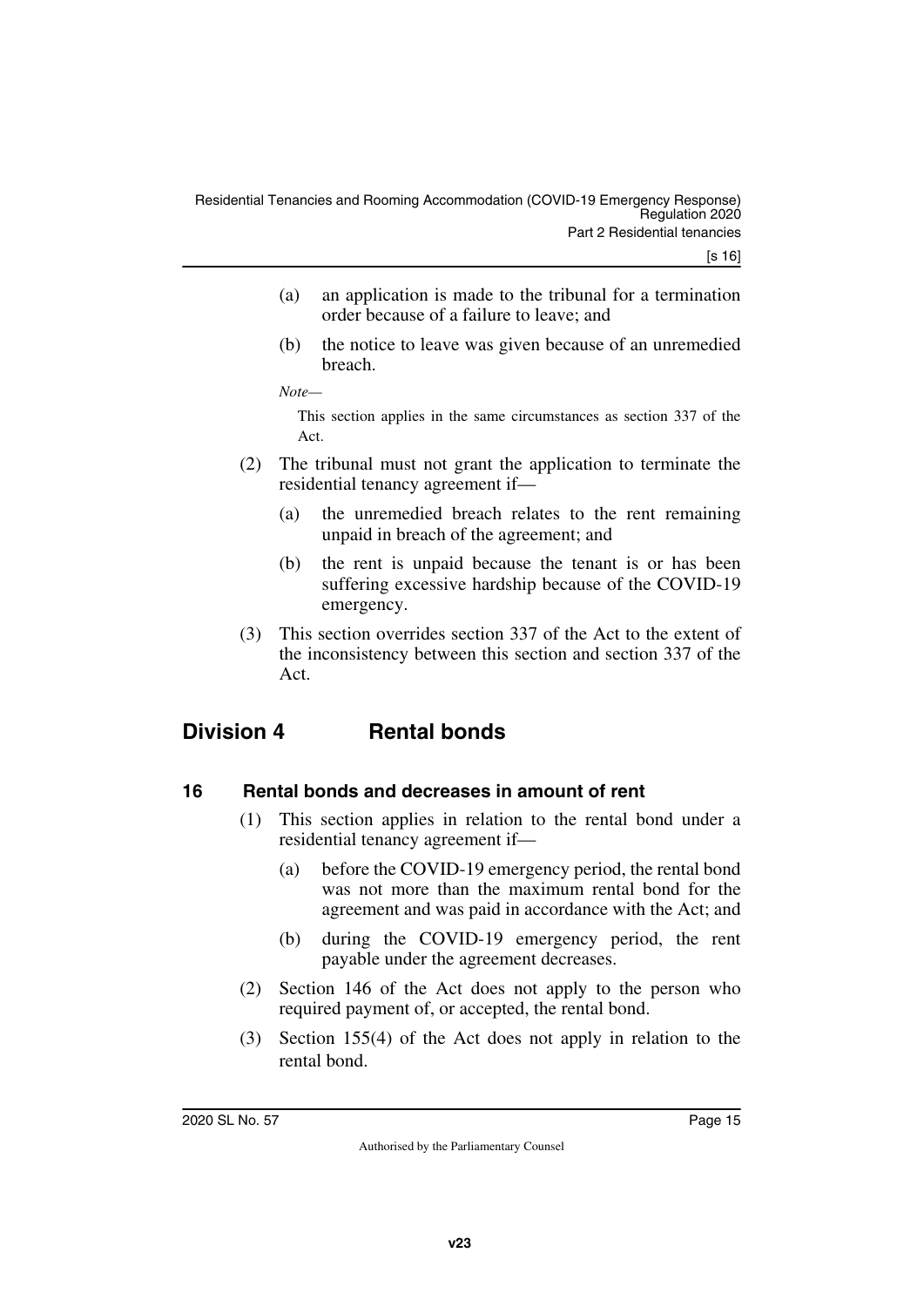Residential Tenancies and Rooming Accommodation (COVID-19 Emergency Response) Regulation 2020 Part 2 Residential tenancies

[s 17]

# <span id="page-15-0"></span>**Division 5 Entry to premises**

### <span id="page-15-2"></span>**17 Restriction on lessor or lessor's agent entering premises**

- <span id="page-15-3"></span><span id="page-15-1"></span>(1) This section applies in relation to the following grounds for entry to premises by a lessor or lessor's agent mentioned in section 192 of the Act—
	- (a) to inspect the premises  $(Act, s \ 192(1)(a))$ ;
	- (b) to make routine repairs to, or carry out maintenance of, the premises (Act, s  $192(1)(b)$ );
	- (c) if repairs or maintenance have been made or carried out under section 192(1)(b) of the Act—within 14 days after the completion of the repairs or maintenance, to inspect the repairs or maintenance (Act, s  $192(1)(c)$ );
	- (d) to show the premises to a prospective buyer or tenant  $(Act, s 192(1)(f));$
	- (e) to allow a valuation of the premises to be carried out  $(Act, s 192(1)(g));$
	- (f) if the lessor or agent believes, on reasonable grounds, the premises have been abandoned (Act, s  $192(1)(h)$ );
	- (g) if the lessor or agent has given the tenant a notice to remedy a breach of the agreement that is a significant breach—within 14 days after the end of the allowed remedy period, to inspect to ascertain whether the tenant has remedied the breach (Act, s 192(1)(i)).
- (2) The lessor or lessor's agent must not enter the premises on a ground mentioned in subsection (1) if—
	- (a) a person at the premises is subject to a quarantine direction; or
	- (b) the lessor or agent is subject to a quarantine direction; or
	- (c) the entry would contravene a public health direction; or
	- (d) the tenant refuses entry to the premises because the tenant, or another person staying at the premises, is a vulnerable person.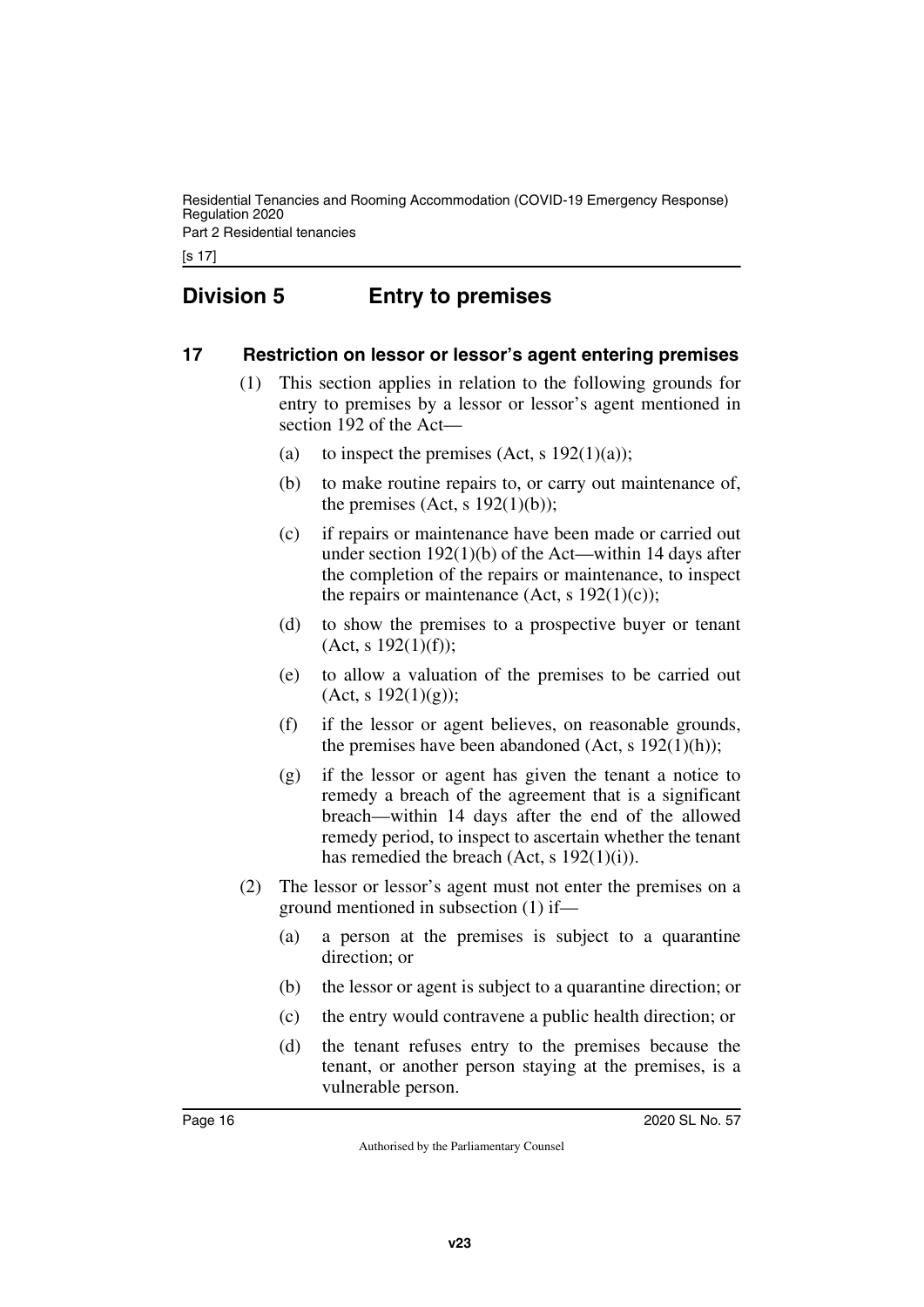- (3) The lessor's agent can refuse to enter the premises if the agent reasonably believes the entry would contravene subsection (2).
- (4) To remove any doubt, it is declared that—
	- (a) the rules of entry continue to apply other than to the extent entry is prohibited under subsection (2); and
	- (b) the tenant may refuse entry to the lessor or the lessor's agent if the entry would contravene subsection (2); and
	- (c) the following grounds for entry are not affected by this section—
		- (i) to comply with the *Fire and Emergency Services Act 1990* in relation to smoke alarms (Act, s  $192(1)(d)$ :
		- (ii) to comply with the *Electrical Safety Act 2002* in relation to approved safety switches (Act, s  $192(1)(e)$ :
		- (iii) if the tenant agrees (Act, s  $192(1)(i)$ );
		- (iv) in an emergency (Act, s  $192(1)(k)$ );
		- (v) if the lessor or agent believes on reasonable grounds that the entry is necessary to protect the premises or inclusions from imminent or further damage (Act, s 192(1)(l)).
- (5) This section overrides section 195 of the Act to the extent of the inconsistency between this section and section 195 of the Act.
- (6) In this section—

*significant breach* see section 192(2) of the Act.

# <span id="page-16-0"></span>**18 Alternative arrangements for inspections**

- <span id="page-16-1"></span>(1) This section applies if—
	- (a) a lessor or lessor's agent seeks to enter the premises to carry out an inspection under section  $192(1)(a)$  or (f) of the Act; and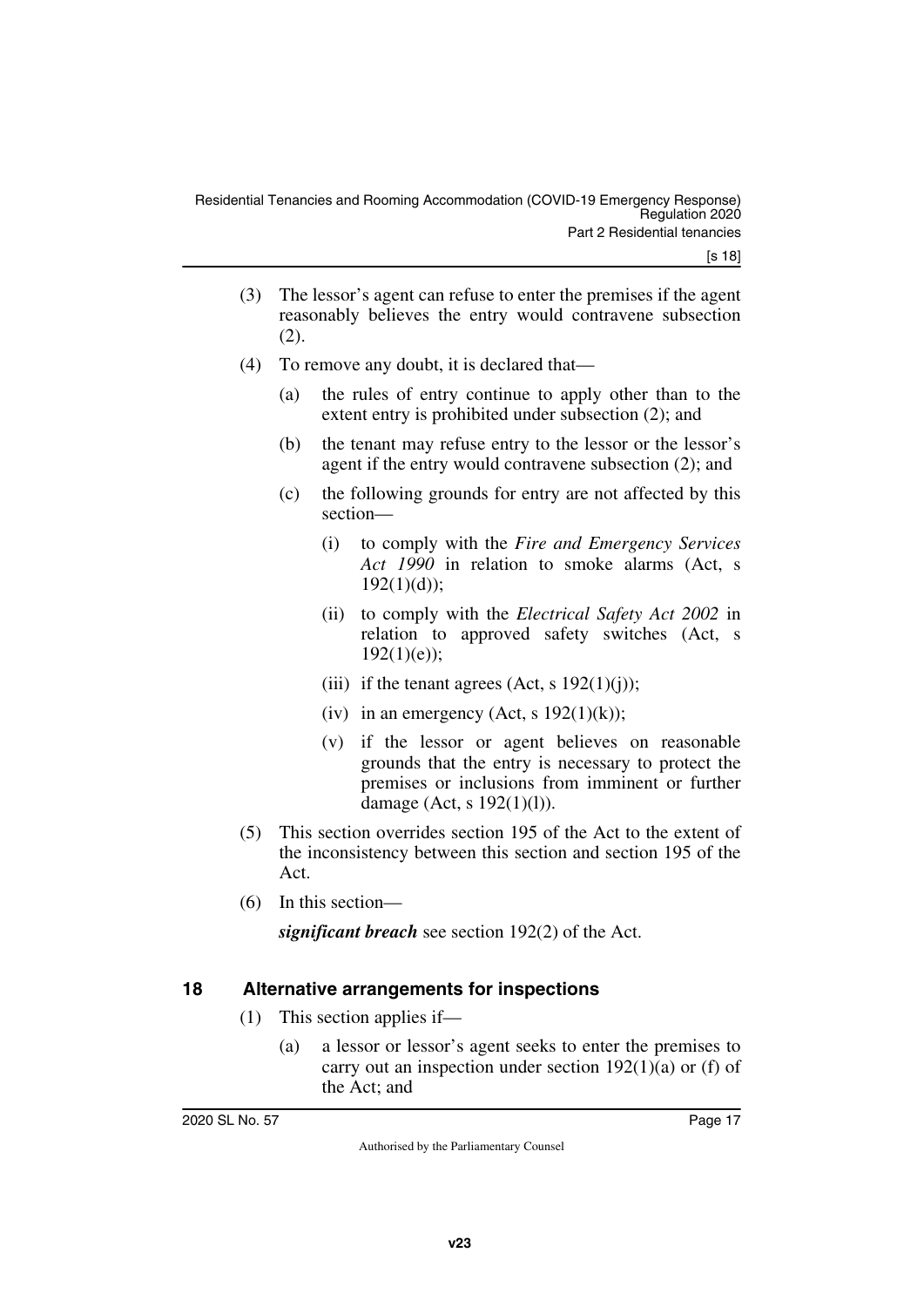Residential Tenancies and Rooming Accommodation (COVID-19 Emergency Response) Regulation 2020 Part 2 Residential tenancies

[s 19]

(b) the tenant refuses entry to the premises because the tenant, or another person staying at the premises, is a vulnerable person.

*Note—*

The lessor or agent must not enter the premises—see section 17.

- (2) The tenant must allow the lessor or agent to carry out the inspection by—
	- (a) a virtual inspection; or
	- (b) video conferencing with the lessor or agent; or
	- (c) the tenant giving the lessor or agent access to photographs or video of the premises and its inclusions of sufficient visual quality to enable the lessor or agent to judge the condition of the premises and inclusions.
- (3) No costs are payable by the tenant for allowing an inspection under subsection (2).
- (4) In this section—

<span id="page-17-1"></span>*virtual inspection* means an electronic means of conducting a visual inspection of a premises and its inclusions.

# <span id="page-17-0"></span>**Division 6 Repairs and maintenance**

#### <span id="page-17-3"></span><span id="page-17-2"></span>**19 Release from particular obligations of lessors—routine repairs and maintenance**

- (1) This section applies to a lessor's obligations under section 185, 186 or 187 of the Act.
- (2) If the obligation is inconsistent with a public health direction or social distancing, the lessor is released from the obligation to the extent of the inconsistency.
- (3) If compliance with the obligation requires the lessor to enter the premises and the lessor is unable to enter the premises under section 17, the lessor is released from the obligation while the lessor is unable to enter the premises.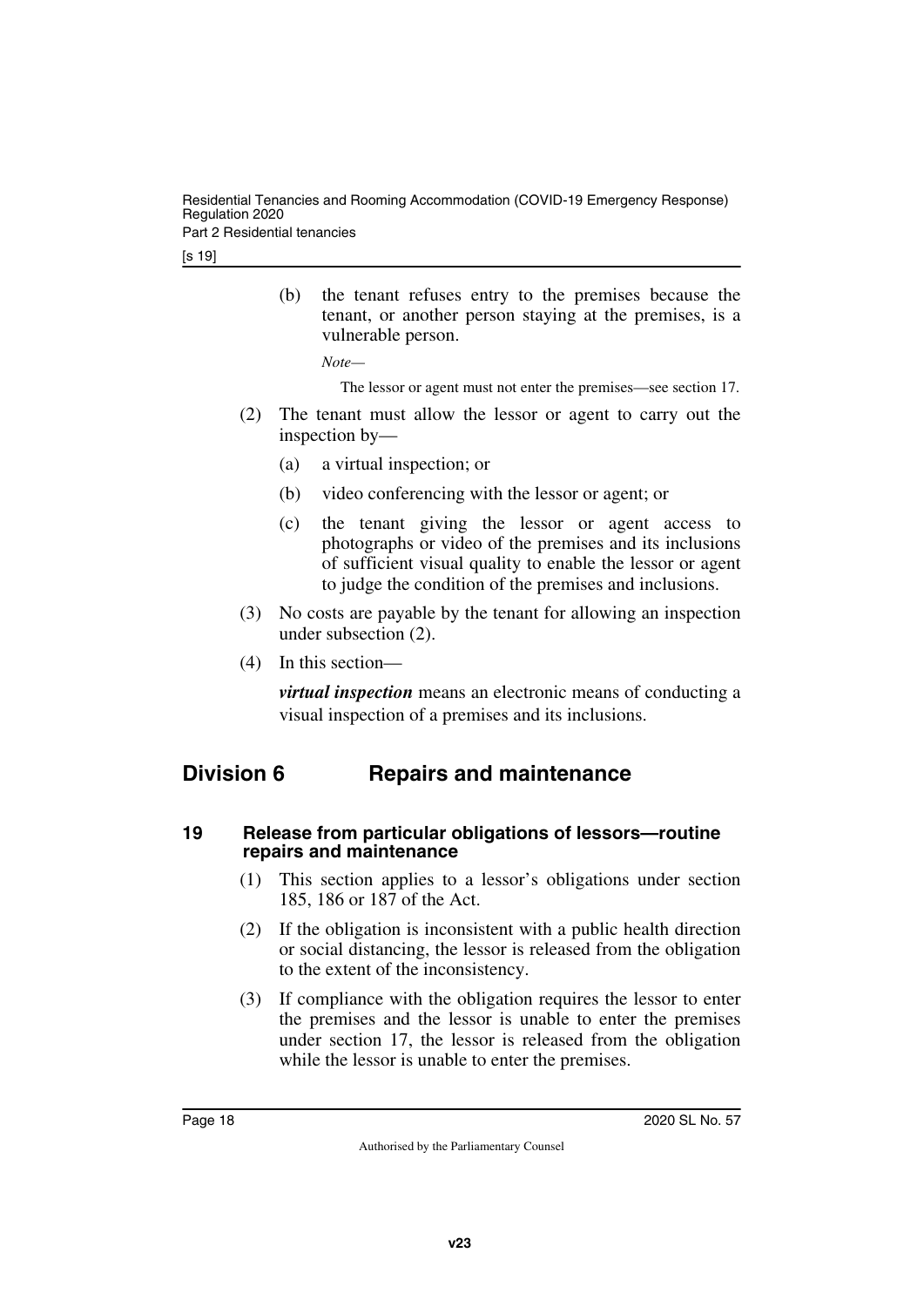- (4) Subsection (5) applies if—
	- (a) the lessor must make repairs or carry out maintenance to the premises to comply with the obligation; and
	- (b) either of the following is not available to the lessor—
		- (i) a tradesperson or other person needed to make the repairs or carry out the maintenance;
		- (ii) supplies needed to make the repairs or carry out the maintenance.
- (5) The lessor is released from the obligation until the tradesperson or supplies become available to the lessor.
- (6) However, this section does not release the lessor from an obligation to make emergency repairs.
- (7) A notice to remedy breach is of no effect if the notice relates to an obligation from which the lessor is released under this section.
- (8) This section overrides sections 185, 186 and 187 of the Act to the extent of the inconsistency between this section and those sections of the Act.

#### <span id="page-18-0"></span>**20 Notice to remedy lessor's breach—routine repairs and maintenance**

- <span id="page-18-1"></span>(1) Subsection (2) applies if—
	- (a) a tenant gives a lessor a notice to remedy breach; and
	- (b) the breach relates to an obligation from which the lessor is released under section 19(2).
- (2) The allowed remedy period for the notice is extended until whichever of the following happens first—
	- (a) the day the obligation stops being inconsistent with a public health direction or social distancing;
	- (b) the day the COVID-19 emergency period ends.
- (3) Subsection (4) applies if—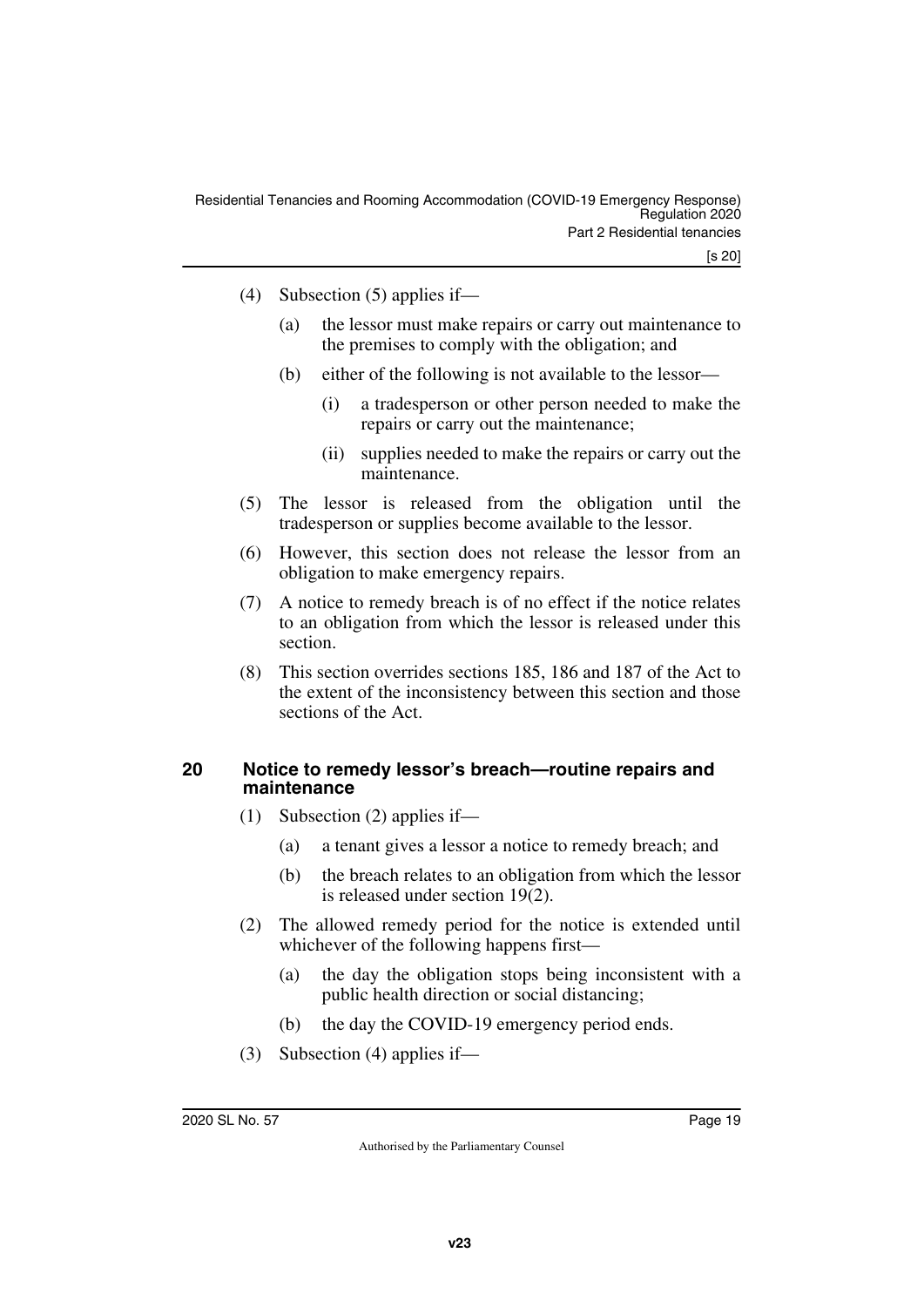Part 2 Residential tenancies

- (a) the tenant gives the lessor a notice to remedy breach; and
- (b) the breach relates to an obligation from which the lessor is released under section 19(5).
- (4) The allowed remedy period for the notice is extended until whichever of the following happens first—
	- (a) the day the necessary tradesperson or supplies become available;
	- (b) the day the COVID-19 emergency period ends.
- <span id="page-19-1"></span>(5) This section overrides sections 325 and 328 of the Act to the extent of the inconsistency between this section and those sections of the Act.

# <span id="page-19-0"></span>**Division 7 Domestic violence**

# <span id="page-19-2"></span>**Subdivision 1 Leaving premises**

# <span id="page-19-4"></span>**21 Right to leave**

<span id="page-19-5"></span><span id="page-19-3"></span>If a tenant believes he or she can no longer safely continue to occupy premises because of domestic violence committed against the tenant, the tenant may end the tenant's interest in the residential tenancy agreement by giving the lessor a notice that complies with section 22.

# <span id="page-19-6"></span>**22 Notice ending tenancy**

- <span id="page-19-7"></span>(1) The tenant's notice exercising the right to end the tenant's interest in the residential tenancy agreement under section 21 must—
	- (a) be in the approved form; and
	- (b) be given to the lessor; and
	- (c) be supported by the evidence mentioned in section 27.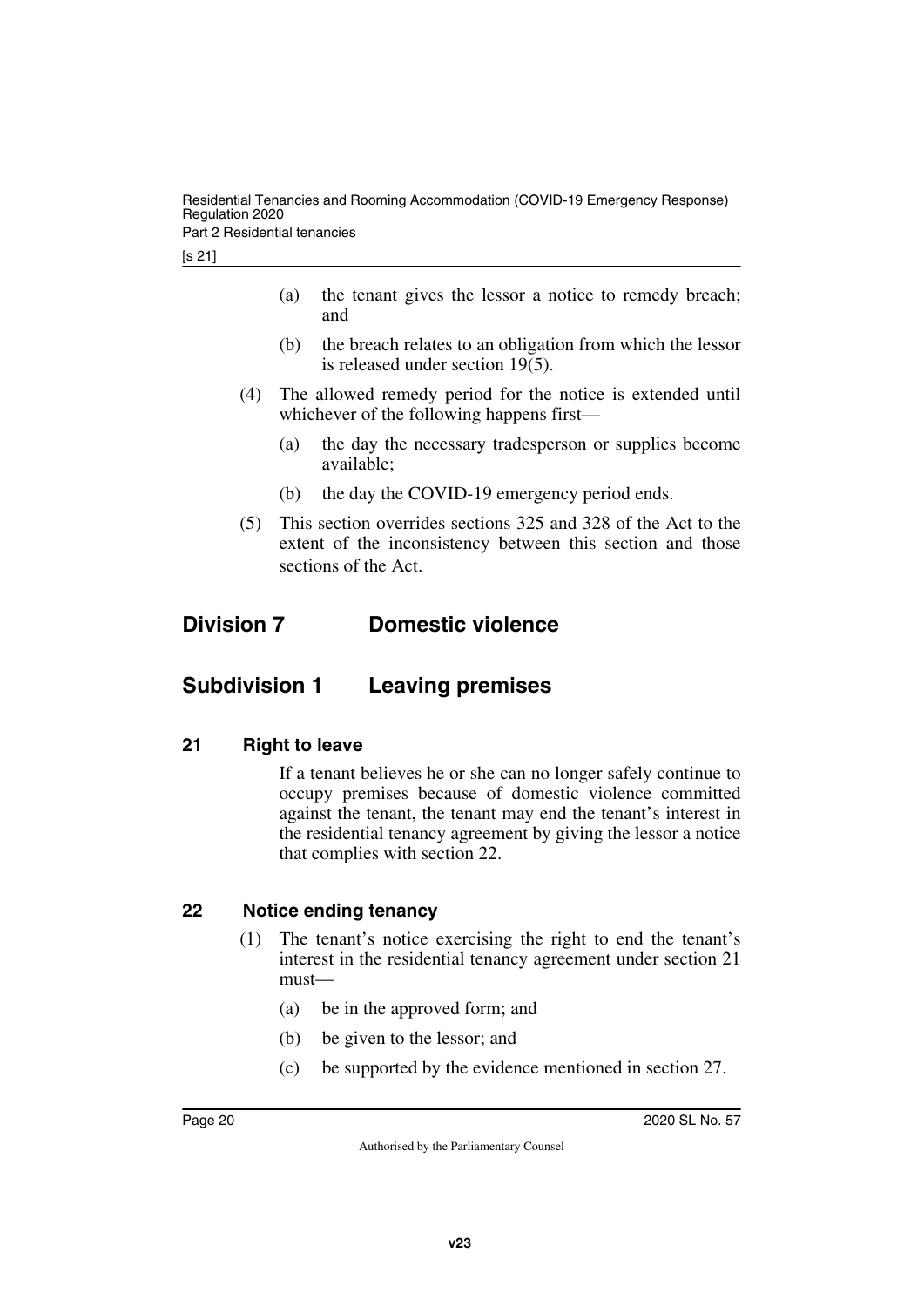- (2) The notice is supported by evidence if—
	- (a) a copy of the evidence is included with the notice when given to the lessor; or
	- (b) the tenant allows the lessor or lessor's agent to inspect the evidence.
- (3) A notice that complies with this section is a *notice ending tenancy*.

#### <span id="page-20-0"></span>**23 Lessor's response to notice ending tenancy**

- <span id="page-20-1"></span>(1) This section applies if the tenant gives a notice ending tenancy to the lessor.
- (2) The lessor must inform the tenant of each of the following matters—
	- (a) whether the lessor intends to apply to the tribunal to have the notice set aside because it does not comply with section 22:
	- (b) if there are other tenants for the residential tenancy agreement—
		- (i) that the other tenants will be informed the tenant is vacating the premises; and
		- (ii) when the other tenants will be informed the tenant is vacating the premises; and
		- (iii) that the agreement continues for other tenants.

#### <span id="page-20-2"></span>**24 Effect of notice ending tenancy if sole tenant**

- <span id="page-20-3"></span>(1) This section applies if—
	- (a) the tenant gives a notice ending tenancy to the lessor; and
	- (b) the tenant is the sole tenant for the residential tenancy agreement.
- (2) The agreement ends on the later of the following days—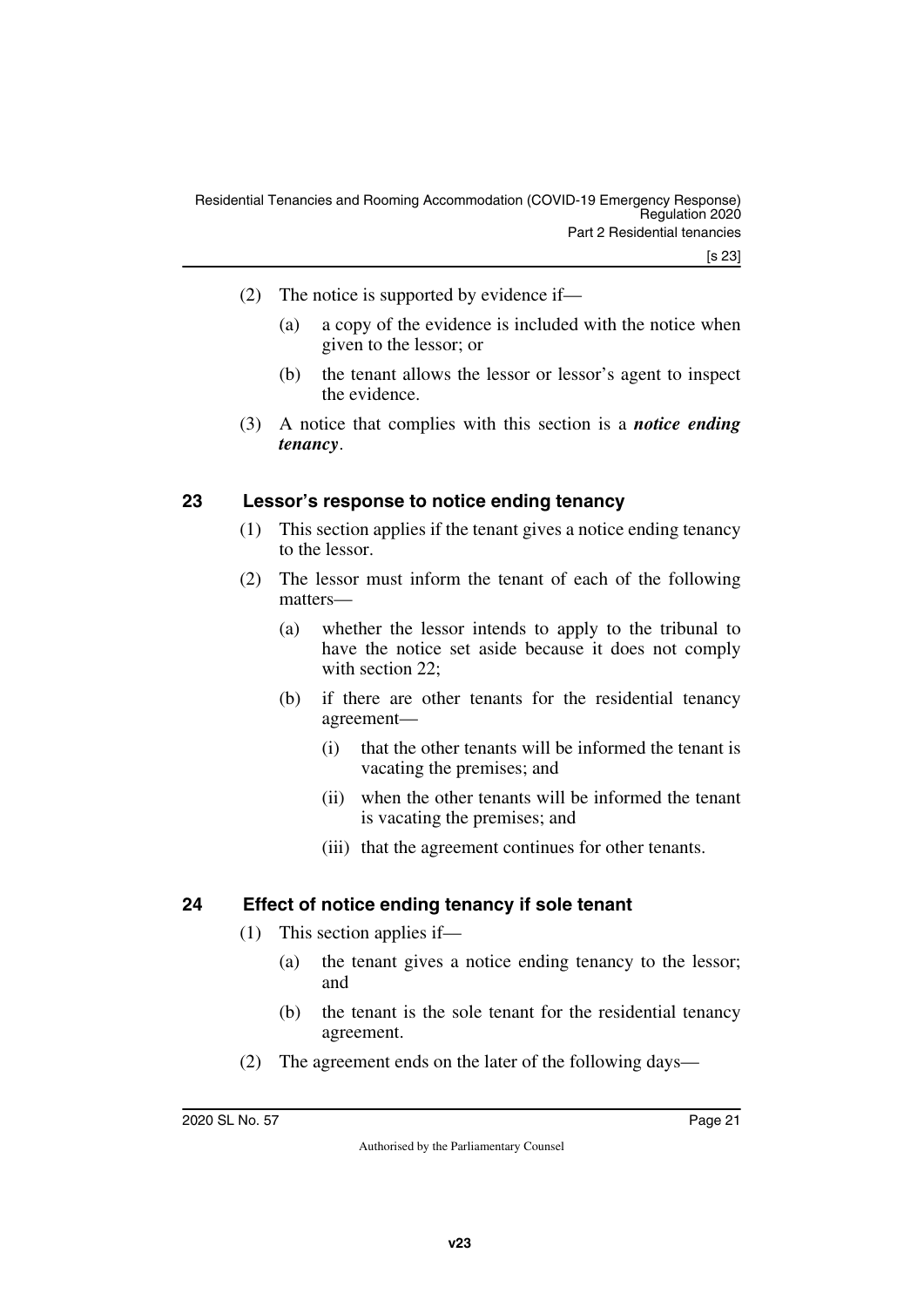[s 25]

- (a) the day that is 7 days after the notice is given to the lessor;
- (b) the day the tenant hands over vacant possession of the premises.

# <span id="page-21-0"></span>**25 Effect of notice ending tenancy if more than 1 tenant**

- <span id="page-21-1"></span>(1) This section applies if—
	- (a) the tenant (the *vacating tenant*) gives a notice ending tenancy to the lessor; and
	- (b) the tenant is not the sole tenant for the residential tenancy agreement.
- (2) The vacating tenant's interest in the agreement ends on the later of the following days—
	- (a) the day that is 7 days after the notice is given to the lessor;
	- (b) the day the tenant vacates the premises.
- (3) Seven days after the day the vacating tenant's interest in the agreement ends under subsection (2), the lessor must give each remaining tenant for the agreement a written notice informing the tenant that—
	- (a) the vacating tenant's interest in the agreement has ended; and
	- (b) the agreement continues for the remaining tenant; and
	- (c) the remaining tenants must top-up the rental bond under section 28 and the day (the *stated day*) by which the top-up must be made.
- (4) The stated day must not be less than 1 month after the remaining tenants are given the notice under subsection (3).

# <span id="page-21-2"></span>**26 Payment of rental bond**

<span id="page-21-3"></span>(1) This section applies if—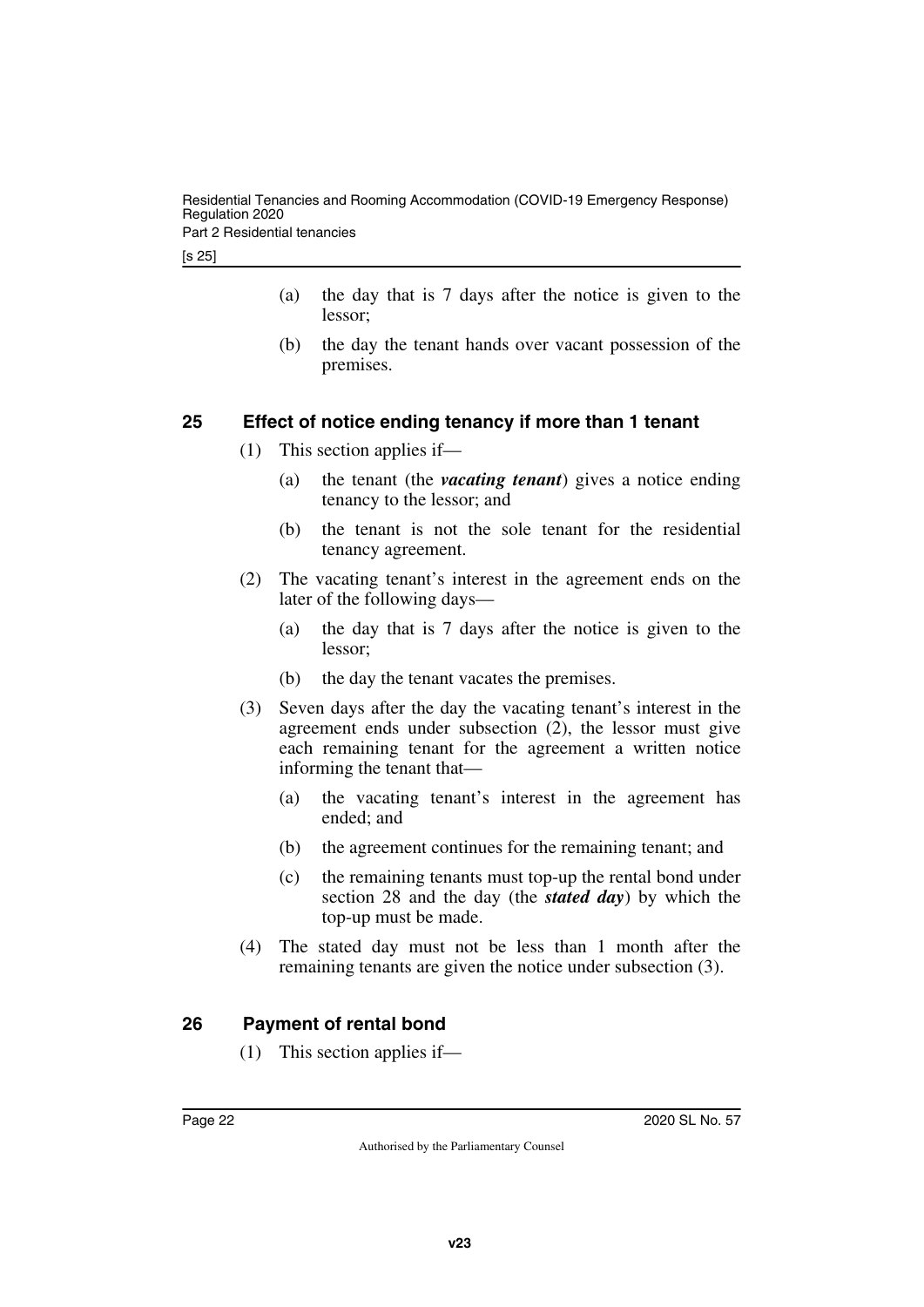- (a) a residential tenancy agreement is terminated, or a tenant's interest in an agreement ends, under this subdivision; and
- (b) the tenant applies to the authority for payment of a rental bond under section 125 of the Act.
- (2) The notice ending tenancy is taken to be a notice of intention to leave.
- (3) The handover day for the notice is taken to be the day the agreement is terminated or the tenant's interest in the agreement ends.
- (4) Sections 327, 331 and 332 of the Act do not apply for the notice.

# <span id="page-22-0"></span>**27 Supporting evidence for notice ending tenancy**

<span id="page-22-1"></span>The supporting evidence for a notice ending tenancy is—

- (a) any of the following under the *Domestic and Family Violence Protection Act 2012*—
	- (i) a protection order;
	- (ii) a temporary protection order;
	- (iii) a police protection notice;
	- (iv) an interstate order; or
- (b) an injunction for personal protection under the *Family Law Act 1975* (Cwlth), section  $68B(1)(a)$  or (b) or section  $114(1)(a)$ ; or
- (c) a report, in the approved form, about domestic violence signed by any of the following entities—
	- (i) a doctor;
	- (ii) a social worker;
	- (iii) a refuge or crisis worker;
	- (iv) a domestic and family violence support worker or case manager;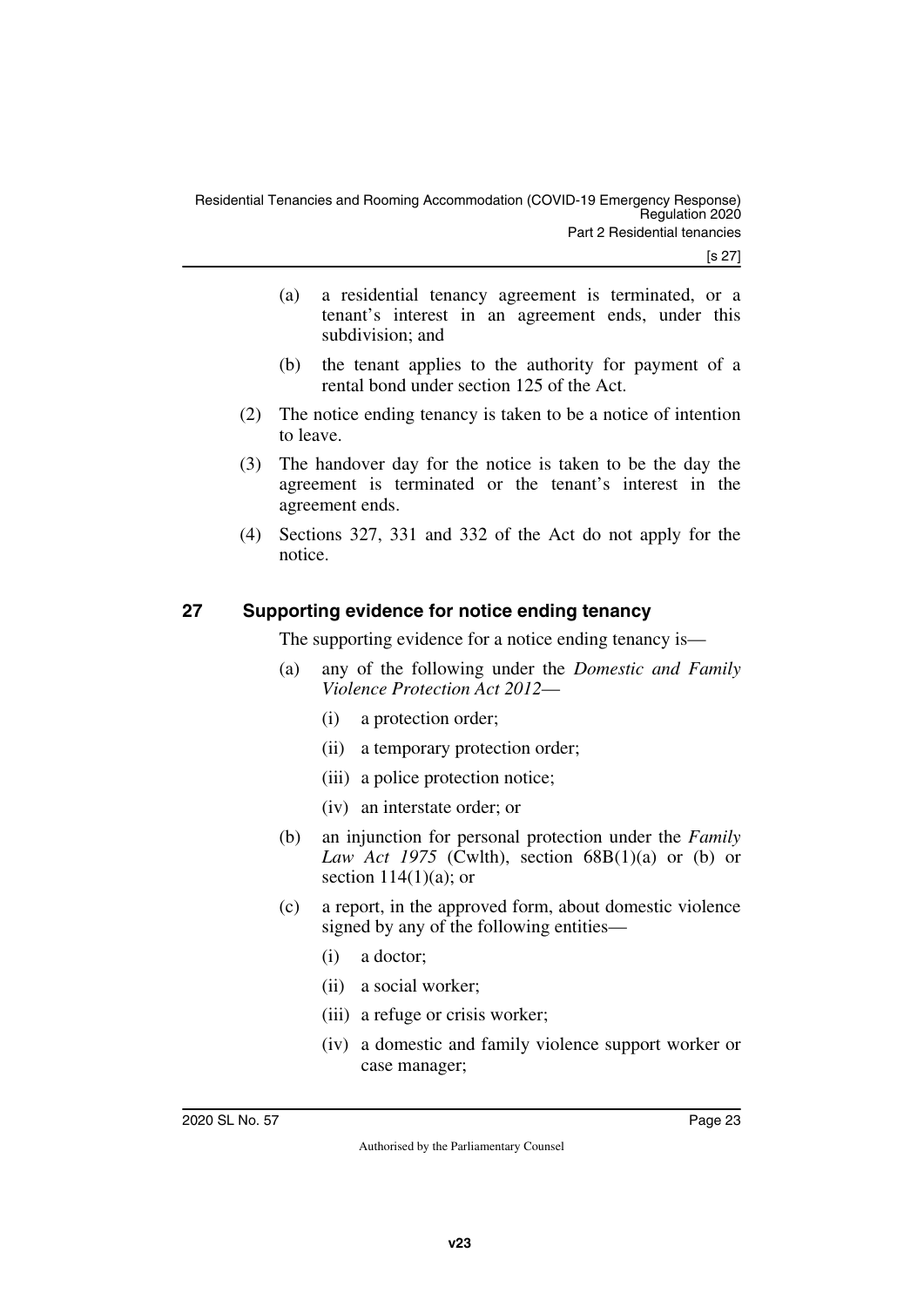Residential Tenancies and Rooming Accommodation (COVID-19 Emergency Response) Regulation 2020 Part 2 Residential tenancies

- (v) an Aboriginal and Torres Strait Islander medical service;
- (vi) a solicitor.

# <span id="page-23-0"></span>**28 Top-ups to rental bond**

- <span id="page-23-1"></span>(1) This section applies if—
	- (a) the amount held by the authority for the rental bond for a residential tenancy agreement is less than the amount of the rental bond required under the agreement; and
	- (b) the shortfall mentioned in paragraph (a) is because a tenant's interest in the agreement has ended under section  $25(2)$ .
- (2) The remaining tenants must top-up the rental bond for the agreement if given a written notice complying with section 25(3) and (4).
- (3) The remaining tenants *top-up* the rental bond by paying an amount to the authority that is sufficient to restore the rental bond to the amount required under the agreement.

# <span id="page-23-2"></span>**29 Reletting costs not recoverable**

- <span id="page-23-3"></span>(1) This section applies if a residential tenancy agreement is terminated under section 24(2).
- (2) Despite any term of the agreement to the contrary, the tenant is not liable for costs incurred by the lessor in reletting the premises.

# <span id="page-23-4"></span>**30 Application to tribunal about notice ending tenancy**

- <span id="page-23-5"></span>(1) This section applies if a tenant gives, or purports to give, the lessor a notice ending tenancy.
- (2) The lessor may, within 7 days of receiving the notice, apply to the tribunal for an order setting aside the notice because it does not comply with section 22.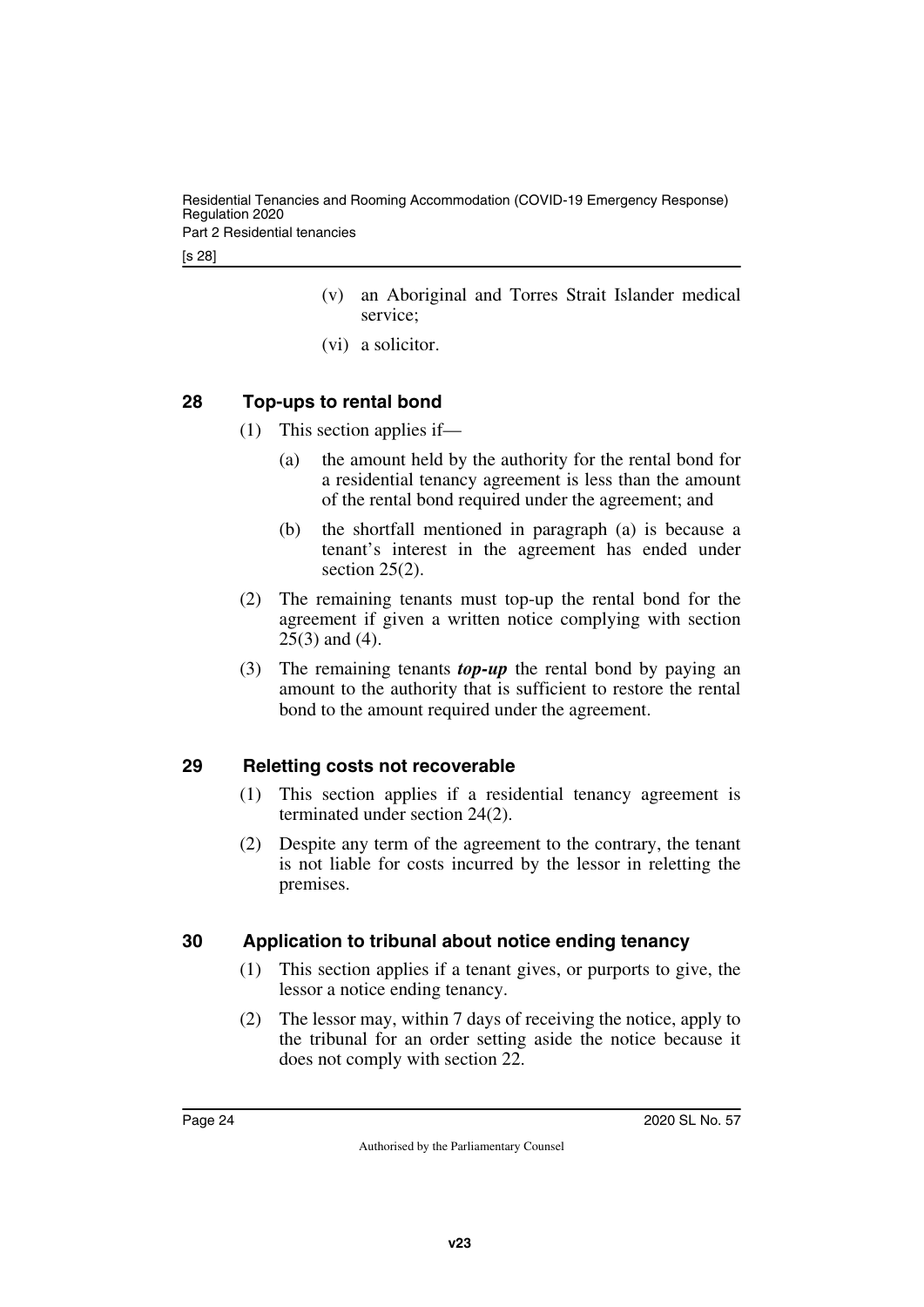- (3) An application made under subsection (2) is taken to be an urgent application for the Act.
- (4) The tribunal may make the order only if satisfied the notice does not comply with section 22.
- (5) In deciding whether to make the order, the tribunal—
	- (a) must have regard to whether or not the evidence supporting the notice is evidence mentioned in section 27; but
	- (b) can not examine—
		- (i) whether or not the tenant experienced domestic violence; or
		- (ii) the tenant's belief as to whether or not the tenant can safely continue to occupy the premises.
- (6) This section overrides section 415 of the Act to the extent of the inconsistency between this section and section 415 of the Act.

# <span id="page-24-0"></span>**31 Confidentiality**

- <span id="page-24-1"></span>(1) This section applies to any of the following persons who have had access to evidence supporting a notice ending tenancy—
	- (a) a lessor;
	- (b) a lessor's agent;
	- (c) a person (an *employee*) who has access to the evidence in the course of the person's employment.
- (2) The person must not disclose the evidence to any other person other than in the following circumstances—
	- (a) a lessor disclosing the evidence to the lessor's agent;
	- (b) a lessor's agent disclosing the evidence to the lessor;
	- (c) an employee of a lessor's agent disclosing the evidence to the agent;
	- (d) a lessor or lessor's agent disclosing the evidence to the tribunal.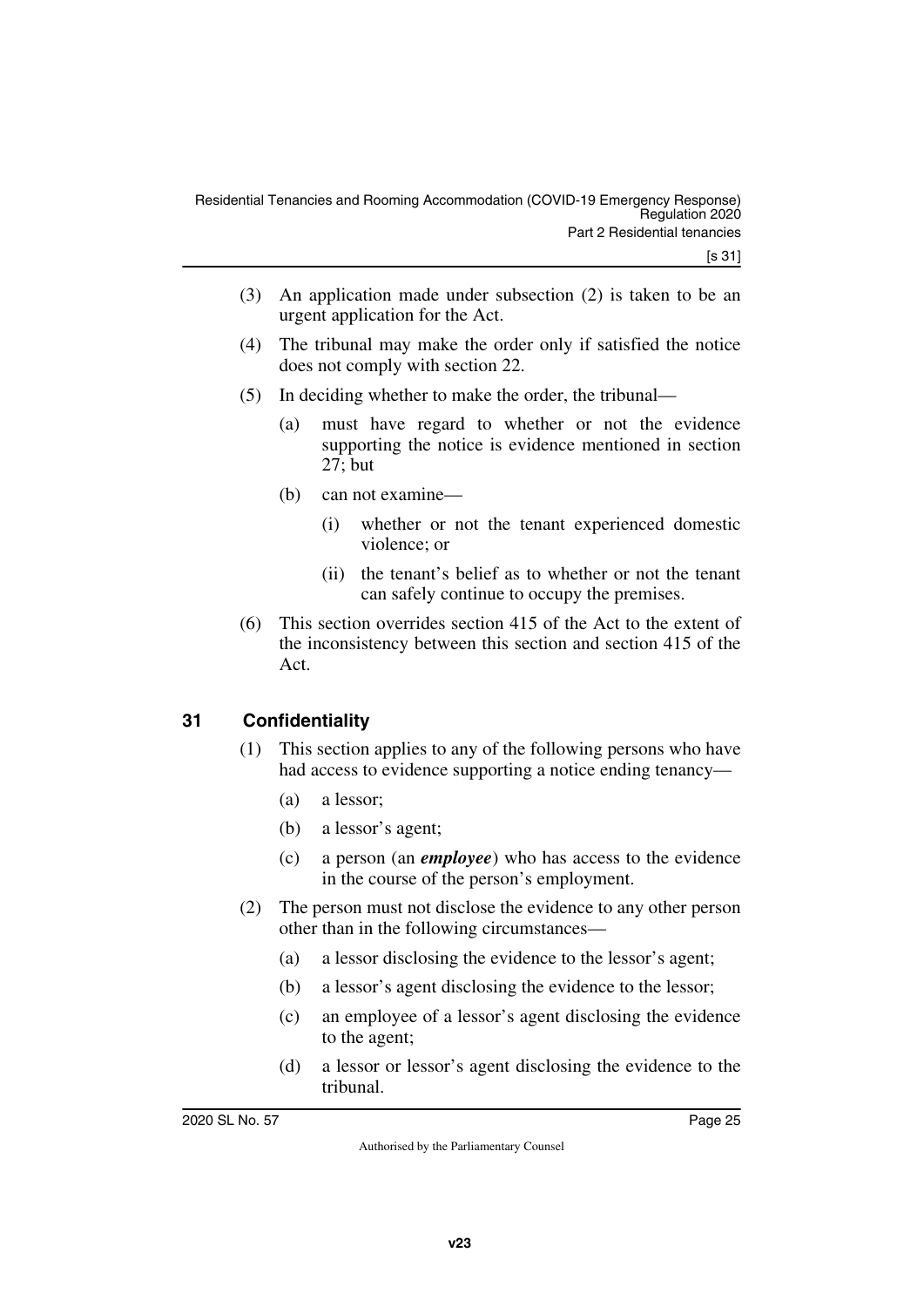[s 32]

<span id="page-25-1"></span>Maximum penalty—100 penalty units.

# <span id="page-25-0"></span>**Subdivision 2 Other matters**

# <span id="page-25-2"></span>**32 Tenant's obligations generally**

- <span id="page-25-3"></span>(1) The obligations of a tenant under section 188 of the Act do not apply to the extent the obligations would have the effect of requiring the tenant to repair, or compensate the lessor for, damage to the premises or its inclusions caused by domestic violence experienced by the tenant.
- (2) This section overrides section 188 of the Act to the extent of the inconsistency between this section and section 188 of the Act.

# <span id="page-25-4"></span>**33 Changing locks**

- <span id="page-25-5"></span>(1) A tenant may change a lock at the premises if the tenant—
	- (a) believes it is necessary to protect the tenant or an occupant from domestic violence; and
	- (b) engages a qualified tradesperson or locksmith to change the lock.
- (2) If the tenant changes a lock under subsection (1), the tenant must give the lessor a key for the changed lock, unless the lessor agrees to not being given the key.
- (3) Despite subsection (1), the right of the tenant to change a lock is subject to any body corporate by-laws applying to the premises.
- (4) If the tenant changes a lock under subsection (1), the lessor must not, without a reasonable excuse, give a key to the changed lock to any person, other than the lessor's agent, without the tenant's agreement.

Maximum penalty—50 penalty units.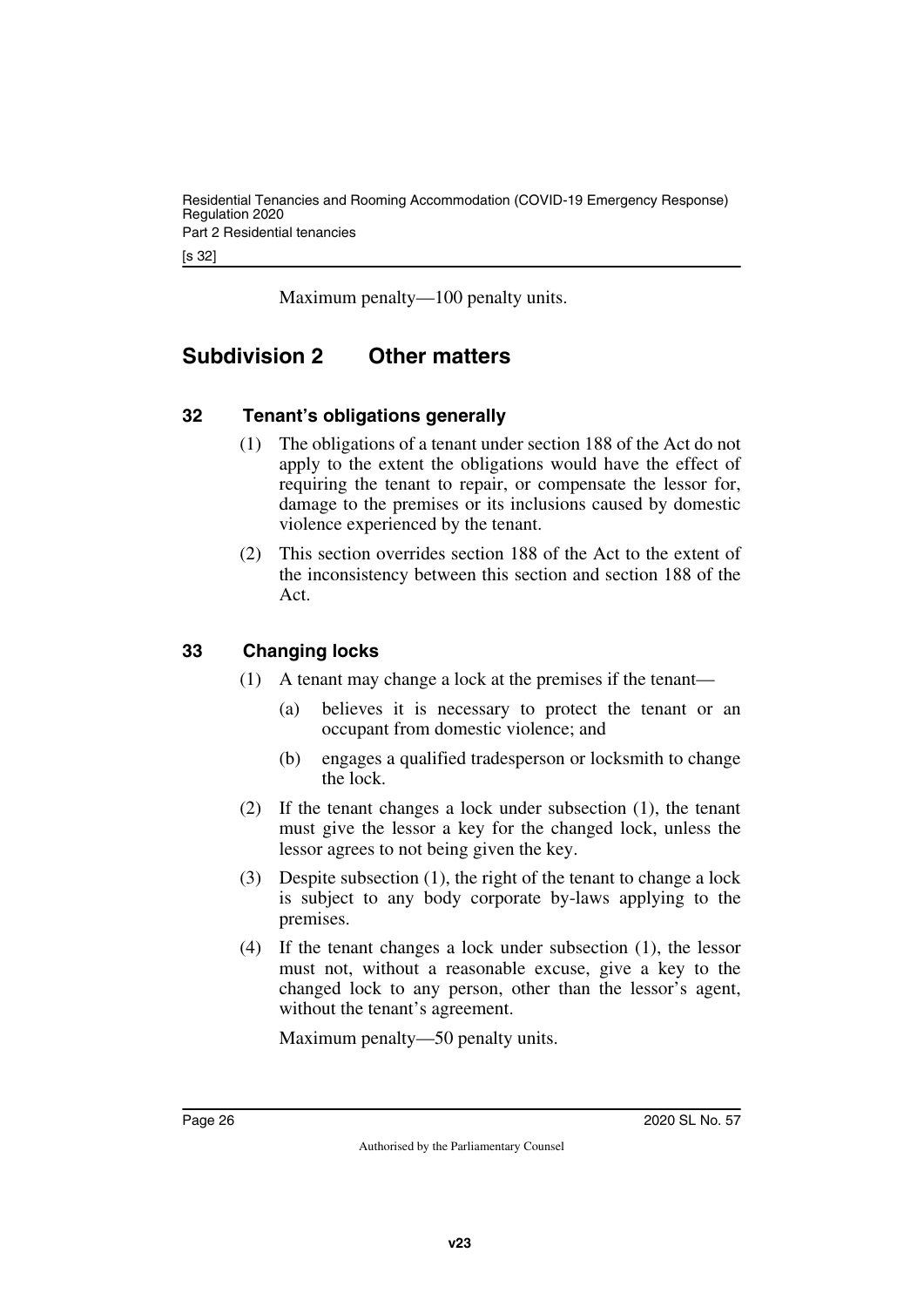- (5) This section overrides section 211 of the Act to the extent of the inconsistency between this section and section 211 of the Act.
- (6) In this section—

*body corporate by-laws* means a by-law under the *Body Corporate and Community Management Act 1997* or *Building Units and Group Titles Act 1980*.

# <span id="page-26-0"></span>**34 Application for termination for domestic violence**

- <span id="page-26-1"></span>(1) A tenant may apply to the tribunal for a termination order because of domestic violence committed against the tenant.
- (2) A tenant may apply to the tribunal for an order ending the tenant's interest in a residential tenancy agreement because of domestic violence committed against the tenant by another tenant.
- (3) An application made under subsection (1) or (2) is taken to be an urgent application for the Act.
- (4) If the tenant applies to the tribunal for an order mentioned in subsection  $(1)$  or  $(2)$ , the tribunal may make the order if satisfied—
	- (a) the tenant has established the grounds for making the application; and
	- (b) the domestic violence, that has happened or is likely to happen, justifies terminating the agreement or ending the tenant's interest in the agreement.
- (5) In deciding the application, the tribunal must have regard to the following—
	- (a) the evidence of the domestic violence;
	- (b) the adverse effects the domestic violence has had or will have on the tenant or another person.
- (6) Also, the tribunal may have regard to anything else the tribunal considers relevant.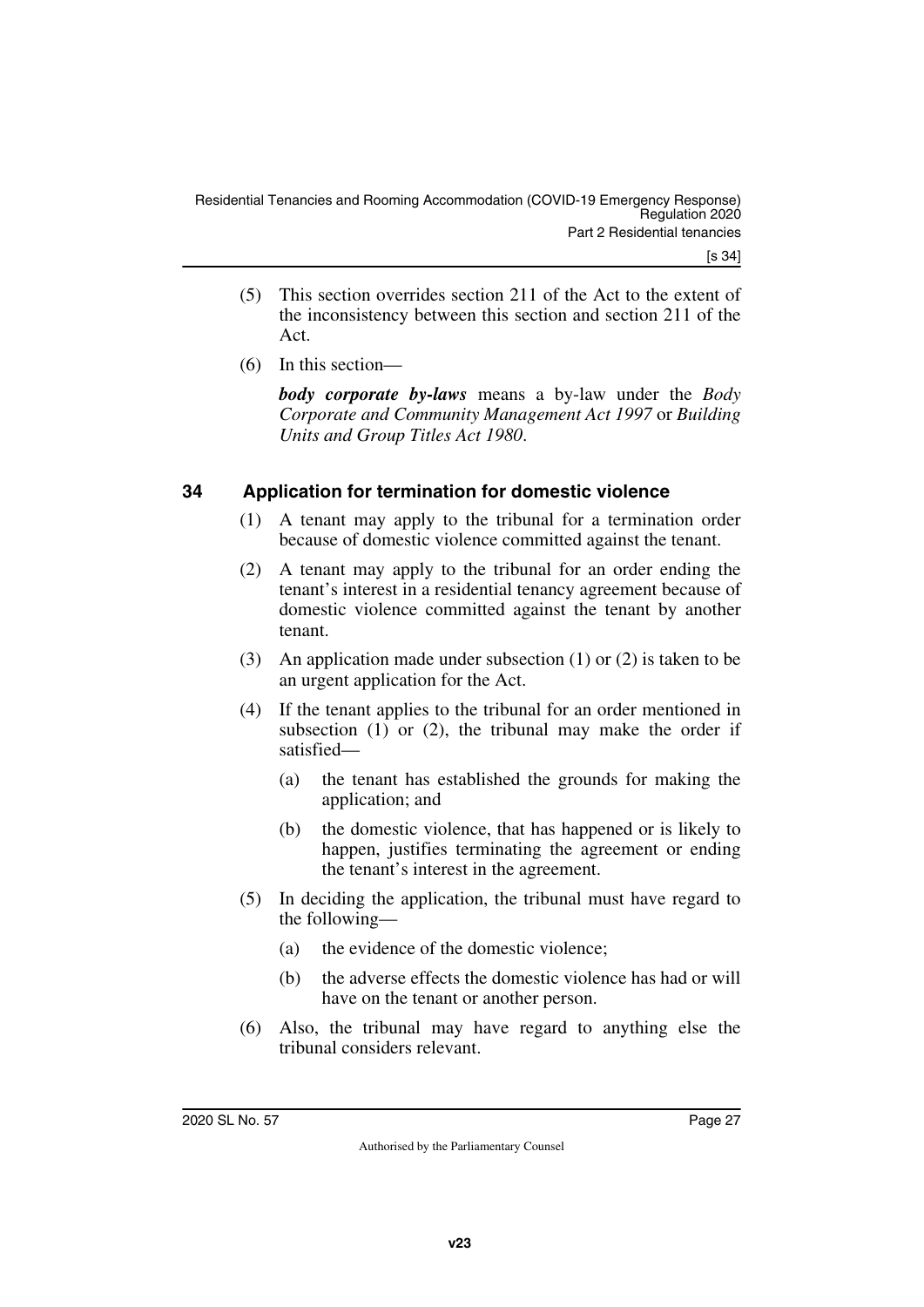[s 35]

<span id="page-27-1"></span>(7) This section overrides section 415 of the Act to the extent of the inconsistency between this section and section 415 of the Act.

# <span id="page-27-0"></span>**Division 8 Ending of agreements**

# <span id="page-27-2"></span>**Subdivision 1 Notices to leave premises given by lessor**

#### <span id="page-27-4"></span>**35 Notice to leave if premises being sold**

- <span id="page-27-5"></span><span id="page-27-3"></span>(1) A lessor may give a notice to leave the premises to a tenant because—
	- (a) the lessor is preparing to sell the premises and the preparation requires the premises to be vacant; or
	- (b) the lessor has entered into a contract to sell the premises with vacant possession.
- (2) A notice to leave under this section is called a notice to leave if *premises being sold*.
- (3) A notice to leave if premises being sold must be accompanied by the evidence required by the approved form for the notice.
- (4) Section 326 of the Act applies to a notice to leave if premises being sold.

*Note—*

Section 326 of the Act provides administrative requirements for a notice to leave.

- (5) The handover day for a notice to leave if premises being sold—
	- (a) must not be earlier than 2 months after the notice is given to the tenant; and
	- (b) for fixed term agreement—may be earlier than the day the term of the agreement ends.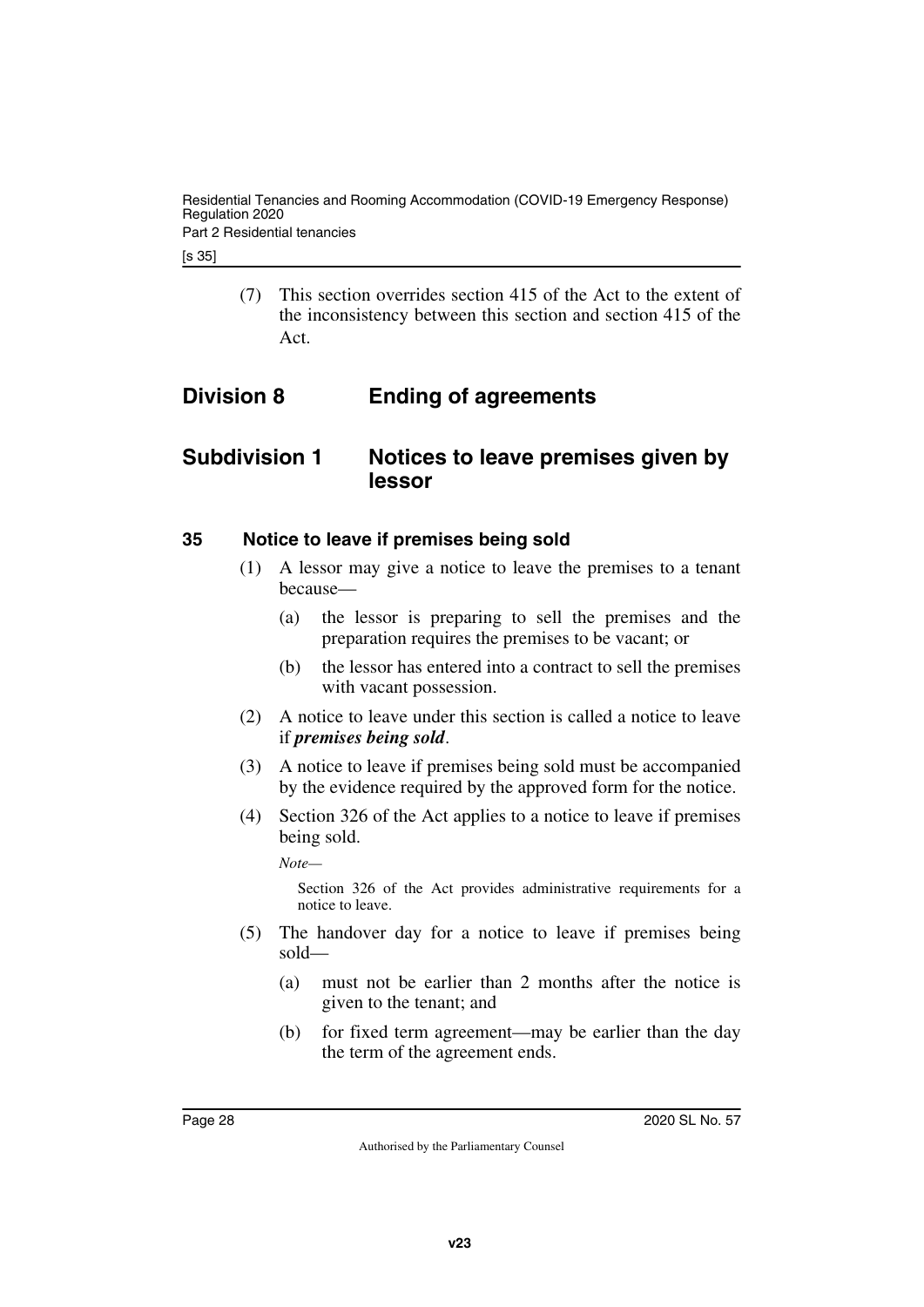(6) This section overrides sections 286, 329 and 330 of the Act to the extent of the inconsistency between this section and those sections of the Act.

# <span id="page-28-0"></span>**36 Notice to leave for State government program**

- <span id="page-28-1"></span>(1) A lessor may give a notice to leave the premises to a tenant if the premises are required for use under a program administered by the State under an Act.
- (2) A notice to leave under this section is called a notice to leave for *State government program*.
- (3) Section 326 of the Act applies to a notice to leave for State government program.

*Note—*

Section 326 of the Act provides administrative requirements for a notice to leave.

(4) The handover day for a notice to leave for State government program must not be earlier than 2 months after the notice is given to the tenant.

# <span id="page-28-2"></span>**37 Notice to leave for owner occupation**

- <span id="page-28-3"></span>(1) A lessor may give a notice to leave the premises to a tenant if the lessor, or a member of the lessor's immediate family, needs to occupy the premises.
- (2) A notice to leave under this section is called a notice to leave for *owner occupation*.
- (3) Section 326 of the Act applies to a notice to leave for owner occupation.

*Note—*

Section 326 of the Act provides administrative requirements for a notice to leave.

(4) The handover day for a notice to leave for owner occupation must not be earlier than 2 months after the notice is given to the tenant.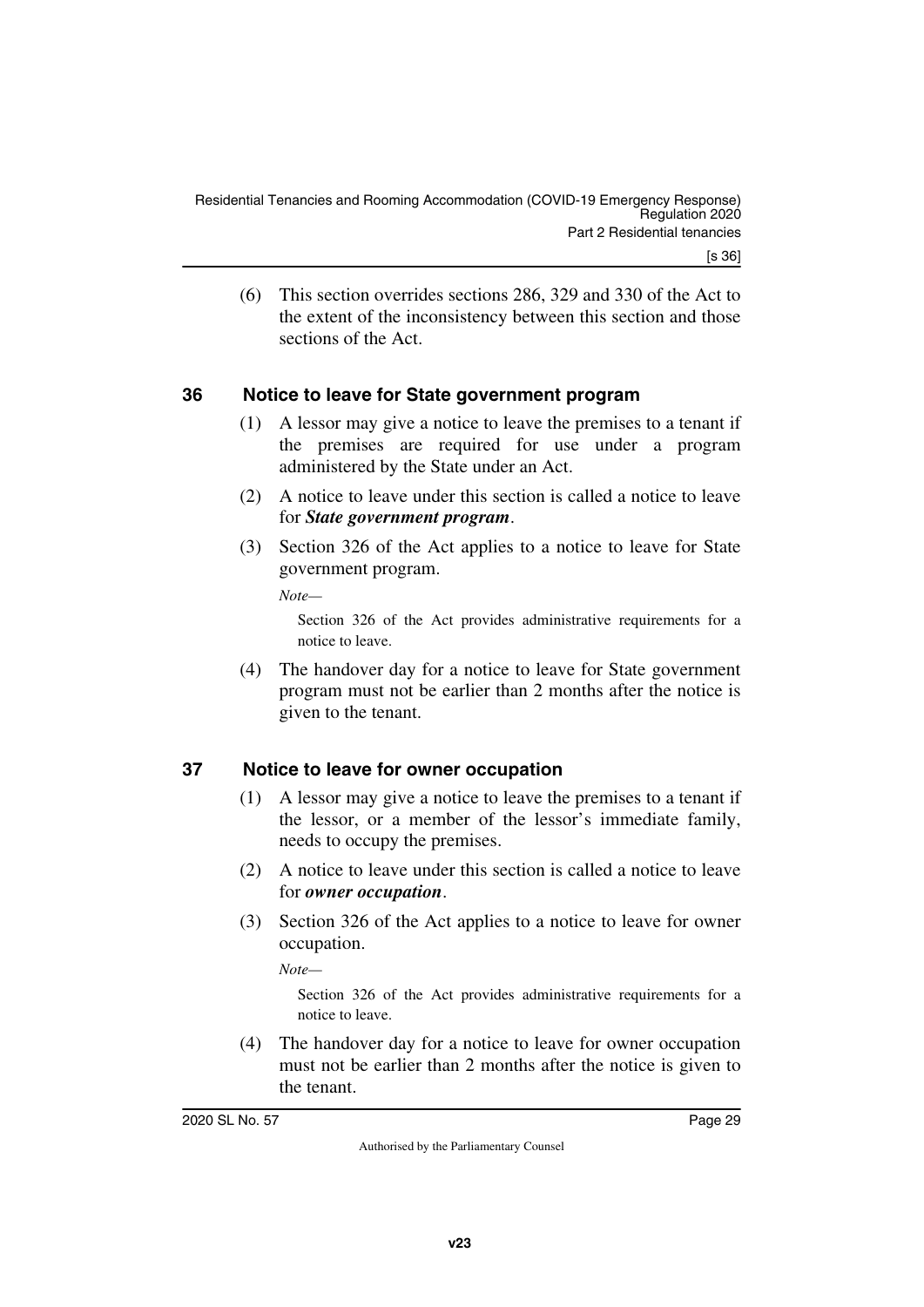(5) In this section—

*immediate family*, of a lessor, means—

- (a) the spouse of the lessor; or
- (b) a child of the lessor; or
- (c) a parent of the lessor; or
- (d) another person who normally lives with the lessor and is financially dependent on the lessor.

# <span id="page-29-0"></span>**38 Notice to leave without ground**

- <span id="page-29-1"></span>(1) A lessor must not give a notice to leave without grounds if a tenant is or has been suffering excessive hardship because of the COVID-19 emergency.
- (2) A notice to leave without grounds given in contravention of subsection (1) is of no effect until the end of the COVID-19 emergency period.
- (3) This section overrides section 291 of the Act to the extent of the inconsistency between this section and section 291 of the Act.

# <span id="page-29-2"></span>**39 Failure to leave**

- <span id="page-29-3"></span>(1) The lessor may apply to a tribunal for a termination order because—
	- (a) the lessor gave a notice to leave the premises to the tenant under this subdivision; and
	- (b) the tenant failed to hand over vacant possession of the premises to the lessor on the handover day for the notice.
- (2) An application made under subsection (1)—
	- (a) must be made within 2 weeks after the handover day for the notice; and
	- (b) is taken to be an urgent application for the Act.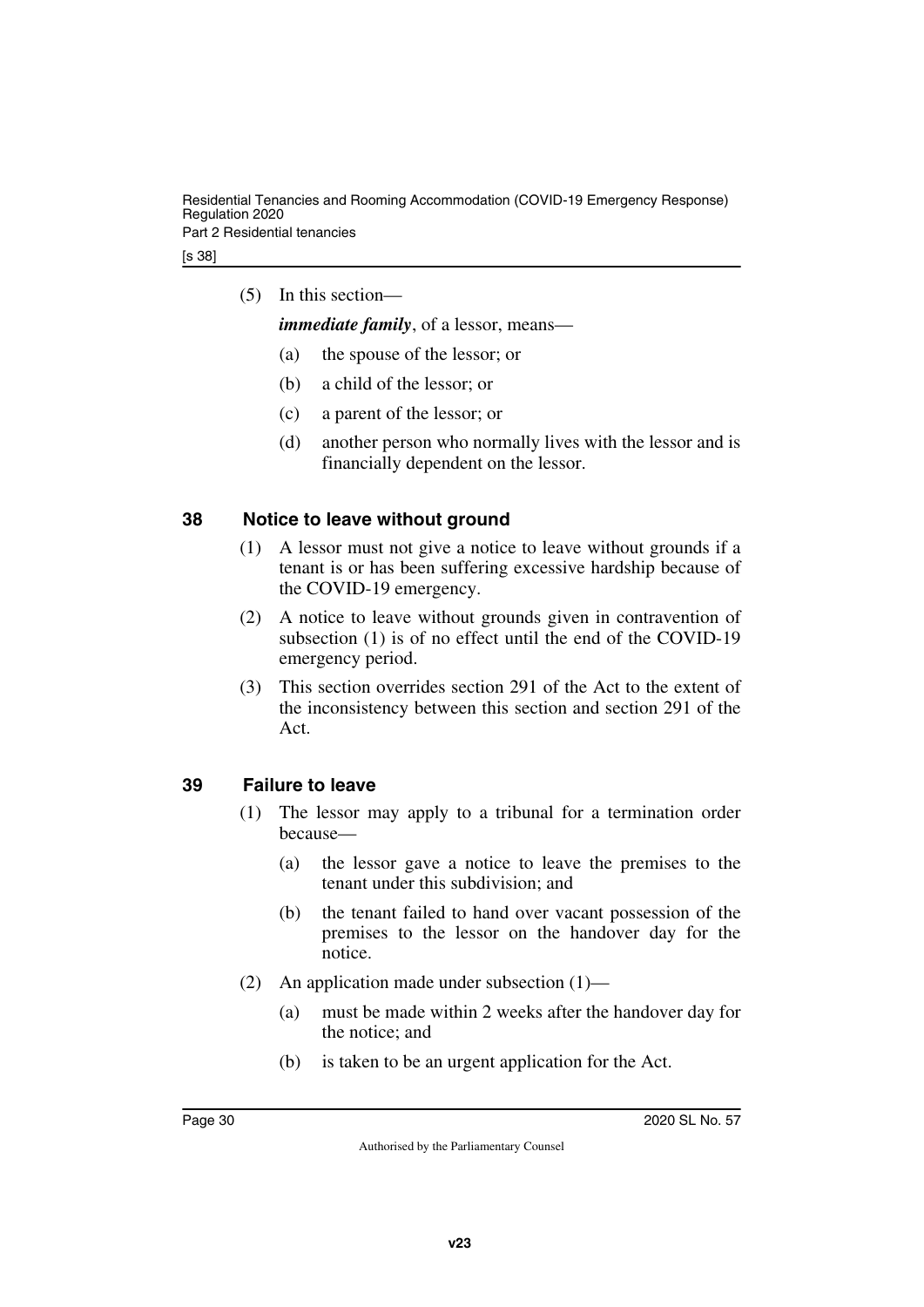- (3) The tribunal may make the order if it is satisfied the lessor has established the ground of the application and notice to leave.
- (4) This section overrides section 415 of the Act to the extent of the inconsistency between this section and section 415 of the Act.

# <span id="page-30-0"></span>**40 Misuse of notice to leave**

- <span id="page-30-1"></span>(1) This section applies if a residential tenancy agreement ends because the lessor gives the tenant—
	- (a) a notice to leave if premises being sold; or
	- (b) a notice to leave for owner occupation.
- (2) Unless the lessor has a reasonable excuse, the lessor—
	- (a) must not include information in the notice to leave that is false or misleading in a material particular; or
	- (b) must not let the premises to a person under another agreement.

Maximum penalty—50 penalty units.

(3) In this section—

*owner occupation* see section 37(2).

<span id="page-30-3"></span>*premises being sold* see section 35(2).

# <span id="page-30-2"></span>**Subdivision 2 Notices of intention to leave premises given by tenant**

# <span id="page-30-5"></span><span id="page-30-4"></span>**41 Notice of intention to leave because of condition of premises**

- (1) Within 7 days after a tenant first occupies the premises under a residential tenancy agreement, the tenant may give a notice of intention to leave the premises to the lessor because—
	- (a) the premises are not in good repair; or
	- (b) the premises are unfit to live in; or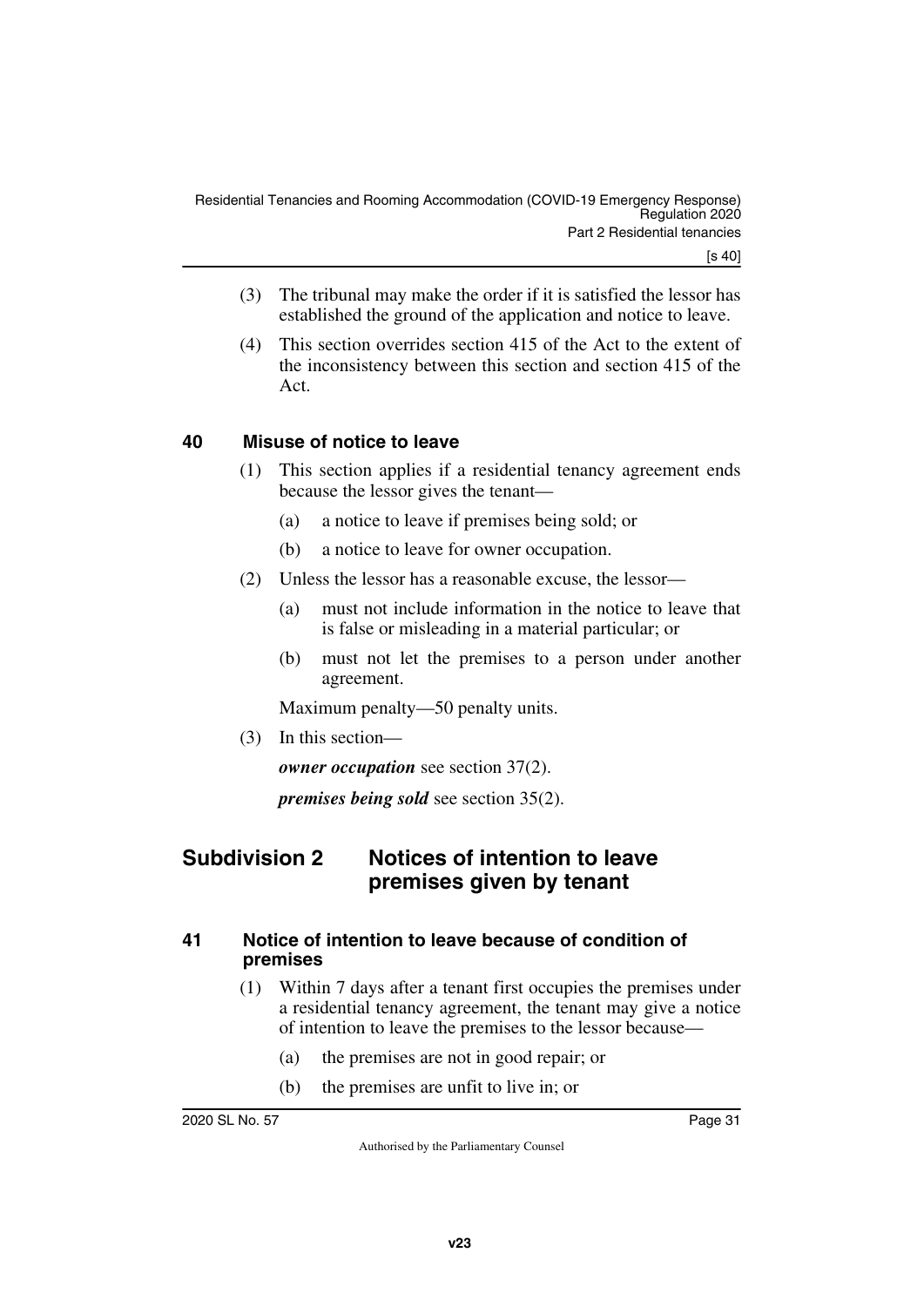[s 42]

- (c) the premises do not comply with a prescribed minimum housing standard.
- (2) However, the tenant must not give a notice to leave under subsection  $(1)(a)$  if the condition of the premises was caused by a breach of a term of the agreement by the tenant.
- (3) A notice of intention to leave under this section is called a notice of intention to leave for *condition of premises*.
- (4) Section 327 of the Act applies to a notice of intention to leave for condition of premises.

*Note—*

<span id="page-31-1"></span>Section 327 of the Act provides administrative requirements for a notice of intention to leave.

(5) The handover day for a notice of intention to leave for condition of premises must not be earlier than the day the notice is given to the lessor.

# <span id="page-31-0"></span>**Division 9 Termination for excessive hardship**

### <span id="page-31-3"></span><span id="page-31-2"></span>**42 Termination of residential tenancy agreement for excessive hardship**

- (1) This section applies to a tenant suffering excessive hardship because of the COVID-19 emergency.
- (2) Despite section 310 of the Act, the tenant may not apply to the tribunal for a termination order under that section unless—
	- (a) the tenant has made a dispute resolution request to the authority; and
	- (b) the parties to the residential tenancy agreement are unable to reach a conciliation agreement as a result of the dispute resolution request.
- (3) If, after complying with subsection (2)(a) and (b), the tenant applies to the tribunal for a termination order under section 310 of the Act, the tribunal may make the order only if satisfied the tenant has established the ground of the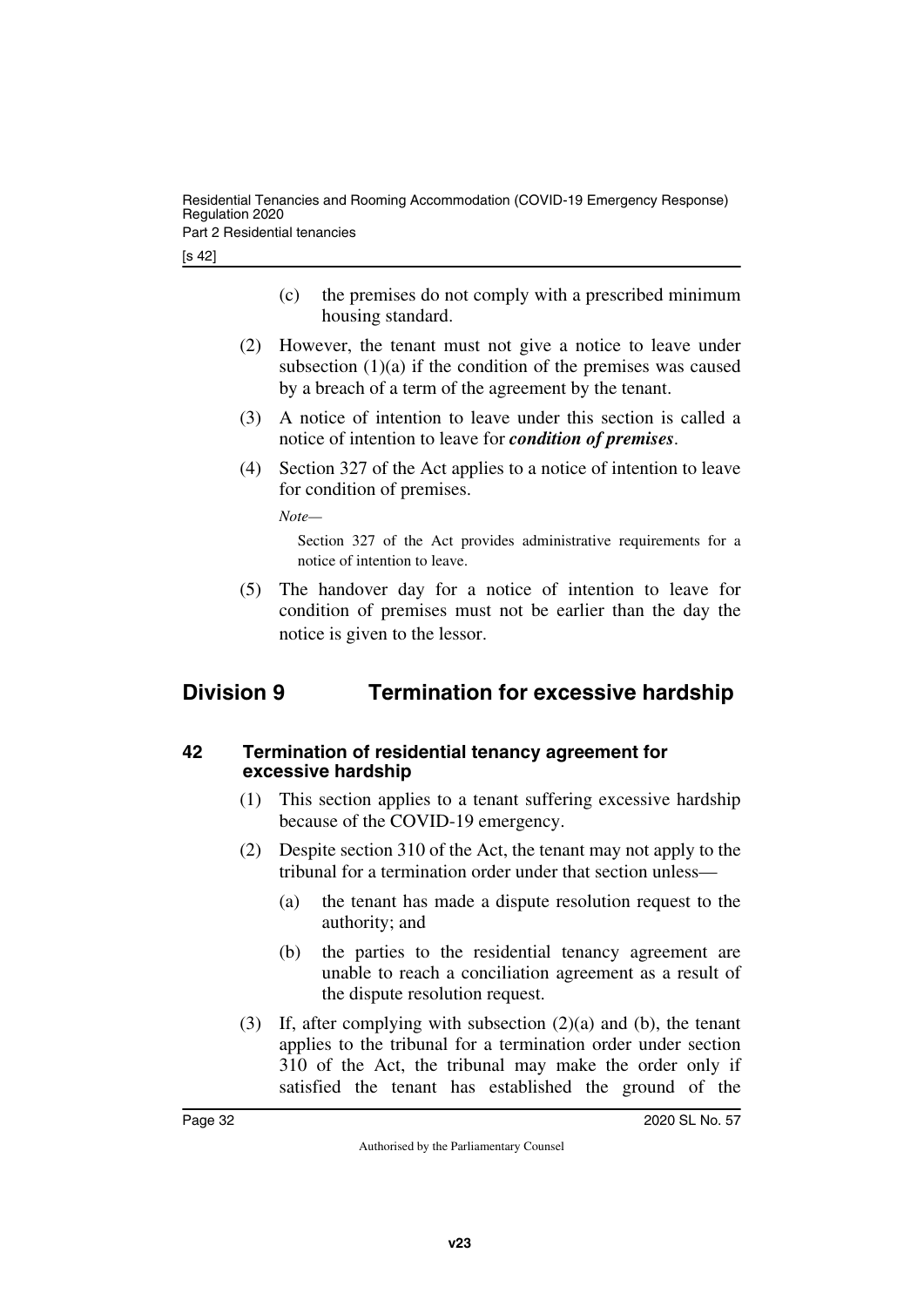[s 43]

application, including, for example, because the tenant is or has been suffering excessive hardship because of the COVID-19 emergency.

<span id="page-32-1"></span>(4) This section overrides sections 310 and 343 of the Act to the extent of the inconsistency between this section and those sections of the Act.

# <span id="page-32-0"></span>**Division 10 Compensation**

# <span id="page-32-2"></span>**43 Reletting costs**

- <span id="page-32-3"></span>(1) A residential tenancy agreement may include a term requiring the tenant to pay the reasonable costs incurred by the lessor in reletting the premises (*reletting costs*) only if—
	- (a) the agreement is for a fixed term; and
	- (b) the tenant is made liable under the term only if the tenant terminates the agreement other than in a way permitted under this Act; and
	- (c) the only reference in the term to the amount payable by the tenant is a reference to the reasonable costs incurred by the lessor in reletting the premises.

*Editor's note—*

Reletting costs are often referred to as break lease fees.

- (2) However, a term of a residential tenancy agreement requiring the tenant to pay reletting costs is void if the agreement ends because of—
	- (a) a termination order; or
	- (b) a notice ending tenancy; or
	- (c) a notice of intention to leave under section 41.
- (3) This section overrides section 173 of the Act to the extent of the inconsistency between this section and section 173 of the Act.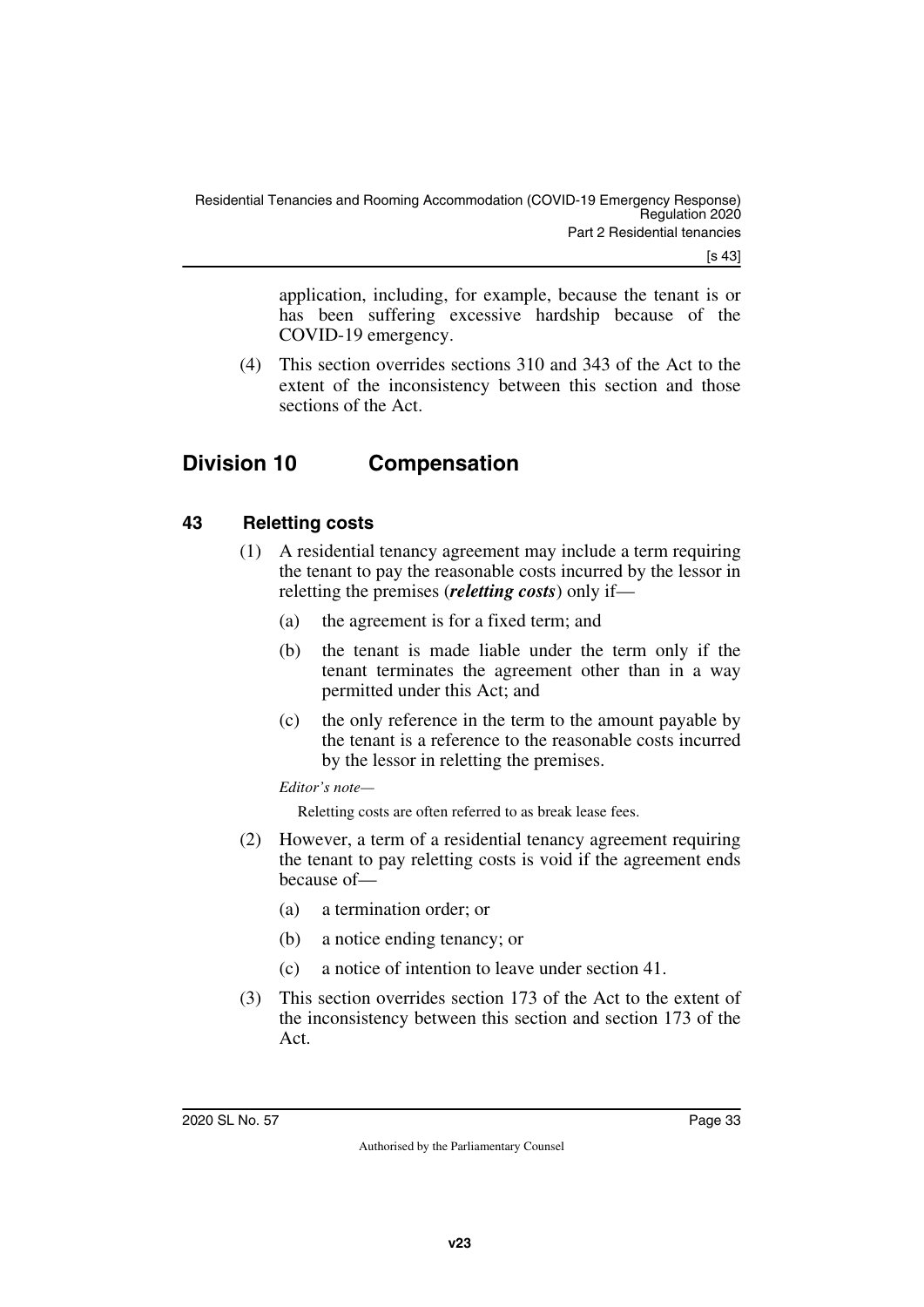Residential Tenancies and Rooming Accommodation (COVID-19 Emergency Response) Regulation 2020 Part 2 Residential tenancies

[s 44]

# <span id="page-33-0"></span>**44 Limits on reletting costs**

- <span id="page-33-1"></span>(1) This section applies if—
	- (a) a residential tenancy agreement is a fixed term agreement; and
	- (b) the tenant terminates the agreement other than in a way permitted under the Act; and
	- (c) a term of the agreement provides that the tenant is liable to pay the reasonable costs incurred by the lessor in reletting the premises if the tenant terminates the agreement other than in a way permitted under the Act.
- (2) If there is only 1 tenant for the agreement, the amount the tenant is liable to pay is limited to an amount equivalent to 1 week's rent under the agreement if—
	- (a) the tenant suffers a loss of income of 75% or more; and
	- (b) the tenant has less than \$5,000 in savings, whether held as cash or in a bank account.
- (3) If there is more than 1 tenant for the agreement, the amount the tenants are collectively liable to pay is limited to an amount equivalent to 1 week's rent under the agreement if—
	- (a) there has been a 75% or more reduction in the combined total income of all of the tenants; and
	- (b) the combined savings of all of the tenants is less than \$5,000, whether held as cash or in a bank account.
- (4) This section—
	- (a) overrides section 43 to the extent of the inconsistency between this section and section 43; and
	- (b) overrides section 173 of the Act to the extent of the inconsistency between this section and section 173 of the Act.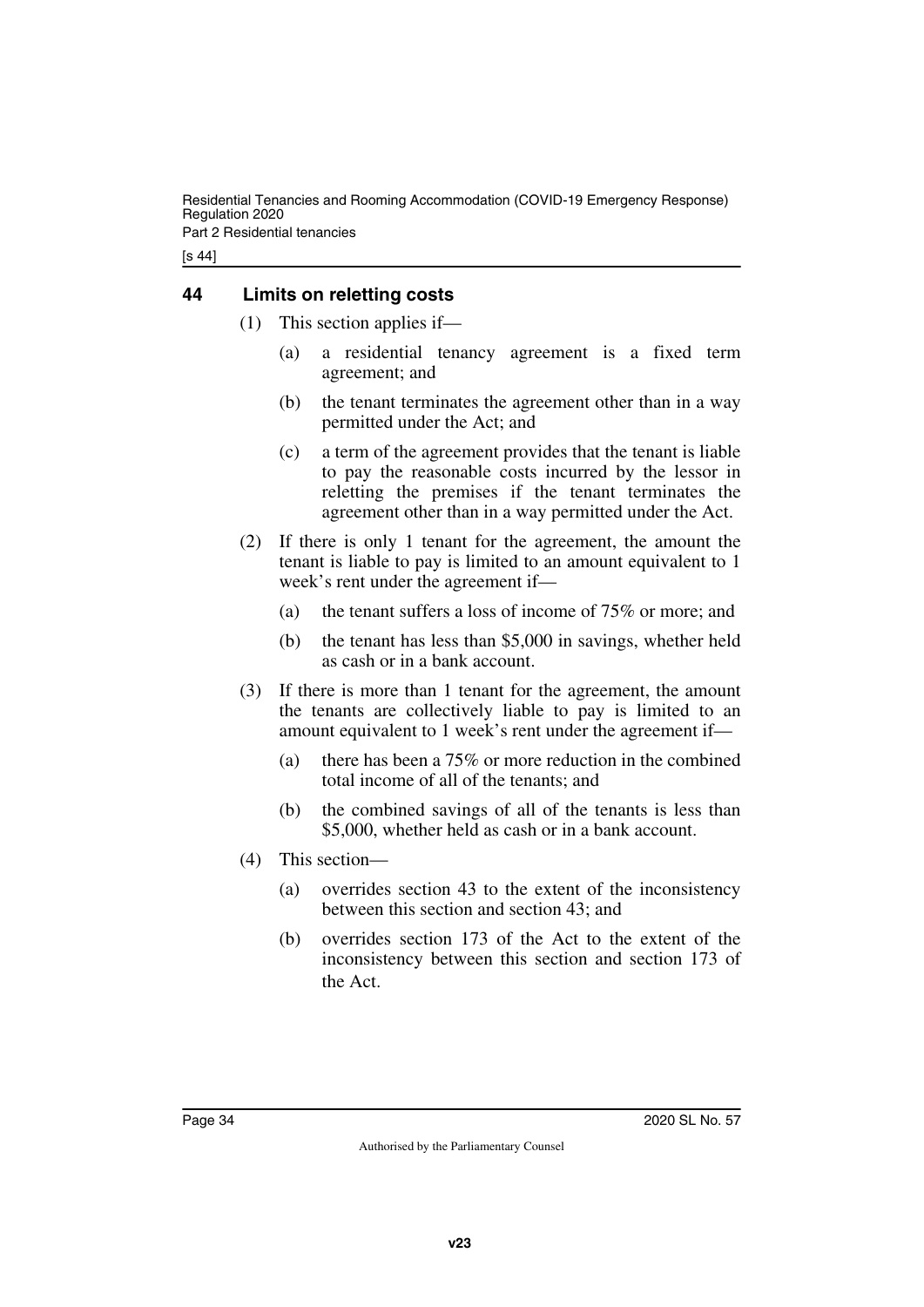[s 45]

# <span id="page-34-0"></span>**Division 11 Dispute resolution**

# <span id="page-34-2"></span>**45 Particular applications for termination orders**

<span id="page-34-3"></span><span id="page-34-1"></span>(1) An application for a termination order made because a tenant is suffering excessive hardship relating to the COVID-19 emergency is not an urgent application.

*Note—*

If a tenant applies to the tribunal under the Act about a tenancy dispute and the application is not an urgent application, the tenant must first make a dispute resolution request to the authority.

<span id="page-34-5"></span>(2) This section overrides section 415 of the Act to the extent of the inconsistency between this section and section 415 of the Act.

# <span id="page-34-4"></span>**Division 12 Tenancy databases**

# <span id="page-34-6"></span>**46 Restriction on listing on tenancy database**

- <span id="page-34-7"></span>(1) This section applies to personal information relating to—
	- (a) a failure to pay rent as required under a residential tenancy agreement; or
	- (b) ending a residential tenancy agreement.
- (2) A person (a *user*) must not list personal information about another person in a tenancy database if the failure to pay rent, or the ending of the agreement, happened during the COVID-19 emergency period and was because of the other person—
	- (a) suffering excessive hardship because of the COVID-19 emergency; or
	- (b) complying with a public health direction.

Maximum penalty—20 penalty units.

(3) However, subsection  $(2)(a)$  does not apply if—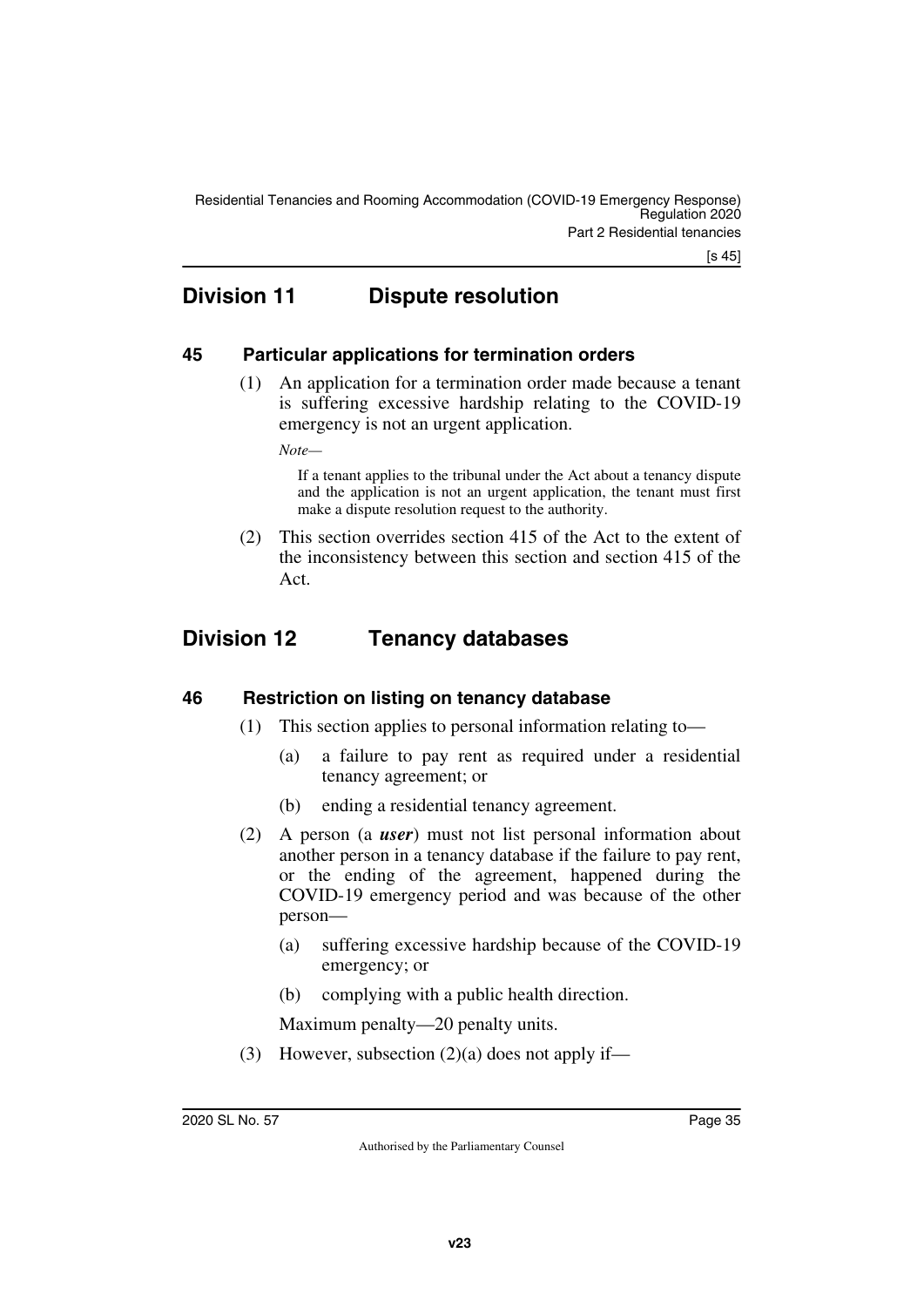Residential Tenancies and Rooming Accommodation (COVID-19 Emergency Response) Regulation 2020

Part 3 Rooming accommodation

[s 47]

- (a) the user was the lessor or lessor's agent under the residential tenancy agreement when the failure happened; and
- (b) the other person did not inform the user that the failure to pay the rent, or the ending of the agreement, was because of a circumstance mentioned in subsection  $(2)(a)$  or  $(b)$ .
- (4) This section applies in addition to the restrictions on listing personal information in a tenancy database under section 459 of the Act.
- (5) In this section—

*list* see section 457 of the Act.

*personal information* see section 457 of the Act.

<span id="page-35-3"></span><span id="page-35-1"></span>*tenancy database* see section 457 of the Act.

# <span id="page-35-0"></span>**Part 3 Rooming accommodation**

# <span id="page-35-2"></span>**Division 1 Moratorium on evictions**

- <span id="page-35-5"></span><span id="page-35-4"></span>**47 Moratorium on evictions**
	- (1) Until the end of the relevant period, a provider or provider's agent must not evict a resident for failure to pay rent as required under the rooming accommodation agreement if the failure relates to the resident suffering excessive hardship because of the COVID-19 emergency.

Maximum penalty—50 penalty units.

- (2) Subsection (1) does not prevent a provider from ending a rooming accommodation agreement under the Act—
	- (a) for any reason other than a failure to pay rent as required under the agreement; or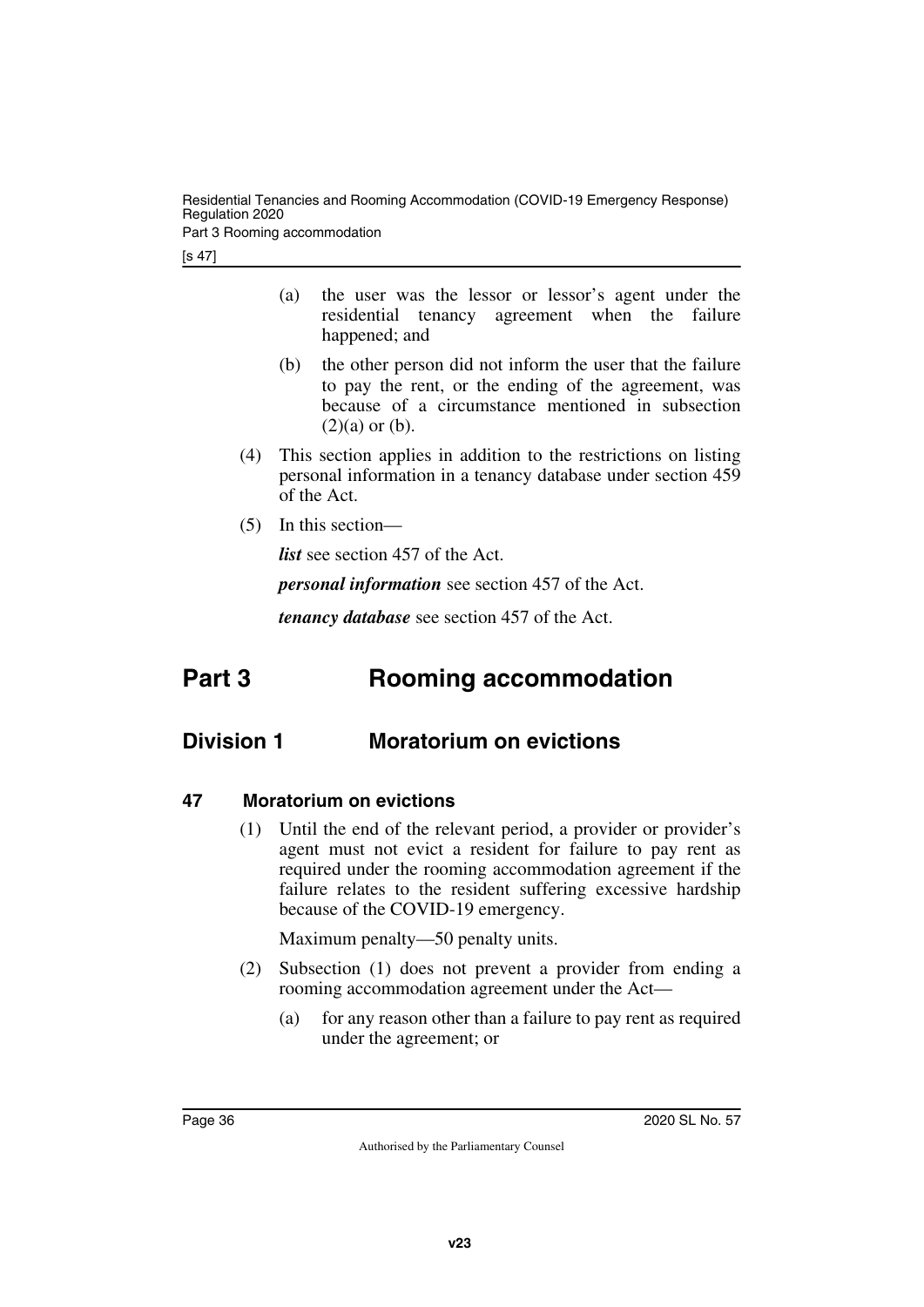[s 47]

- (b) for a failure to pay rent as required under the agreement if the failure was not related to the resident suffering excessive hardship because of the COVID-19 emergency; or
- (c) as a consequence of having given a notice to leave, or applying to the tribunal for an order terminating the agreement, before 29 March 2020.
- (3) In this section—

*evict*, a resident, means—

- (a) give the resident a notice to leave in relation to the rental premises; or
- (b) apply to the tribunal for an order terminating the rooming accommodation agreement; or
- (c) cause the resident to vacate the rental premises by any of the following actions—
	- (i) coercing the resident into agreeing to end the rooming accommodation agreement under section 366(2) of the Act;
	- (ii) preventing the resident from freely accessing the resident's room, including, for example, by changing the locks or intimidating the resident;
	- (iii) causing the resident to vacate the rental premises because of false or misleading information given to the resident by the provider or another person on behalf of the provider;
	- (iv) causing the resident to vacate the rental premises because of acts of intimidation carried out by the provider or another person on behalf of the provider.

*notice to leave* means a notice given by a provider to a resident under section 369, 370, 371, 372 or 374 of the Act.

*relevant period* means the period starting on 29 March 2020 and ending on the earlier of the following days—

(a) 29 September 2020;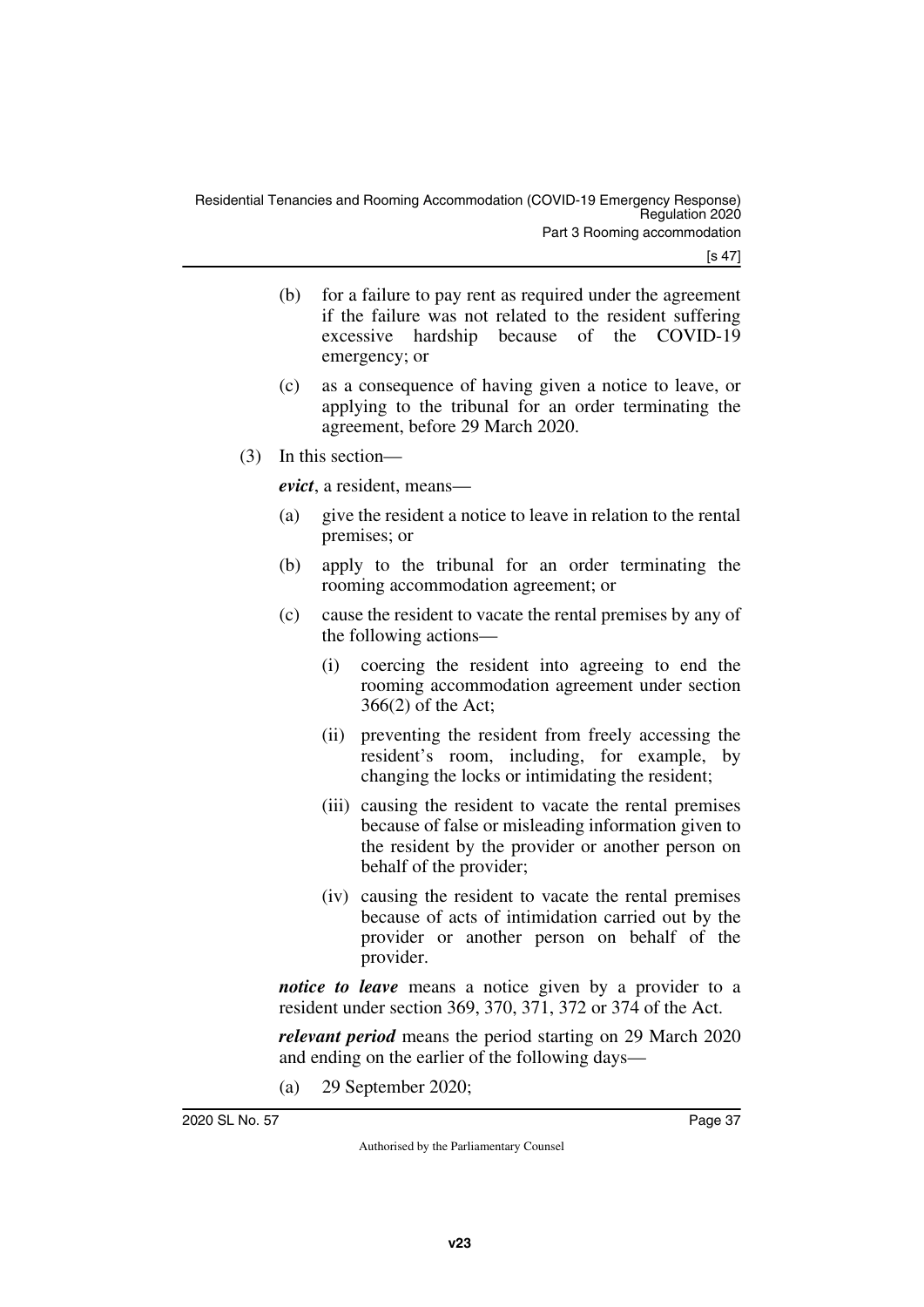[s 48]

<span id="page-37-1"></span>(b) the last day of the COVID-19 emergency period.

# <span id="page-37-0"></span>**Division 2 Extending rooming accommodation agreements**

#### <span id="page-37-2"></span>**48 Extension of fixed term agreements**

- <span id="page-37-3"></span>(1) This section applies to a rooming accommodation agreement if, under the agreement, accommodation is provided to the resident for a fixed term ending on or before 29 September 2020, unless—
	- (a) the agreement ended before the commencement of this section; or
	- (b) any of the following happened before the commencement of this section—
		- (i) the provider gave the resident a notice requiring the resident to leave the rental premises under section 369, 370, 371 or 374 of the Act;
		- (ii) the provider gave the resident a notice terminating the agreement under section 372 of the Act;
		- (iii) the resident gave the provider a notice terminating the agreement under section 379, 380 or 381 of the Act;
		- (iv) a party to the agreement applied to the tribunal for a termination order.
- (2) However, this section applies to an agreement mentioned in subsection  $(1)(b)$  if—
	- (a) the notice mentioned in subsection  $(1)(b)(i)$ ,  $(ii)$  or  $(iii)$ is invalid; or
	- (b) the application mentioned in subsection  $(1)(b)(iv)$  is rejected.
- (3) If the resident is suffering excessive hardship because of the COVID-19 emergency, the provider must, before the term of the agreement ends, offer the resident an extension of the term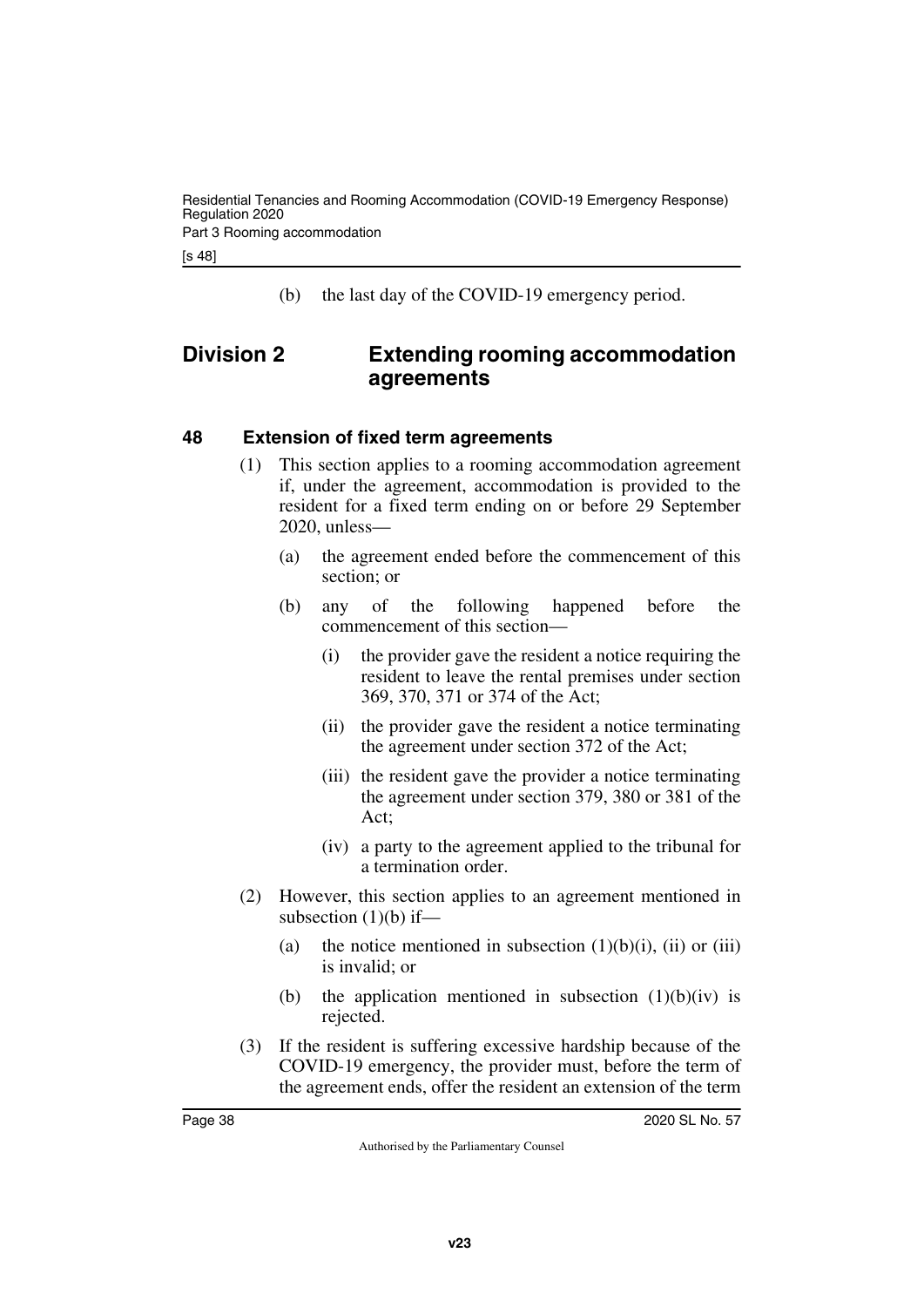to 30 September 2020 or an earlier date requested by the resident.

Maximum penalty—50 penalty units.

- (4) On its extension under subsection (3), the rooming accommodation agreement continues on the same terms.
- (5) No costs are payable by the resident for the extension of a rooming accommodation agreement under subsection (3).
- (6) To remove any doubt, it is declared that the extension of the rooming accommodation agreement under subsection (3) does not prevent the agreement ending under section 366 of the Act, subject to the limitations under this regulation.
- <span id="page-38-1"></span>(7) This section overrides sections 366 and 381(2) of the Act to the extent of the inconsistency between this section and those sections of the Act.

# <span id="page-38-0"></span>**Division 3 Rent**

# <span id="page-38-2"></span>**49 Unpaid rent—show cause notice**

- <span id="page-38-3"></span>(1) This section applies if—
	- (a) the rent payable under the rooming accommodation agreement has remained unpaid in breach of the agreement; and
	- (b) the provider knows, or ought reasonably to know, the resident is or has been suffering excessive hardship because of the COVID-19 emergency.
- (2) The provider must not give the resident a notice to remedy breach under section 368 of the Act but may give the resident a show cause notice for the unpaid rent.
- (3) If the resident is given a show cause notice for the unpaid rent, the resident must do either of the following within 14 days after being given the notice—
	- (a) pay the unpaid rent;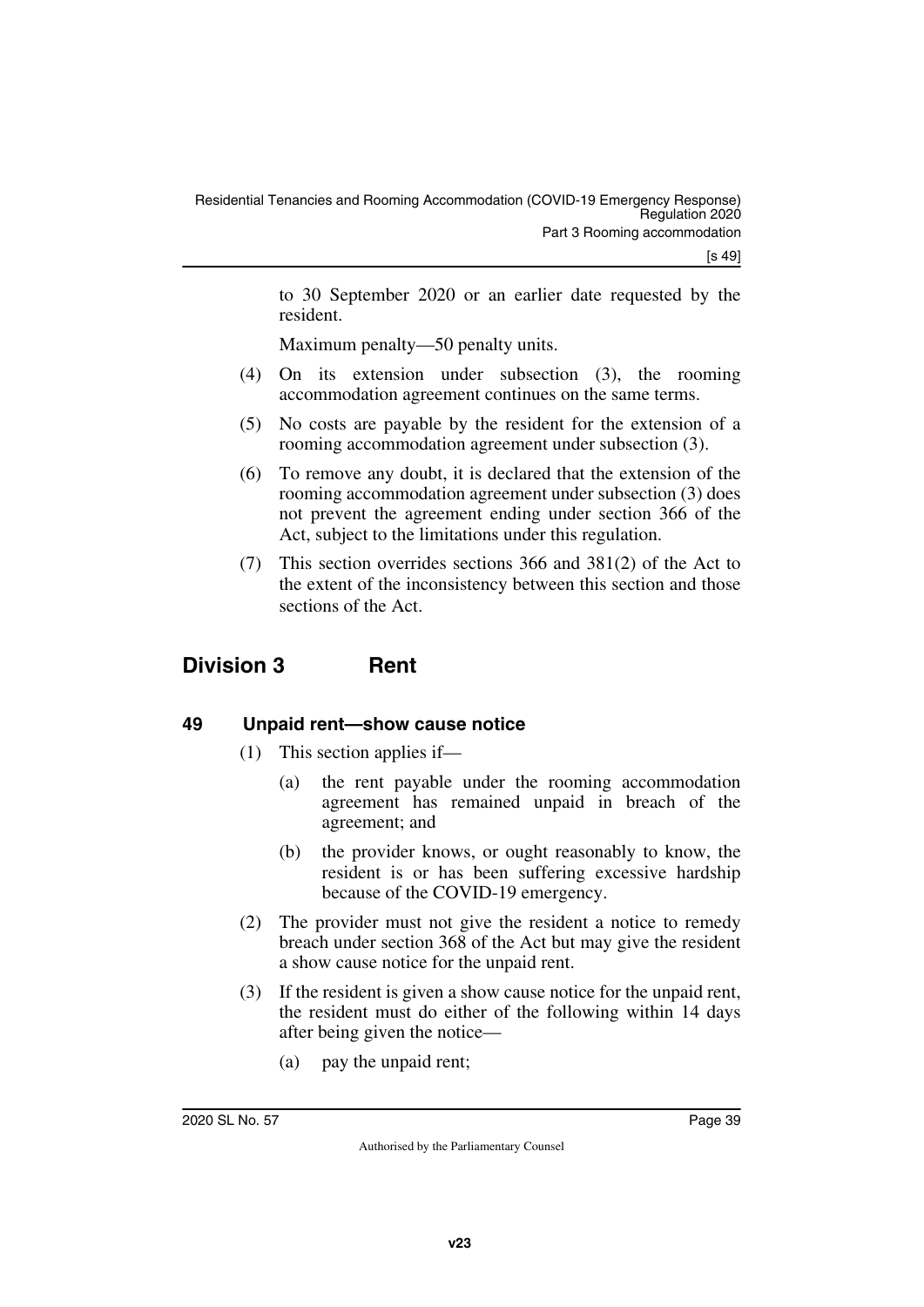Residential Tenancies and Rooming Accommodation (COVID-19 Emergency Response) Regulation 2020

Part 3 Rooming accommodation

[s 49]

- (b) inform the provider the rent is unpaid because the resident is or has been suffering excessive hardship because of the COVID-19 emergency.
- (4) Despite subsection (2), if the resident does not comply with subsection (3), the provider may give the resident a notice to remedy breach under section 368 of the Act for the unpaid rent.
- $(5)$  If—
	- (a) the resident does not pay the unpaid rent within 14 days after being given the show cause notice; and
	- (b) the resident informs the provider under subsection  $(3)(b)$ that the rent is unpaid because the resident is or has been suffering excessive hardship because of the COVID-19 emergency;

the provider may request that the resident enter into a residency variation agreement with the provider.

- (6) This section overrides section 368 of the Act to the extent of the inconsistency between this section and section 368 of the Act.
- (7) In this section—

*show cause notice*, for unpaid rent by a resident, means a notice, in the approved form, stating all of the following—

- (a) the resident has not paid rent as required by the agreement;
- (b) the amount of the unpaid rent;
- (c) that the resident must respond to the notice, or pay the amount of unpaid rent, within 14 days of receiving the notice;
- (d) that, in responding to the notice, the resident must state whether or not the rent is unpaid because the resident is or has been suffering excessive hardship because of the COVID-19 emergency.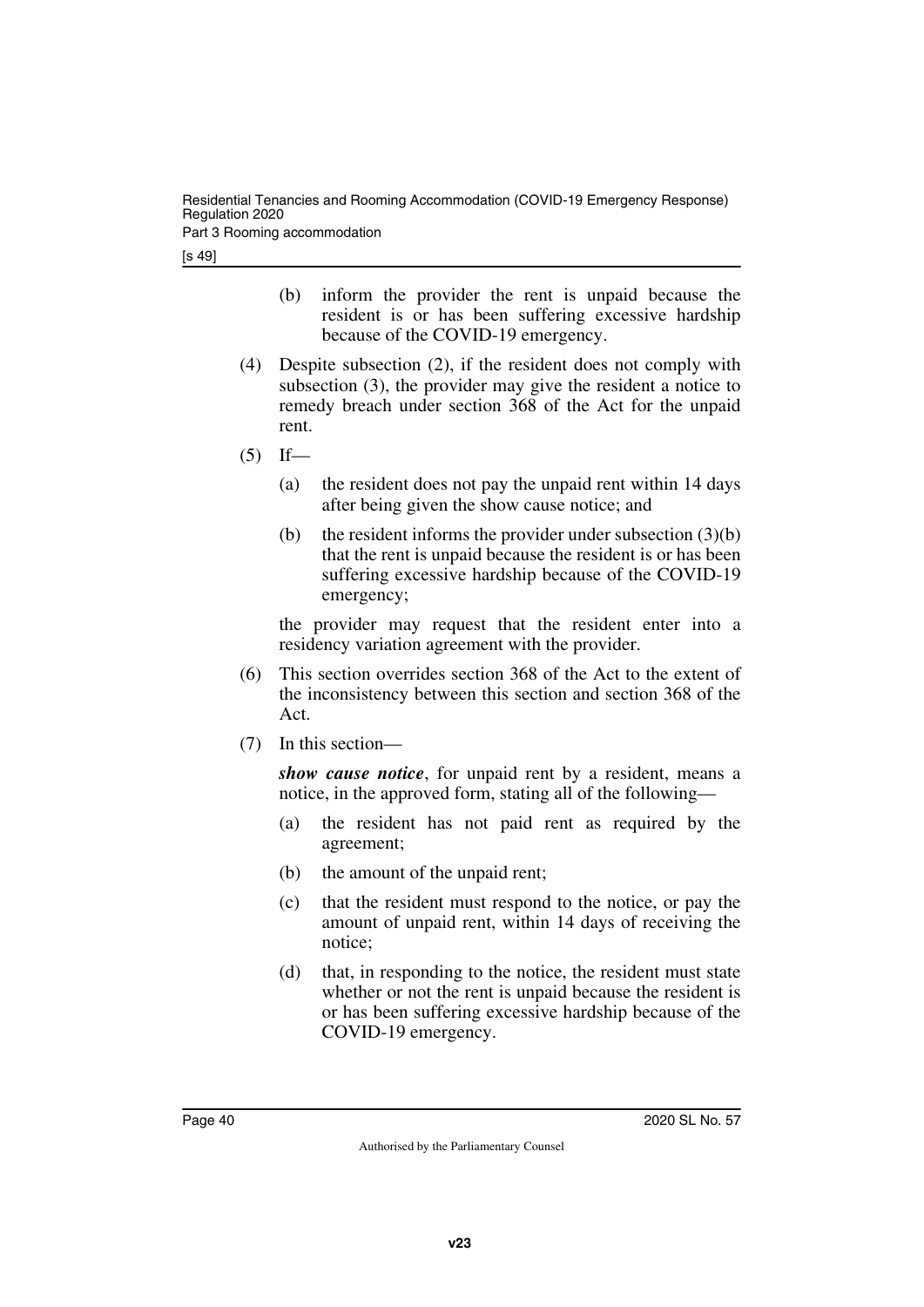[s 50]

# <span id="page-40-0"></span>**50 Conciliation of dispute about unpaid rent**

- <span id="page-40-1"></span>(1) This section applies if—
	- (a) a provider has requested, under section 49(5), that a resident enter into a residency variation agreement with the provider; and
	- (b) the provider and resident are unable to agree to a residency variation agreement.
- (2) Either party may make a dispute resolution request in relation to a rooming accommodation dispute related to the unpaid rent.

*Note—*

See section 402 of the Act about making a dispute resolution request.

- (3) If the rooming accommodation dispute is not resolved through conciliation under chapter 6, part 1 of the Act, either party may apply to the tribunal for an order about the unpaid rent.
- (4) On an application under subsection (3), the tribunal may make an order it considers appropriate about the unpaid rent.

*Note—*

See also the powers of the tribunal under section 420 of the Act.

# <span id="page-40-2"></span>**51 Residency variation agreements**

- <span id="page-40-3"></span>(1) A resident and provider may enter into an agreement for a rent reduction for a stated period or a payment plan for unpaid rent (each a *residency variation agreement*).
- (2) The residency variation agreement must be in the approved form and be signed by the resident and provider.
- (3) Section 53 of the Act does not apply to the residency variation agreement.
- (4) To remove any doubt, it is declared that the provider and resident may enter into a residency variation agreement at any time.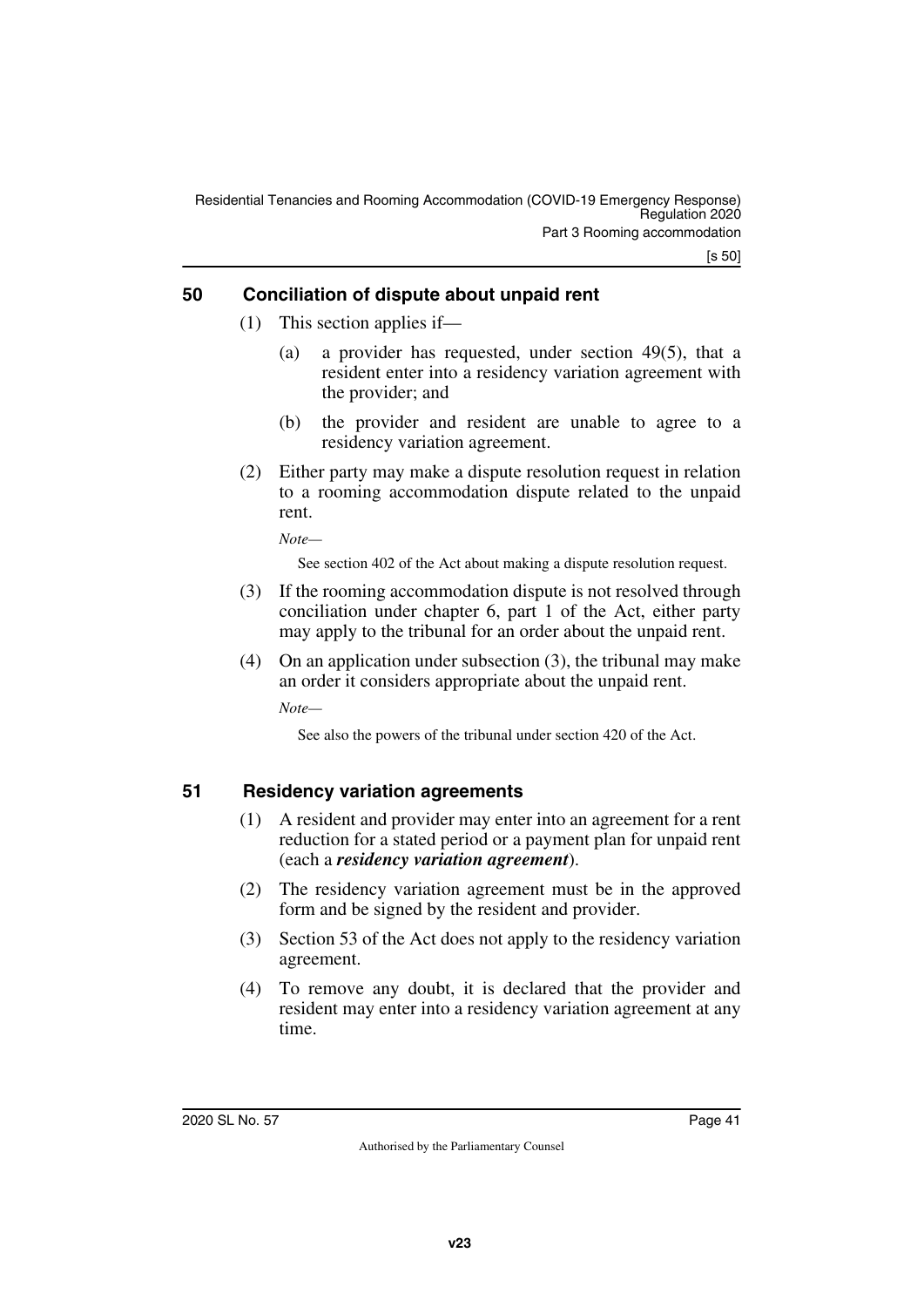Residential Tenancies and Rooming Accommodation (COVID-19 Emergency Response) Regulation 2020

Part 3 Rooming accommodation

[s 52]

### <span id="page-41-0"></span>**52 Rent decreases**

- <span id="page-41-1"></span>(1) This section applies if—
	- (a) the resident and provider enter into a residency variation agreement; and
	- (b) the rent required under the rooming accommodation agreement is reduced under the residency variation agreement.
- (2) Section 105 of the Act does not apply to an increase in rent at the end of the term of the residency variation agreement.
- (3) However, subsection (2) does not apply if the rent, as increased at the end of the term of the residency variation agreement, is more than the rent that was required under the rooming accommodation agreement immediately before the residency variation agreement started.

#### <span id="page-41-2"></span>**53 Failure to leave for unremedied breach relating to unpaid rent**

- <span id="page-41-3"></span>(1) This section applies if—
	- (a) an application is made to the tribunal for a termination order because of a failure to leave; and
	- (b) the notice to leave was given because of an unremedied breach.

*Note—*

This section applies in the same circumstances as section 337 of the Act.

- (2) The tribunal must not grant the application to terminate the rooming accommodation agreement if—
	- (a) the unremedied breach relates to the rent remaining unpaid in breach of the agreement; and
	- (b) the rent is unpaid because the resident is or has been suffering excessive hardship because of the COVID-19 emergency.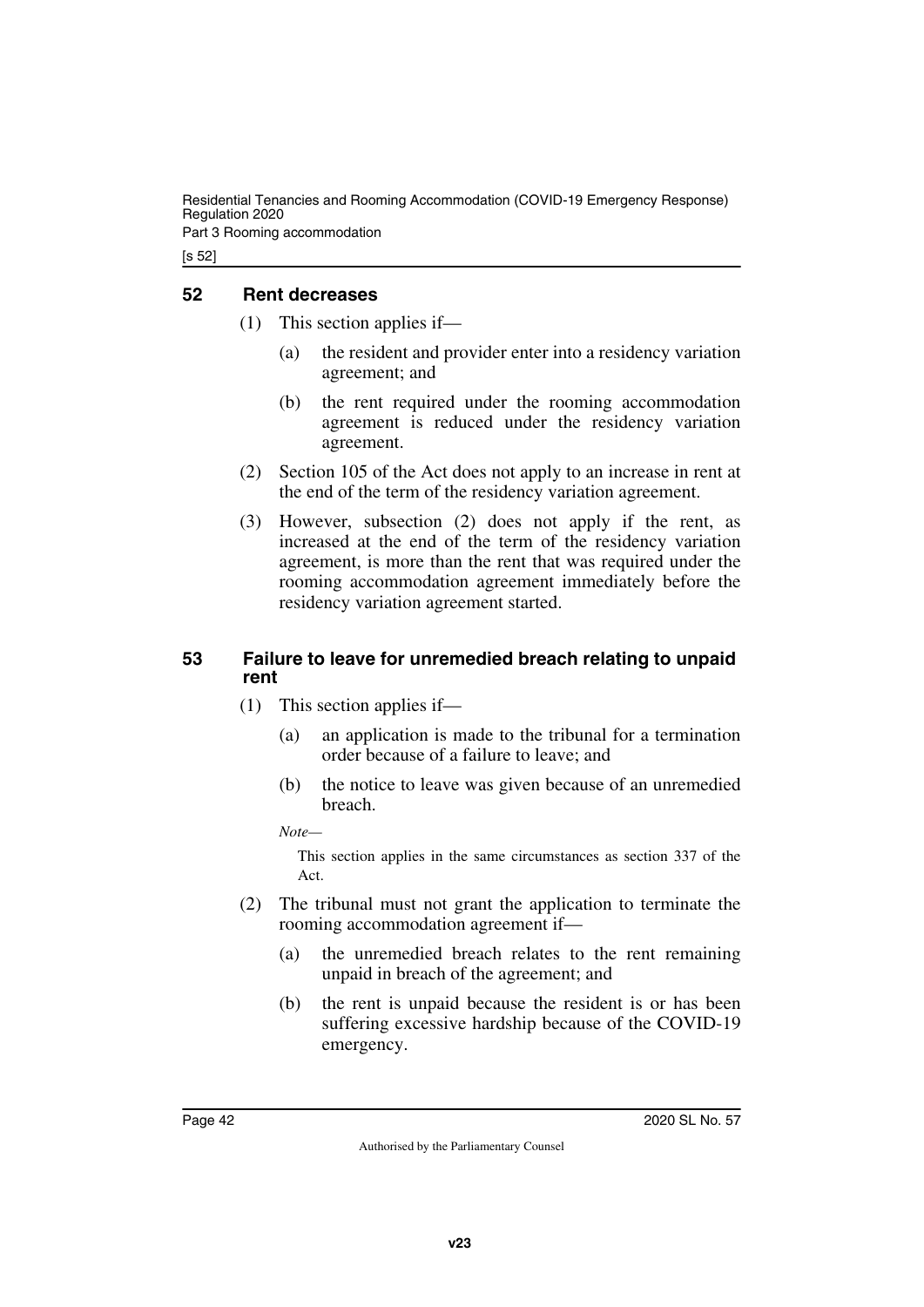<span id="page-42-1"></span>(3) This section overrides section 337 of the Act to the extent of the inconsistency between this section and section 337 of the Act.

# <span id="page-42-0"></span>**Division 4 Rental bonds**

# <span id="page-42-2"></span>**54 Rental bonds and decreases in amount of rent**

- <span id="page-42-3"></span>(1) This section applies in relation to the rental bond under a rooming accommodation agreement if—
	- (a) before the COVID-19 emergency period, the rental bond was not more than the maximum rental bond for the agreement and was paid as required under the Act; and
	- (b) during the COVID-19 emergency period, the rent payable under the agreement decreases.
- (2) Section 146 of the Act does not apply to the person who required payment of, or accepted, the rental bond.
- <span id="page-42-5"></span>(3) Section 155(4) of the Act does not apply in relation to the rental bond.

# <span id="page-42-4"></span>**Division 5 Entry to resident's room**

#### <span id="page-42-6"></span>**55 Restriction on provider or provider's agent entering resident's room**

- <span id="page-42-7"></span>(1) This section applies in relation to the following grounds for entry to a resident's room by a provider or provider's agent—
	- (a) to carry out an inspection (Act, s 258);
	- (b) to enter for any of the following reasons (Act, s 259)—
		- (i) to clean the room;
		- (ii) to carry out pest control in the room;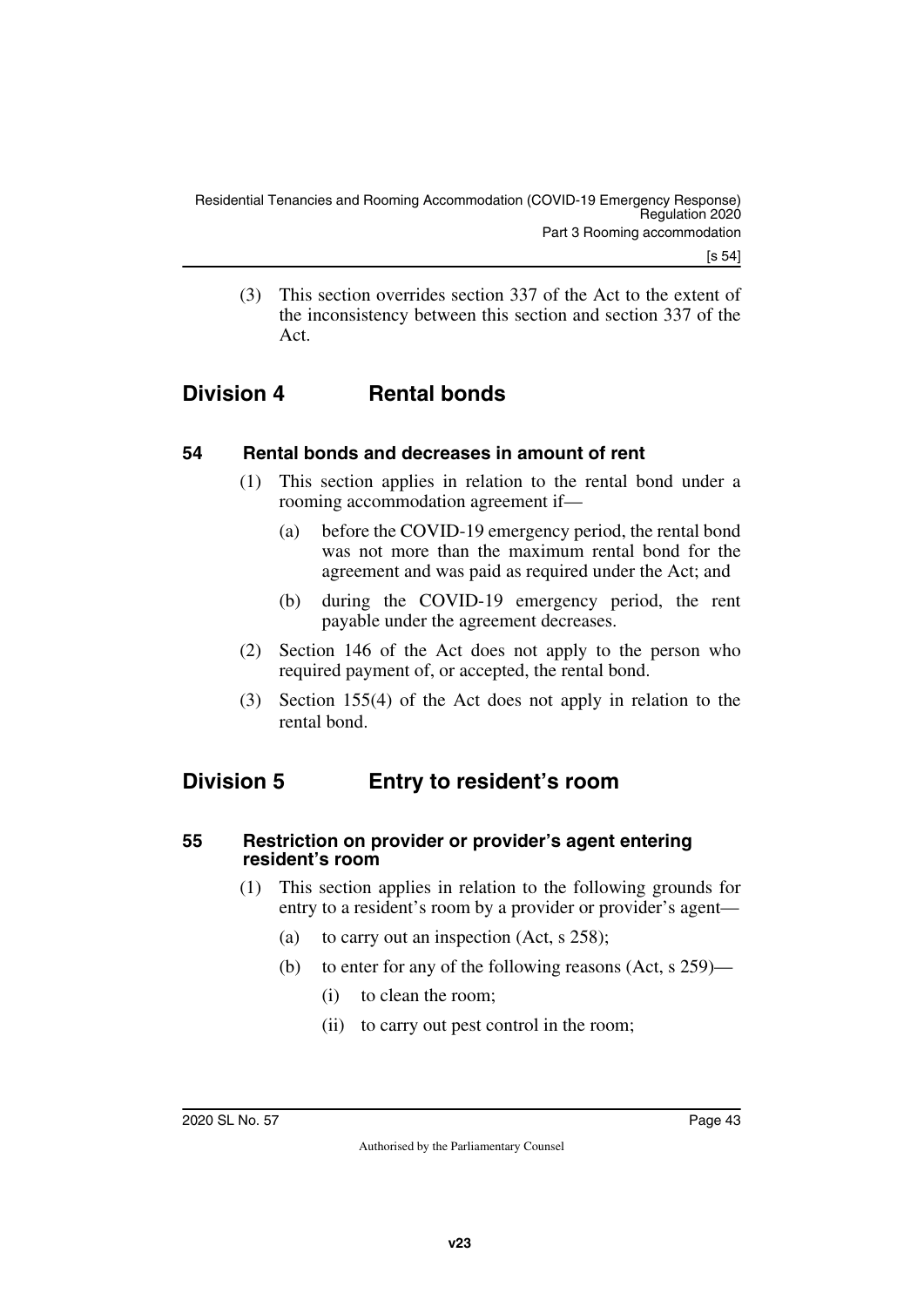Residential Tenancies and Rooming Accommodation (COVID-19 Emergency Response) Regulation 2020

Part 3 Rooming accommodation

- (iii) to make routine repairs to, or carry out maintenance of, the room or another part of the rental premises;
- (iv) to show the room to a prospective buyer or resident;
- (v) to allow a valuation of the rental premises to be carried out.
- (2) The provider or provider's agent must not enter the resident's room on a ground mentioned in subsection (1) if—
	- (a) a person in the room is subject to a quarantine direction; or
	- (b) the provider or agent is subject to a quarantine direction; or
	- (c) the entry would contravene a public health direction; or
	- (d) the resident refuses entry to the room because the resident, or another person staying in the room, is a vulnerable person.
- (3) The provider's agent can refuse to enter the resident's room if the agent reasonably believes the entry would contravene subsection (2).
- (4) To remove any doubt, it is declared that—
	- (a) the rules of entry continue to apply other than to the extent entry is prohibited under subsection (2); and
	- (b) the resident may refuse entry to the provider or the provider's agent if the entry would contravene subsection (2); and
	- (c) the following grounds for entry are not affected by this section—
		- (i) if the resident agrees (Act, s 257);
		- (ii) in an emergency (Act, s  $260$ );
		- (iii) if the provider reasonably believes the room has been abandoned (Act, s 260);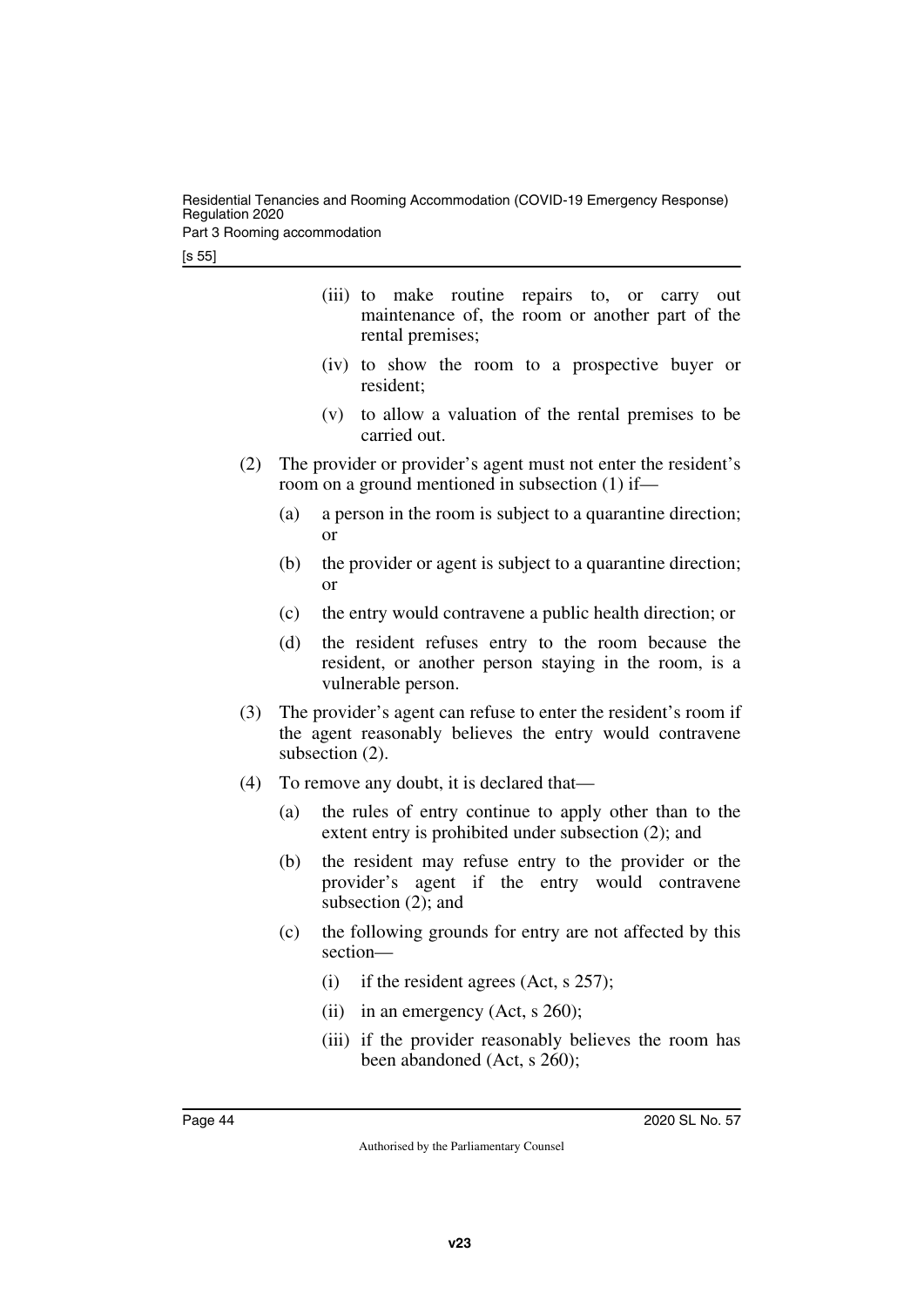- (iv) to carry out urgent repairs to the rental premises or a facility in the rental premises (Act, s 260).
- (5) This section overrides sections 258 and 259 of the Act to the extent of the inconsistency between this section and those sections of the Act.

# <span id="page-44-0"></span>**56 Alternative arrangements for inspections**

- <span id="page-44-1"></span>(1) This section applies if—
	- (a) a provider or provider's agent seeks to enter a resident's room to carry out an inspection under section 258 of the Act; and
	- (b) the resident refuses entry to the resident's room because the resident, or another person staying in the room, is a vulnerable person.

*Note—*

The provider or agent must not enter the premises—see section 55.

- (2) The resident must allow the inspection to be carried out by—
	- (a) a virtual inspection; or
	- (b) video conferencing with the provider or agent; or
	- (c) the resident giving the provider or agent access to photographs or video of the resident's room and its inclusions of sufficient visual quality to enable the provider or agent to judge the condition of the room and its inclusions.
- (3) No costs are payable by the resident for allowing an inspection under subsection (2).
- (4) In this section—

*virtual inspection* means an electronic means of conducting a visual inspection of a resident's room and its inclusions.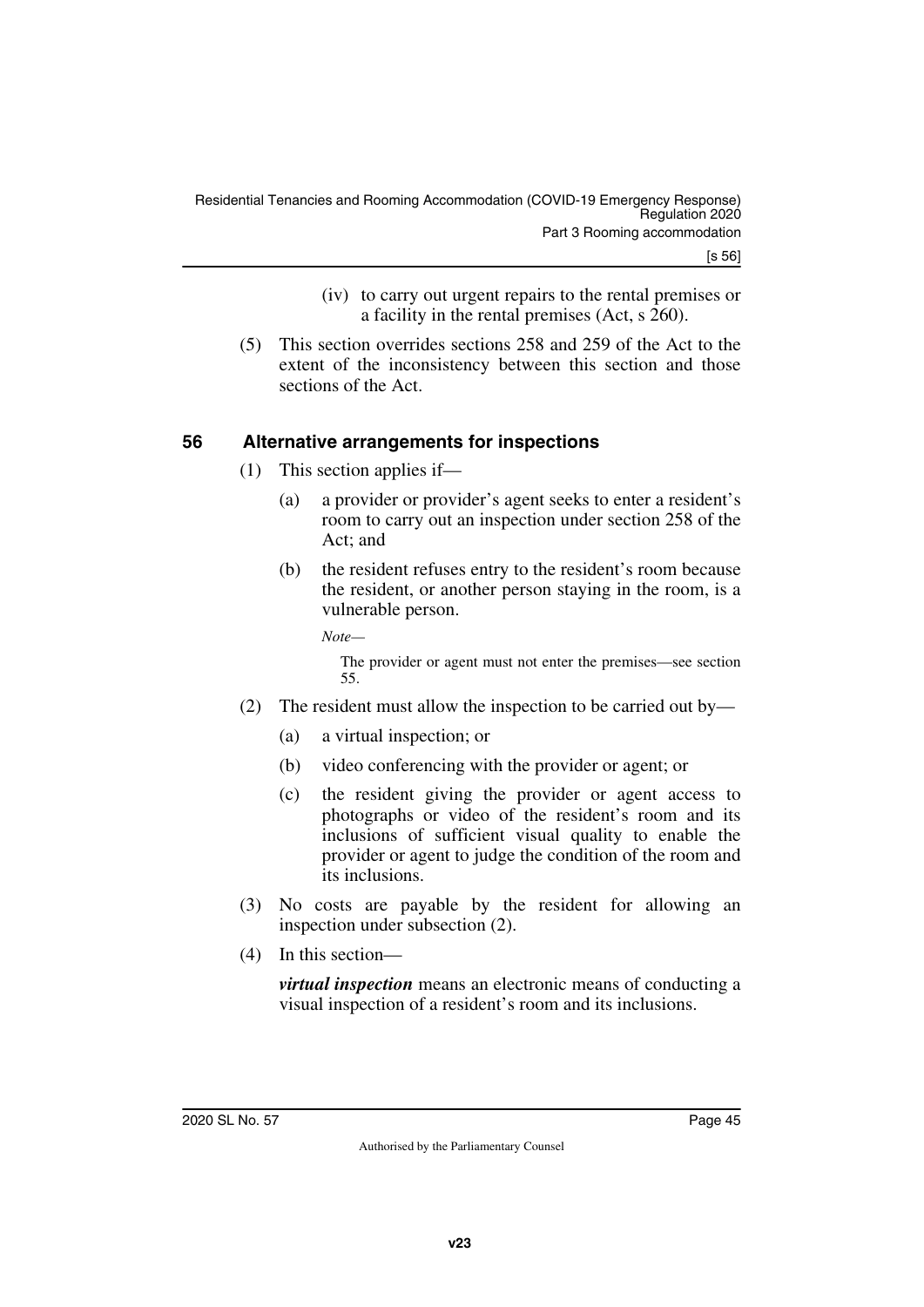Residential Tenancies and Rooming Accommodation (COVID-19 Emergency Response) Regulation 2020

Part 3 Rooming accommodation

[s 57]

# <span id="page-45-0"></span>**Division 6 Repairs and maintenance**

#### <span id="page-45-3"></span><span id="page-45-2"></span>**57 Release from particular obligations of providers—routine repairs and maintenance**

- <span id="page-45-1"></span>(1) This section applies to a provider's obligations under section 247 of the Act.
- (2) If the obligation is inconsistent with a public health direction or social distancing, the provider is released from the obligation to the extent of the inconsistency.
- (3) If compliance with the obligation requires the provider to enter a resident's room and the provider is unable to enter the room under section 55, the provider is released from the obligation while the provider is unable to enter the room.
- (4) Subsection (5) applies if—
	- (a) the provider must make repairs or carry out maintenance to the resident's room to comply with the obligation; and
	- (b) either of the following is not available to the provider—
		- (i) a tradesperson or other person needed to make the repairs or carry out the maintenance;
		- (ii) supplies needed to make the repairs or carry out the maintenance.
- (5) The provider is released from the obligation until the tradesperson or supplies become available to the provider.
- (6) However, this section does not release the provider from an obligation to make emergency repairs.
- (7) A notice to remedy breach is of no effect if the notice relates to an obligation from which the provider is released under this section.
- (8) An emergency repair for a rental premises has the meaning given under section 214 of the Act as if—
	- (a) a reference in the section to premises included a reference to the resident's room; and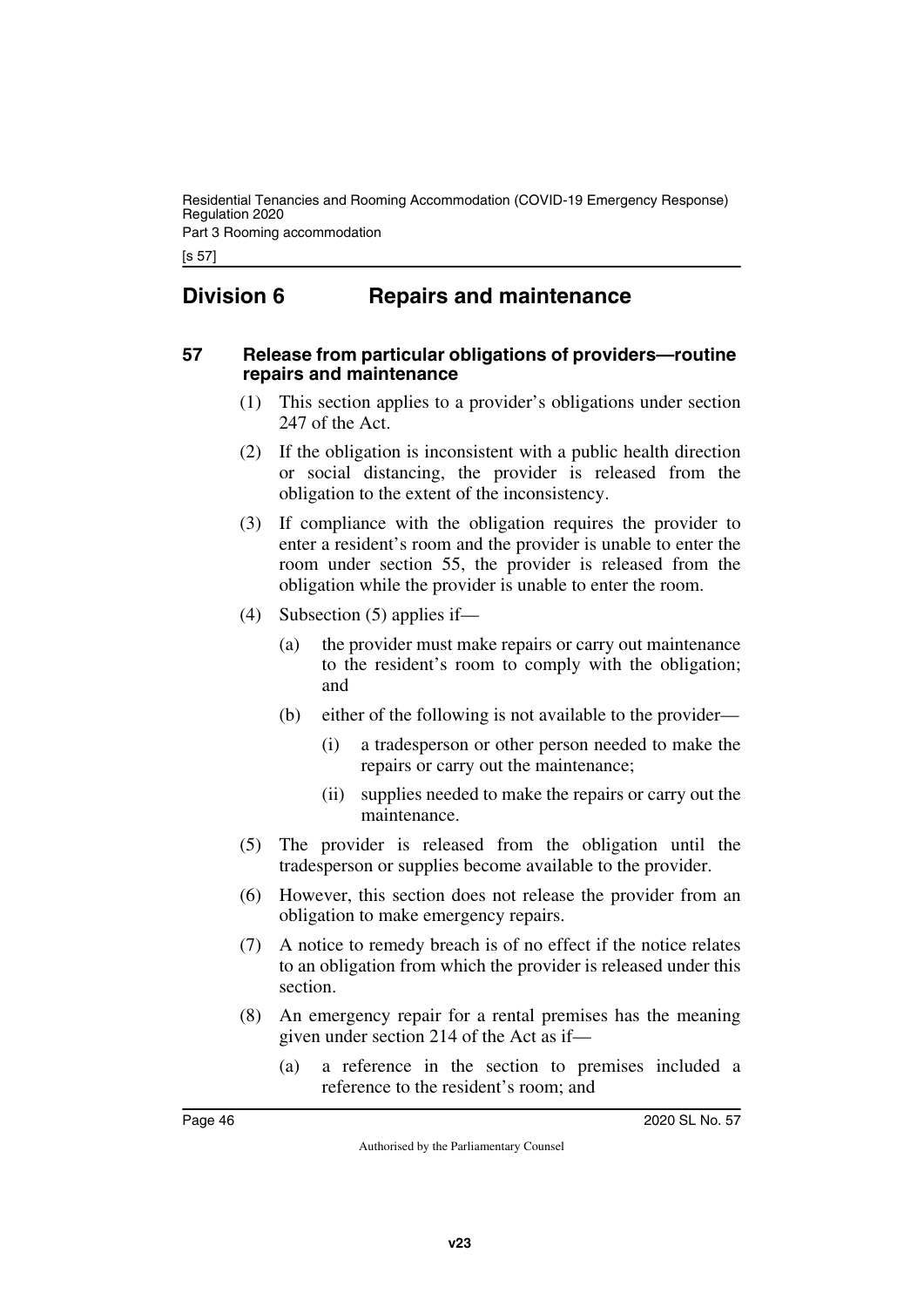- (b) a reference in the section to a tenant included a reference to the resident.
- (9) This section overrides section 247 of the Act to the extent of the inconsistency between this section and section 247 of the Act.

#### <span id="page-46-1"></span><span id="page-46-0"></span>**58 Notice to remedy provider's breach—routine repairs and maintenance**

- (1) Subsection (2) applies if—
	- (a) a resident gives a provider a notice to remedy breach; and
	- (b) the breach relates to an obligation from which the provider is released under section 57(2).
- (2) The allowed remedy period for the notice is extended until whichever of the following happens first—
	- (a) the day the obligation stops being inconsistent with a public health direction or social distancing;
	- (b) the day the COVID-19 emergency period ends.
- (3) Subsection (4) applies if—
	- (a) the resident gives the provider a notice to remedy breach; and
	- (b) the breach relates to an obligation from which the provider is released under section 57(5).
- (4) The allowed remedy period for the notice is extended until whichever of the following happens first—
	- (a) the day the necessary tradesperson or supplies become available;
	- (b) the day the COVID-19 emergency period ends.
- (5) This section overrides sections 325 and 328 of the Act to the extent of the inconsistency between this section and those sections of the Act.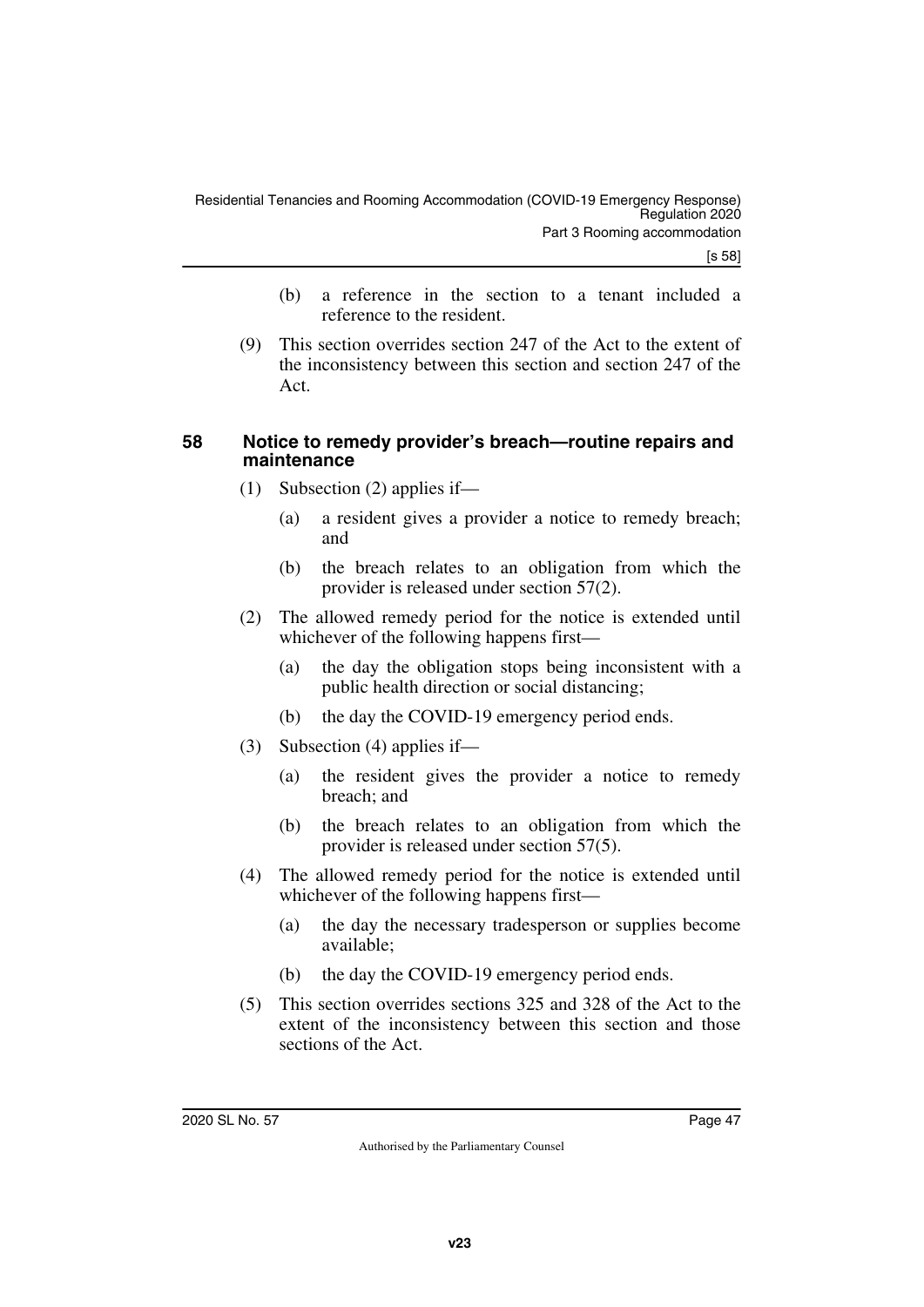Residential Tenancies and Rooming Accommodation (COVID-19 Emergency Response) Regulation 2020 Part 3 Rooming accommodation

[s 59]

# <span id="page-47-1"></span><span id="page-47-0"></span>**Division 7 Domestic violence**

# <span id="page-47-2"></span>**Subdivision 1 Leaving rental premises**

### <span id="page-47-4"></span>**59 Right to leave**

<span id="page-47-5"></span><span id="page-47-3"></span>If a resident believes he or she can no longer safely continue to occupy rental premises because of domestic violence committed against the resident, the resident may end the resident's interest in the rooming accommodation agreement by giving the provider a notice that complies with section 60.

### <span id="page-47-6"></span>**60 Notice ending residency**

- <span id="page-47-7"></span>(1) The resident's notice exercising the right to end the resident's interest in the rooming accommodation agreement under section 59 must—
	- (a) be in the approved form; and
	- (b) be given to the provider; and
	- (c) be supported by the evidence mentioned in section 65.
- (2) The notice is supported by evidence if—
	- (a) a copy of the evidence is included with the notice when given to the provider; or
	- (b) the resident allows the provider or provider's agent to inspect the evidence.
- (3) A notice that complies with this section is a *notice ending residency*.

#### <span id="page-47-8"></span>**61 Provider's response to notice ending residency**

- <span id="page-47-9"></span>(1) This section applies if the resident gives a notice ending residency to the provider.
- (2) The provider must inform the resident of each of the following matters—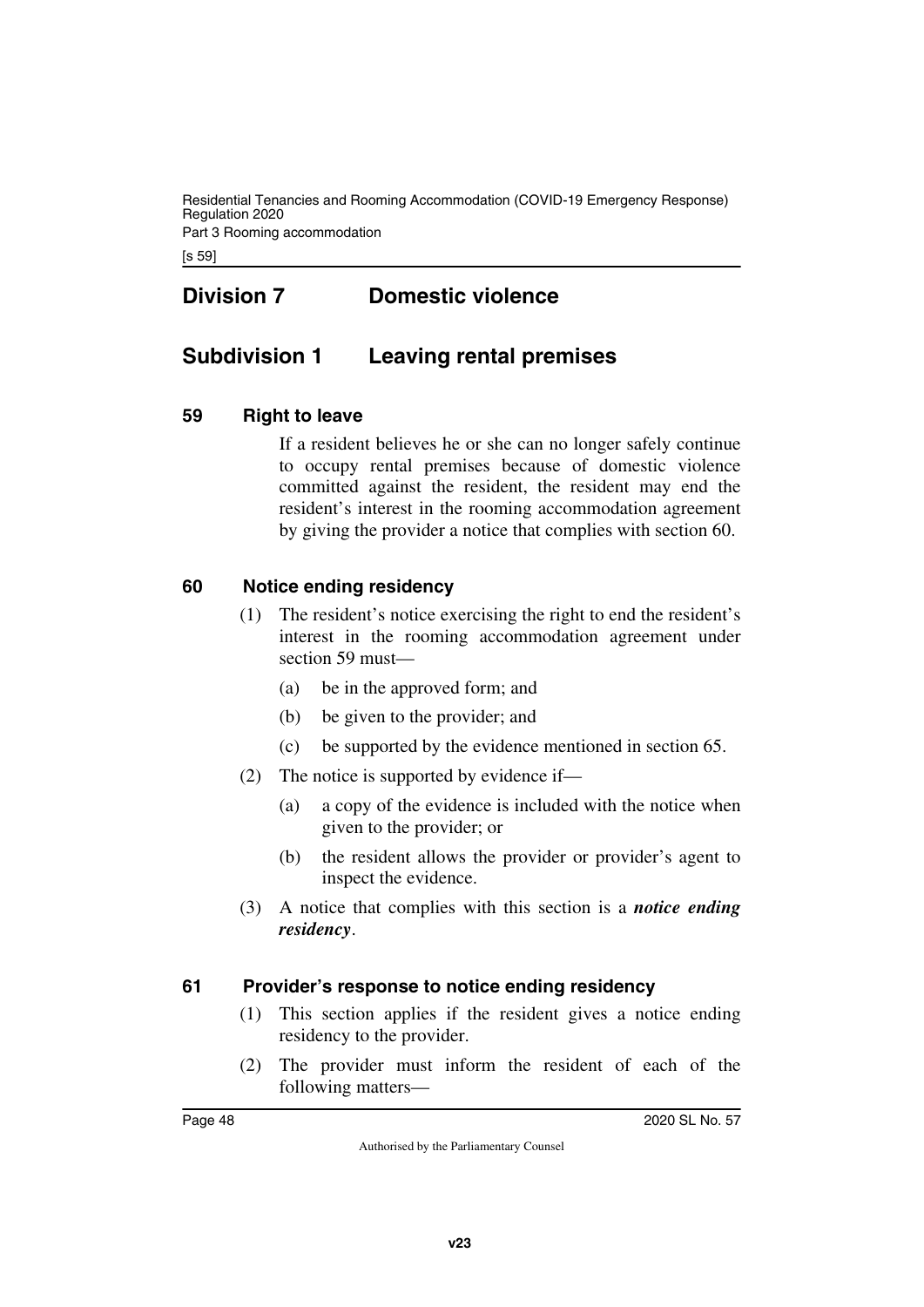- (a) whether the provider intends to apply to the tribunal to have the notice set aside because it does not comply with section 60:
- (b) if there are coresidents for the rooming accommodation agreement—
	- (i) that the coresidents will be informed the resident is vacating the rental premises; and
	- (ii) when the coresidents will be informed the resident is vacating the rental premises; and
	- (iii) that the agreement continues for the coresidents.

# <span id="page-48-0"></span>**62 Effect of notice ending residency if sole resident**

- <span id="page-48-1"></span>(1) This section applies if—
	- (a) the resident gives a notice ending residency to the provider; and
	- (b) the resident is the sole resident for the rooming accommodation agreement.
- (2) The agreement ends on the later of the following days—
	- (a) the day that is 7 days after the notice is given to the provider;
	- (b) the day the resident vacates the rental premises.

# <span id="page-48-2"></span>**63 Effect of notice ending residency if coresidents**

- <span id="page-48-3"></span>(1) This section applies if—
	- (a) the resident (the *vacating resident*) gives a notice ending residency to the provider; and
	- (b) the resident is not the sole resident for the rooming accommodation agreement.
- (2) The resident's interest in the agreement ends on the later of the following days—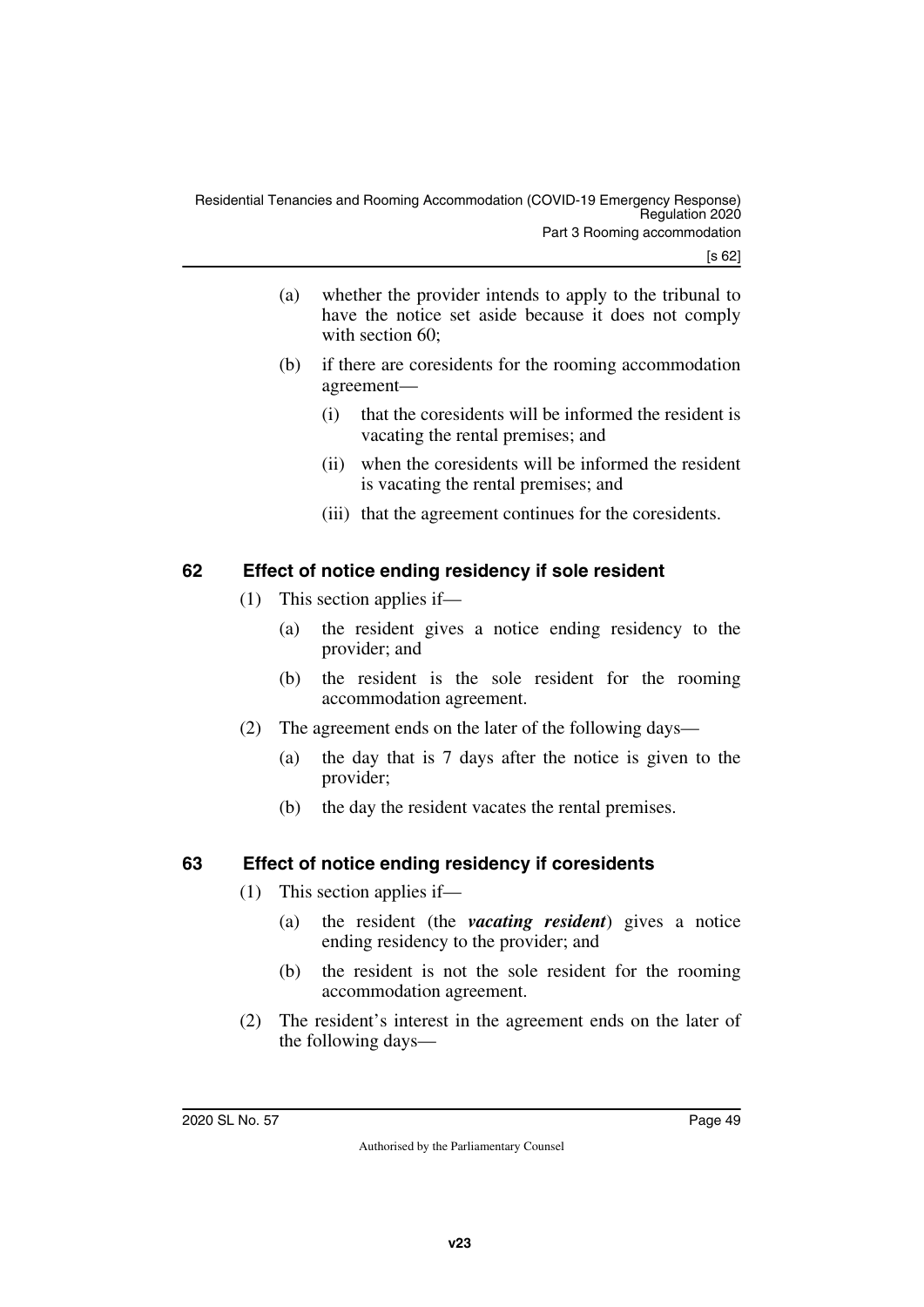Part 3 Rooming accommodation

- (a) the day that is 7 days after the notice is given to the provider;
- (b) the day the resident vacates the rental premises.
- (3) Seven days after the day the vacating resident's interest in the agreement ends under subsection (2), the provider must give each remaining coresident for the agreement a written notice informing the coresident that—
	- (a) the vacating resident's interest in the agreement has ended; and
	- (b) the agreement continues for the coresidents; and
	- (c) the remaining coresidents must top-up the rental bond under section 66 and the day (the *stated day*) by which the top-up must be made.
- (4) The stated day must not be less than 1 month after all remaining coresidents are given the notice under subsection (3).

# <span id="page-49-0"></span>**64 Payment of rental bond**

- <span id="page-49-1"></span>(1) This section applies if—
	- (a) a rooming accommodation agreement is terminated, or a resident's interest in an agreement ends, under this subdivision; and
	- (b) the resident applies to the authority for payment of a rental bond under section 125 of the Act.
- (2) The notice ending residency is taken to be a notice terminating the agreement.
- (3) The stated day for the notice is taken to be the day the agreement is terminated or the resident's interest in the agreement ends.

# <span id="page-49-2"></span>**65 Supporting evidence for notice ending residency**

<span id="page-49-3"></span>The supporting evidence for a notice ending residency is—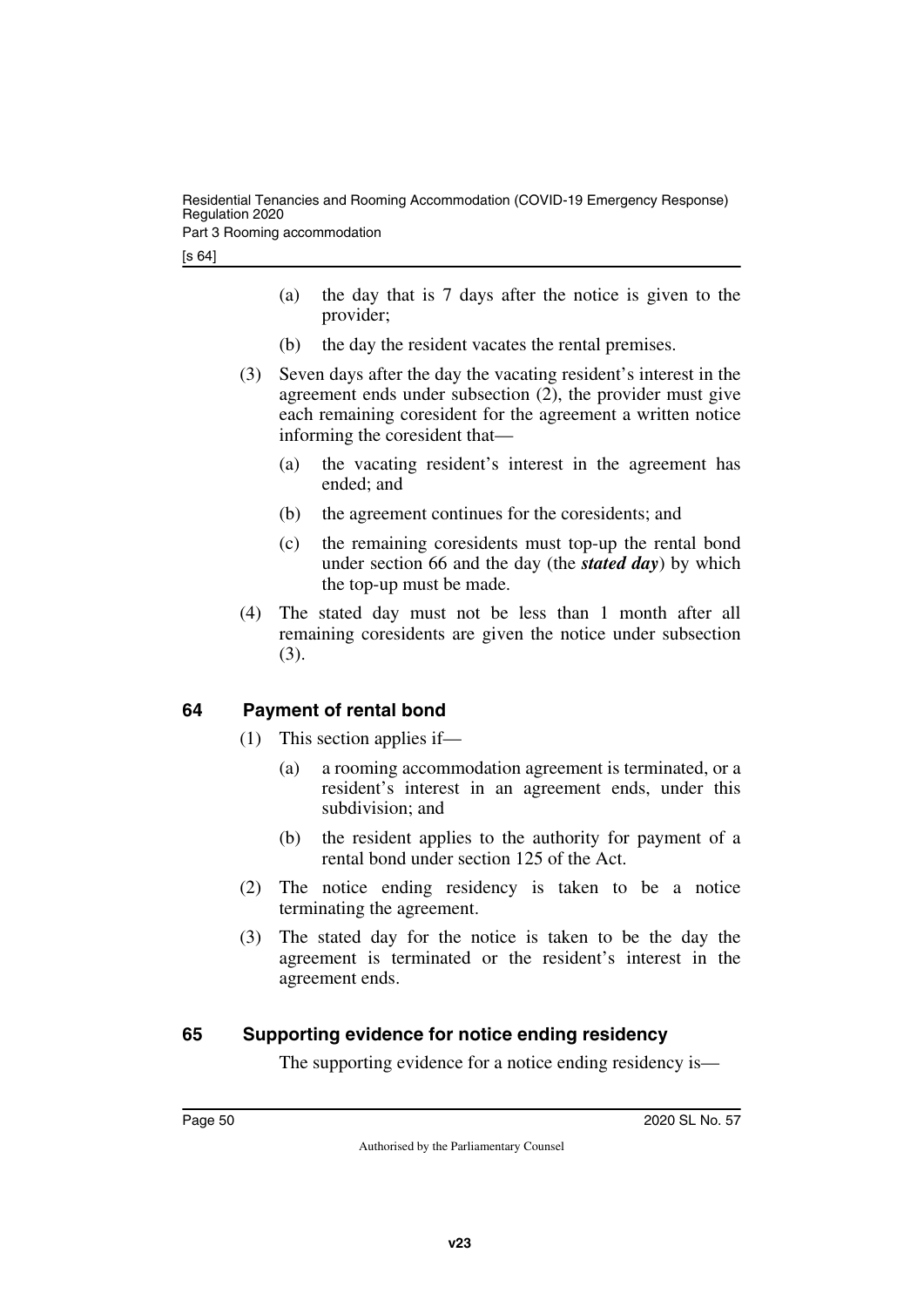| (a) | any of the following under the <i>Domestic and Family</i> |
|-----|-----------------------------------------------------------|
|     | Violence Protection Act 2012-                             |

- (i) a protection order;
- (ii) a temporary protection order;
- (iii) a police protection notice;
- (iv) an interstate order; or
- (b) an injunction for personal protection under the *Family Law Act 1975* (Cwlth), section  $68B(1)(a)$  or (b) or section  $114(1)(a)$ ; or
- (c) a report, in the approved form, about domestic violence signed by any of the following entities—
	- (i) a doctor;
	- (ii) a social worker;
	- (iii) a refuge or crisis worker;
	- (iv) a domestic and family violence support worker or case manager;
	- (v) an Aboriginal and Torres Strait Islander medical service;
	- (vi) a solicitor.

# <span id="page-50-0"></span>**66 Top-ups to rental bond**

- <span id="page-50-1"></span>(1) This section applies if—
	- (a) the amount held by the authority for the rental bond for a rooming accommodation agreement is less than the amount of the rental bond required under the agreement; and
	- (b) the shortfall mentioned in paragraph (a) is because a resident's interest in the agreement has ended under section 63(2).
- (2) The remaining coresidents must top-up the rental bond for the agreement if given a written notice complying with section 63(3) and (4).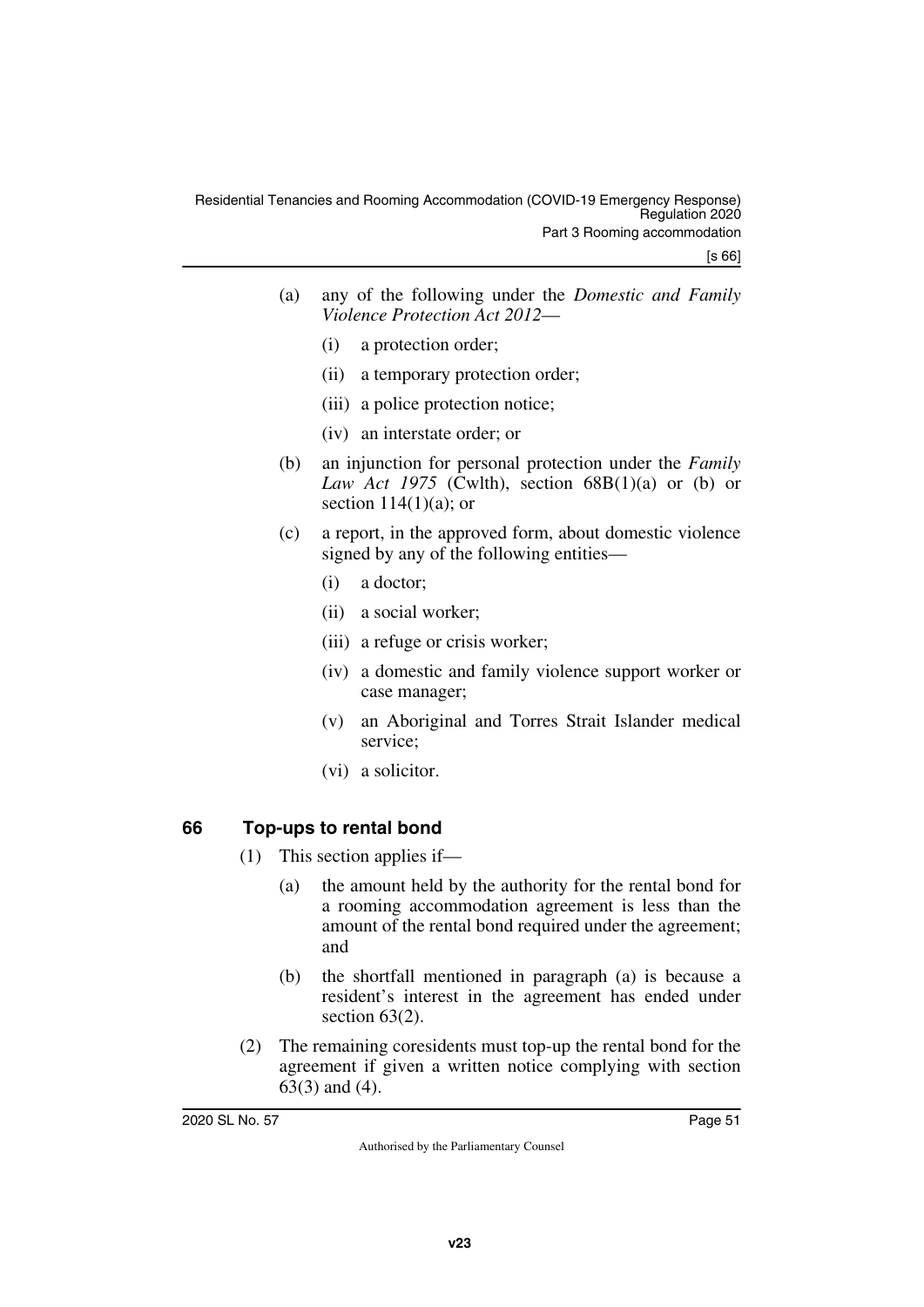Residential Tenancies and Rooming Accommodation (COVID-19 Emergency Response) Regulation 2020

Part 3 Rooming accommodation

[s 67]

(3) The remaining coresidents *top-up* the rental bond by paying an amount to the authority that is sufficient to restore the rental bond to the amount required under the agreement.

### <span id="page-51-0"></span>**67 Reletting costs not recoverable**

- <span id="page-51-1"></span>(1) This section applies if a rooming accommodation agreement is terminated under section 62(2).
- (2) Despite any term of the agreement to the contrary, the resident is not liable for costs incurred by the provider in reletting the rental premises.

### <span id="page-51-2"></span>**68 Application to tribunal about notice ending residency**

- <span id="page-51-3"></span>(1) This section applies if a resident gives, or purports to give, the provider a notice ending residency.
- (2) The provider may, within 7 days of receiving the notice, apply to the tribunal for an order setting aside the notice because it does not comply with section 60.
- (3) An application made under subsection (2) is taken to be an urgent application for the Act.
- (4) The tribunal may make the order only if satisfied the notice does not comply with section 60.
- (5) In deciding whether to make the order, the tribunal—
	- (a) must have regard to whether or not the evidence supporting the notice is evidence mentioned in section 64; but
	- (b) can not examine—
		- (i) whether or not the resident experienced domestic violence; or
		- (ii) the resident's belief as to whether or not the resident can safely continue to occupy the rental premises.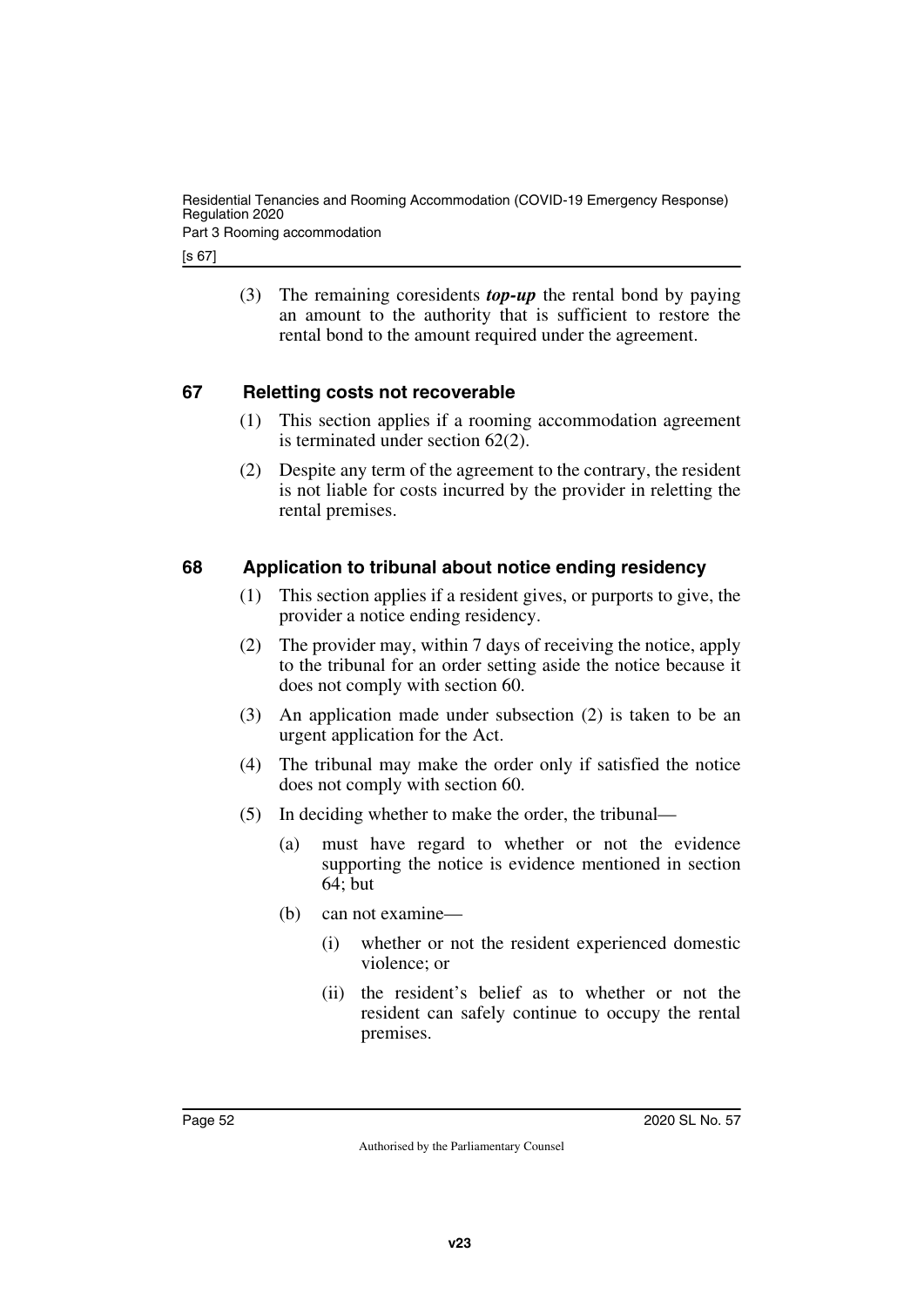(6) This section overrides section 415 of the Act to the extent of the inconsistency between this section and section 415 of the Act.

# <span id="page-52-0"></span>**69 Confidentiality**

- <span id="page-52-1"></span>(1) This section applies to any of the following persons who have had access to evidence supporting a notice ending residency—
	- (a) a provider;
	- (b) a provider's agent;
	- (c) a person (an *employee*) who has access to the evidence in the course of the person's employment.
- (2) The person must not disclose the evidence to any other person other than in the following circumstances—
	- (a) a provider disclosing the evidence to the provider's agent;
	- (b) a provider's agent disclosing the evidence to the provider;
	- (c) an employee of the provider's agent disclosing the evidence to the agent;
	- (d) a provider or provider's agent disclosing the evidence to the tribunal.

<span id="page-52-3"></span>Maximum penalty—100 penalty units.

# <span id="page-52-2"></span>**Subdivision 2 Other matters**

#### <span id="page-52-4"></span>**70 Resident's obligations generally**

<span id="page-52-5"></span>(1) The obligations of the resident under section 253 of the Act do not apply to the extent the obligations would have the effect of requiring the resident to repair, or compensate the provider for, damage to the rental premises or its inclusions caused by domestic violence experienced by the resident.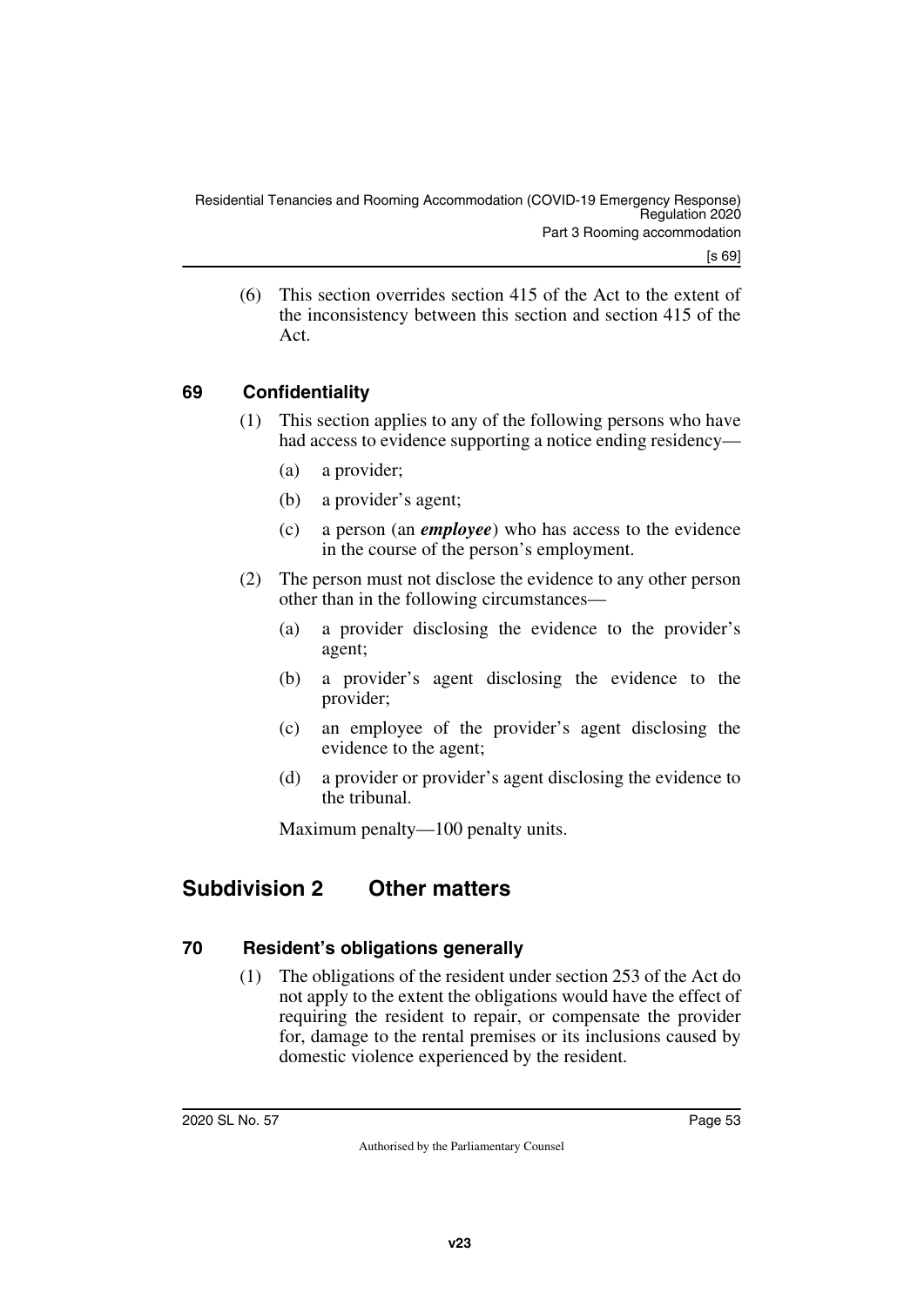Residential Tenancies and Rooming Accommodation (COVID-19 Emergency Response) Regulation 2020

Part 3 Rooming accommodation

[s 71]

(2) This section overrides section 253 of the Act to the extent of the inconsistency between this section and section 253 of the Act.

# <span id="page-53-0"></span>**71 Changing locks**

- <span id="page-53-1"></span>(1) A provider must change or repair the lock that secures entry to a resident's room if the resident believes it is necessary to protect the resident from domestic violence.
- (2) This section overrides section 251 of the Act to the extent of the inconsistency between this section and section 251 of the Act.

# <span id="page-53-2"></span>**72 Application for termination for domestic violence**

- <span id="page-53-3"></span>(1) A resident may apply to the tribunal for a termination order because of domestic violence committed against the resident.
- (2) A resident may apply to the tribunal for an order ending the resident's interest in a rooming accommodation agreement because of domestic violence committed against the resident by another resident.
- (3) An application made under subsection (1) or (2) is taken to be an urgent application for the Act.
- (4) If the resident applies to the tribunal for an order mentioned in subsection  $(1)$  or  $(2)$ , the tribunal may make the order if satisfied—
	- (a) the resident has established the grounds for making the application; and
	- (b) the domestic violence, that has happened or is likely to happen, justifies terminating the agreement or ending the resident's interest in the agreement.
- (5) In deciding the application, the tribunal must have regard to the following—
	- (a) the evidence of the domestic violence;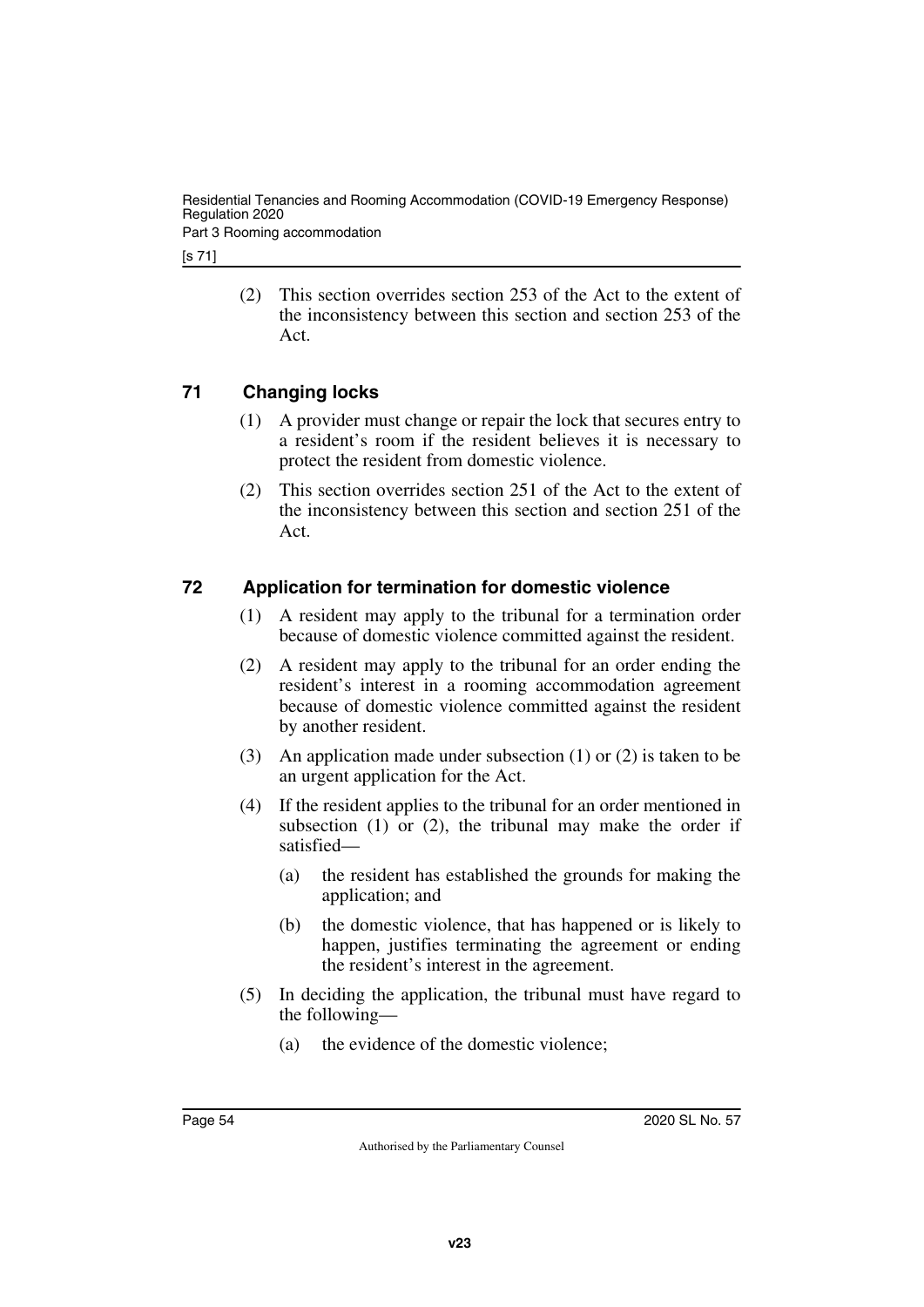- (b) the adverse effects the domestic violence has had or will have on the resident or another person.
- (6) Also, the tribunal may have regard to anything else the tribunal considers relevant.
- <span id="page-54-1"></span>(7) This section overrides section 415 of the Act to the extent of the inconsistency between this section and section 415 of the Act.

# <span id="page-54-0"></span>**Division 8 Ending of agreements**

# <span id="page-54-2"></span>**Subdivision 1 Notices to leave premises given by provider**

# <span id="page-54-4"></span>**73 Notice to leave if rental premises being sold**

- <span id="page-54-5"></span><span id="page-54-3"></span>(1) A provider may give to a resident a notice requiring the resident to leave the rental premises if—
	- (a) the provider is preparing to sell the premises and the preparation requires the rental premises to be vacant; or
	- (b) the provider has entered into a contract to sell the rental premises with vacant possession.
- (2) The notice must—
	- (a) be in the approved form; and
	- (b) state why the resident is being required to leave the rental premises; and
	- (c) state the day by which the resident is required to leave the rental premises; and
	- (d) be accompanied by the evidence required by the approved form for the notice; and
	- (e) be signed by the provider.
- (3) The day by which the resident is required to leave the rental premises—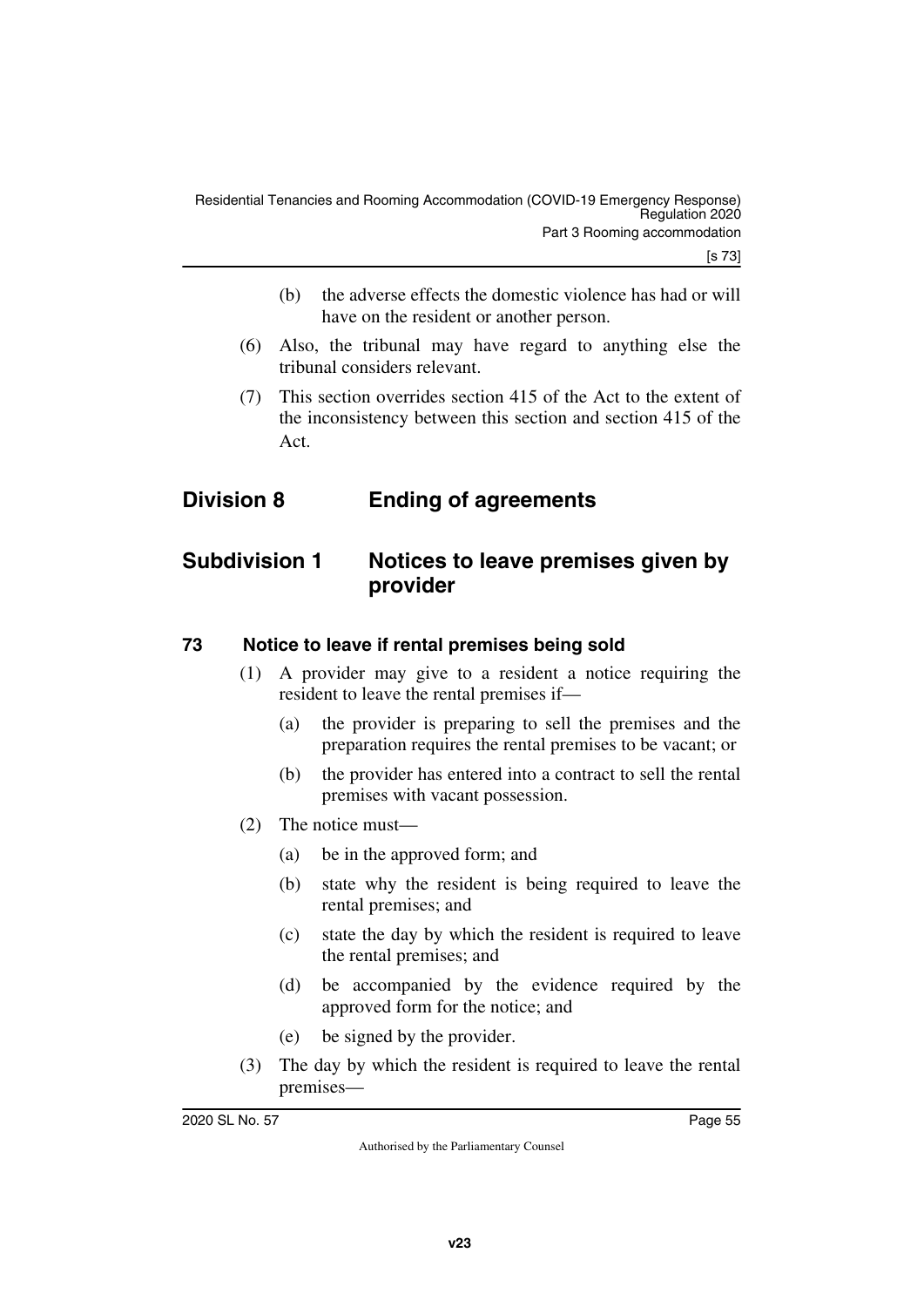Part 3 Rooming accommodation

[s 74]

- (a) must not be less than 1 month after the notice is given to the resident; and
- (b) for a fixed term agreement—may be earlier than the day the term of the agreement ends.

# <span id="page-55-0"></span>**74 Notice to leave without ground**

- <span id="page-55-1"></span>(1) A provider must not give the resident a notice under section 372 of the Act if the resident is or has been suffering excessive hardship because of the COVID-19 emergency.
- (2) A notice given in contravention of subsection (1) is of no effect until the end of the COVID-19 emergency period.
- (3) This section overrides section 372 of the Act to the extent of the inconsistency between this section and section 372 of the Act.

# <span id="page-55-2"></span>**75 Misuse of notice to leave if rental premises being sold**

- <span id="page-55-3"></span>(1) This section applies if a rooming accommodation agreement ends because the provider gives the resident a notice requiring the resident to leave the rental premises under section 73.
- (2) Unless the provider has a reasonable excuse, the provider—
	- (a) must not include information in the notice that is false or misleading in a material particular; or
	- (b) must not let the rental premises to a person under another agreement.

Maximum penalty—50 penalty units.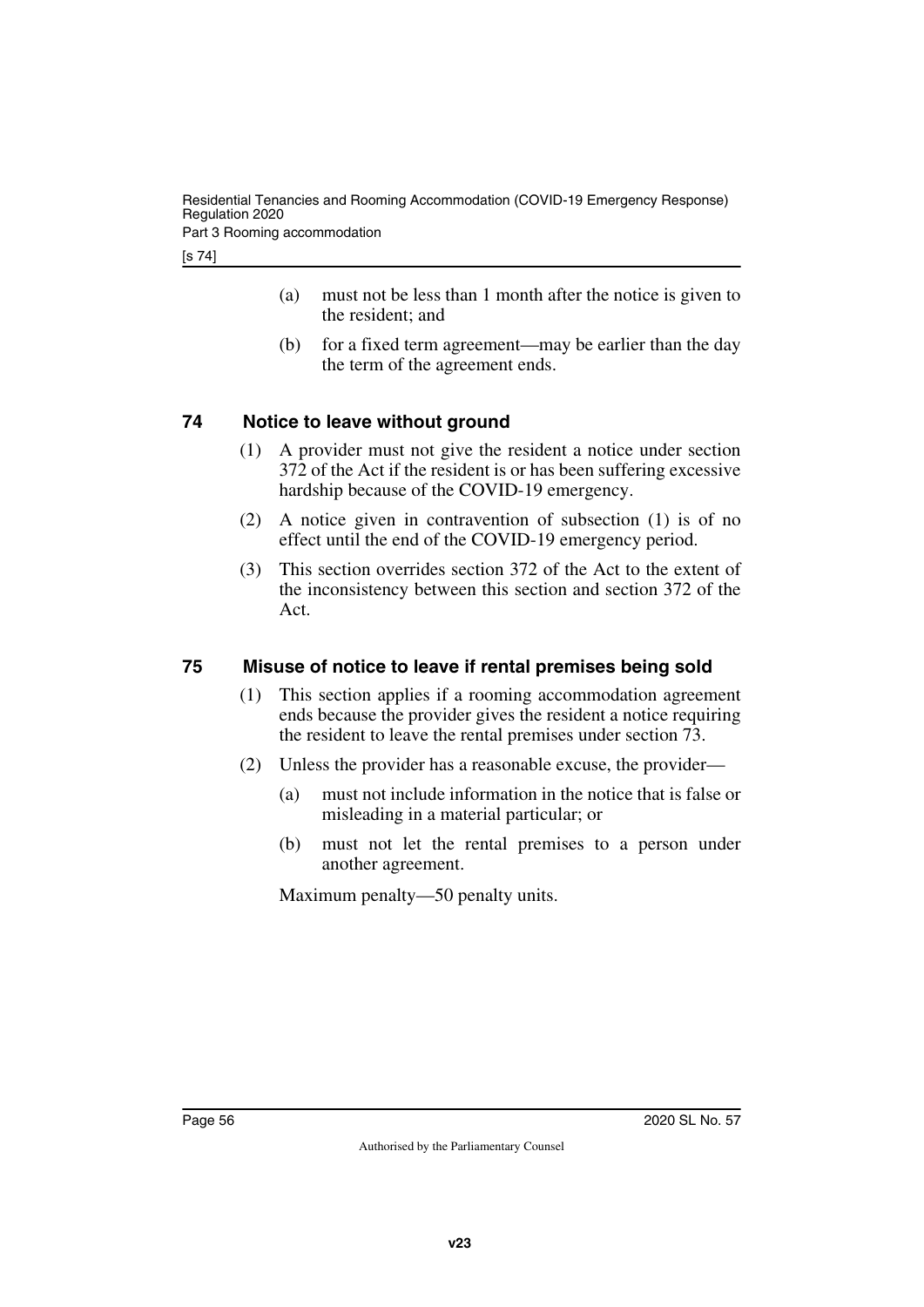# <span id="page-56-1"></span><span id="page-56-0"></span>**Subdivision 2 Notices of intention to leave premises given by resident**

#### <span id="page-56-2"></span>**76 Notice terminating agreement because of condition of rental premises**

- <span id="page-56-3"></span>(1) Within 7 days after a resident begins to occupy rental premises under a rooming accommodation agreement, the resident may give the provider a notice terminating the agreement if—
	- (a) the rental premises are not in good repair; or
	- (b) the rental premises are unfit to live in; or
	- (c) the rental premises do not comply with a prescribed minimum housing standard.
- (2) However, the resident may not end the rooming accommodation agreement under subsection  $(1)(a)$  if the condition of the rental premises was caused by a breach of a term of the agreement by the resident.
- (3) The notice must—
	- (a) be in the approved form; and
	- (b) state why the resident is terminating the agreement; and
	- (c) state the day on which the resident is ending the agreement; and
	- (d) be signed by the resident.

# <span id="page-56-4"></span>**Division 9 Termination for excessive hardship**

### <span id="page-56-6"></span>**77 Termination of rooming accommodation agreement for excessive hardship**

- <span id="page-56-7"></span><span id="page-56-5"></span>(1) This section applies to a resident suffering excessive hardship because of the COVID-19 emergency.
- (2) Despite section 383 of the Act, the resident may not apply to the tribunal for a termination order under that section unless—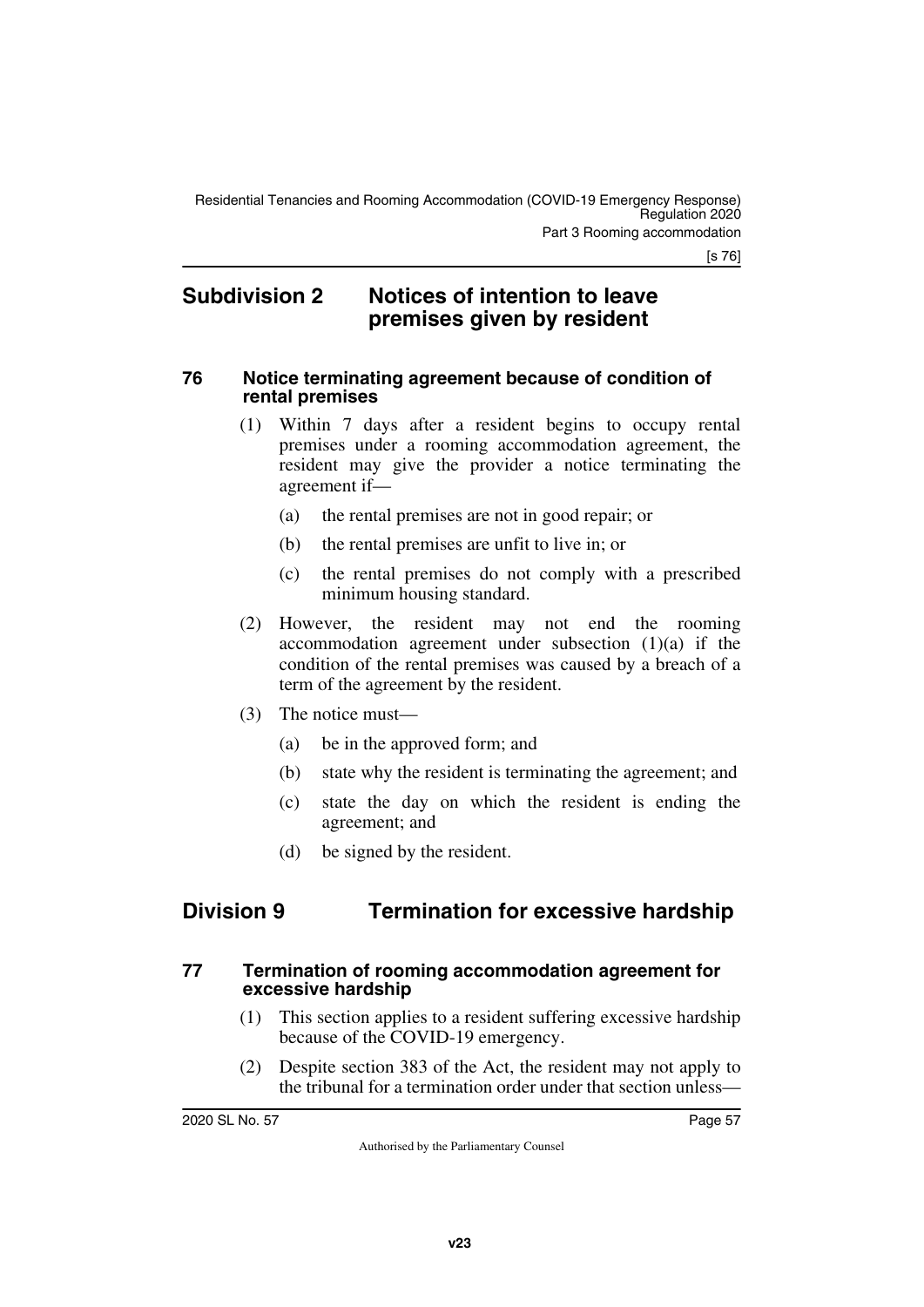Residential Tenancies and Rooming Accommodation (COVID-19 Emergency Response) Regulation 2020

Part 3 Rooming accommodation

[s 78]

- (a) the resident has made a dispute resolution request to the authority; and
- (b) the parties to the rooming accommodation agreement are unable to reach a conciliation agreement as a result of the dispute resolution request.
- (3) If, after complying with subsection (2)(a) and (b), the resident applies to the tribunal for a termination order under section 383 of the Act, the tribunal may make the order only if satisfied the resident has established the ground of the application, including, for example, because the resident is or has been suffering excessive hardship because of the COVID-19 emergency.
- <span id="page-57-1"></span>(4) This section overrides section 383 of the Act to the extent of the inconsistency between this section and section 383 of the Act.

# <span id="page-57-0"></span>**Division 10 Compensation**

# <span id="page-57-2"></span>**78 Reletting costs**

- <span id="page-57-3"></span>(1) A rooming accommodation agreement may include a term requiring the resident to pay the reasonable costs incurred by the provider in reletting the rental premises (*reletting costs*) only if—
	- (a) the agreement is for a fixed term; and
	- (b) the resident is made liable under the term only if the resident terminates the agreement other than in a way permitted under the Act; and
	- (c) the only reference in the term to the amount payable by the resident is a reference to the reasonable costs incurred by the provider in reletting the rental premises.

*Editor's note—*

Reletting costs are often referred to as break lease fees.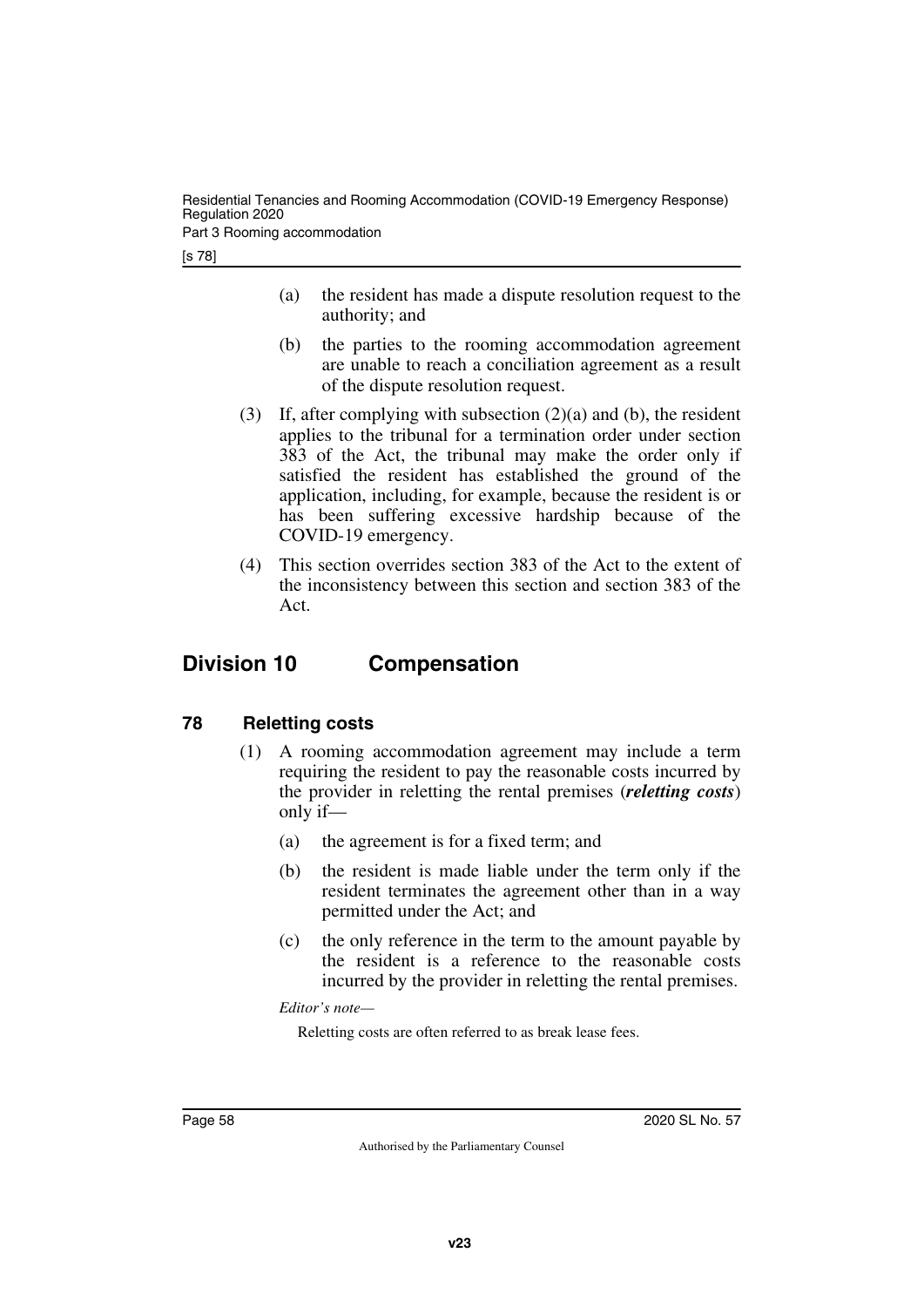- (2) However, a term of a rooming accommodation agreement requiring the resident to pay reletting costs is void if the agreement ends because of—
	- (a) a termination order; or
	- (b) a notice ending residency; or
	- (c) a notice terminating the agreement under section 75.

### <span id="page-58-0"></span>**79 Limits on reletting costs**

- <span id="page-58-1"></span>(1) This section applies if—
	- (a) a rooming accommodation agreement is a fixed term agreement; and
	- (b) the resident terminates the agreement other than in a way permitted under the Act; and
	- (c) a term of the agreement provides that the resident is liable to pay the reasonable costs incurred by the provider in reletting the rental premises if the resident terminates the agreement other than in a way permitted under the Act.
- (2) If there is only 1 resident for the agreement, the amount the resident is liable to pay is limited to an amount equivalent to 1 week's rent under the agreement if—
	- (a) the resident suffers a loss of income of 75% or more; and
	- (b) the resident has less than \$5,000 in savings, whether held as cash or in a bank account.
- (3) If there is more than 1 resident for the agreement, the amount the residents are collectively liable to pay is limited to an amount equivalent to 1 week's rent under the agreement if—
	- (a) there has been a 75% or more reduction in the combined total income of all of the residents; and
	- (b) the combined savings of all of the residents is less than \$5,000, whether held as cash or in a bank account.
- (4) This section—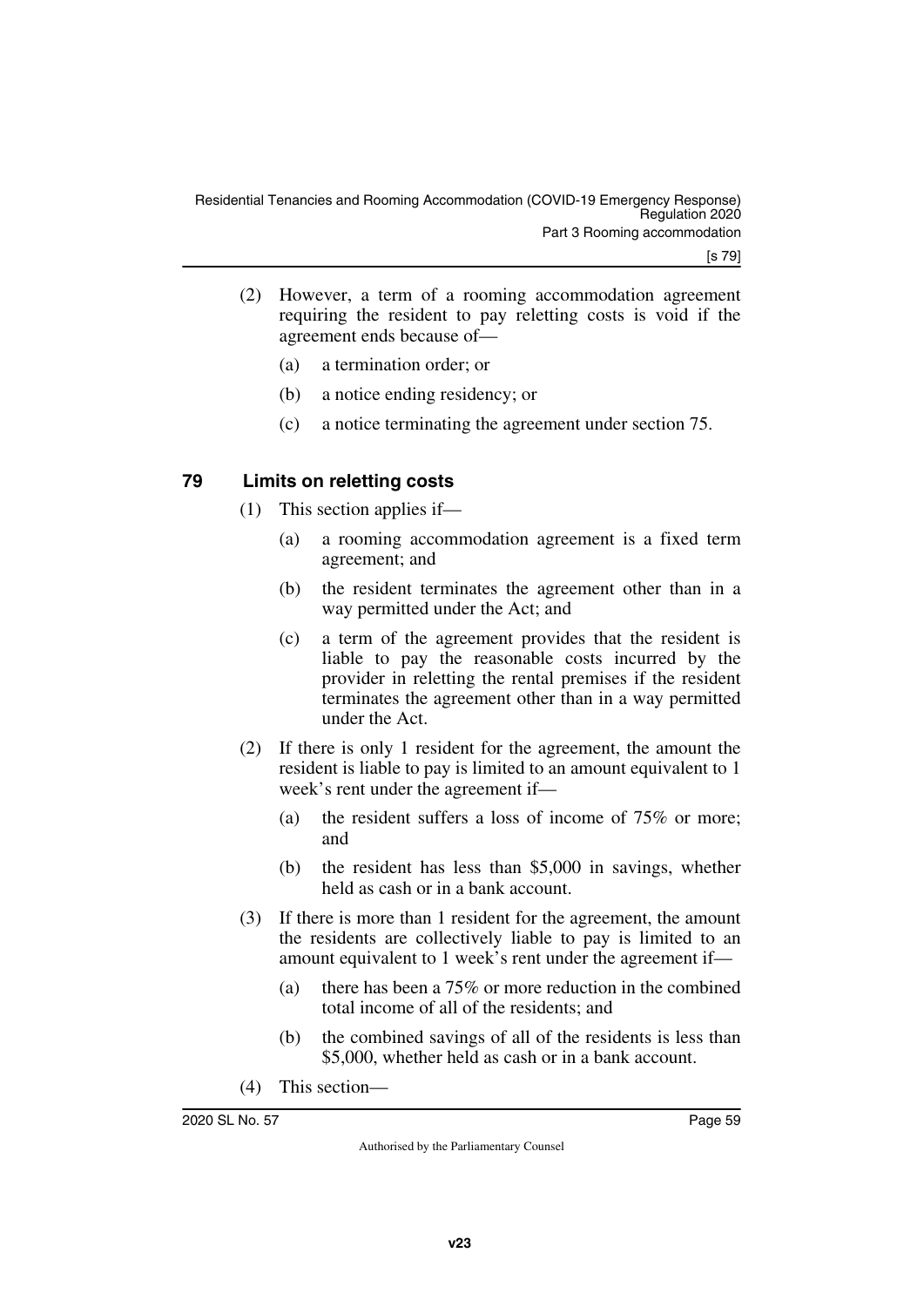Part 3 Rooming accommodation

- (a) overrides section 78 to the extent of the inconsistency between this section and section 78; and
- <span id="page-59-1"></span>(b) overrides section 178 of the Act to the extent of the inconsistency between this section and section 178 of the Act.

# <span id="page-59-0"></span>**Division 11 Dispute resolution**

# <span id="page-59-2"></span>**80 Particular applications for termination orders**

<span id="page-59-3"></span>(1) An application for a termination order made because a resident is suffering excessive hardship relating to the COVID-19 emergency is not an urgent application.

*Note—*

If a resident applies to the tribunal under the Act about a residency dispute, and the application is not an urgent application, the resident must first make a dispute resolution request to the authority.

<span id="page-59-5"></span>(2) This section overrides section 415 of the Act to the extent of the inconsistency between this section and section 415 of the Act.

# <span id="page-59-4"></span>**Division 12 Tenancy databases**

#### <span id="page-59-7"></span><span id="page-59-6"></span>**81 Extension of chapter 9 of the Act for rooming accommodation**

- (1) Chapter 9 of the Act, and part 4 of the *Residential Tenancies and Rooming Accommodation Regulation 2009*, apply in relation to rooming accommodation agreements as if—
	- (a) a reference in a provision of that chapter or regulation to a residential tenancy agreement included a reference to a rooming accommodation agreement; and
	- (b) a reference in a provision of that chapter or regulation to a tenant included a reference to a resident; and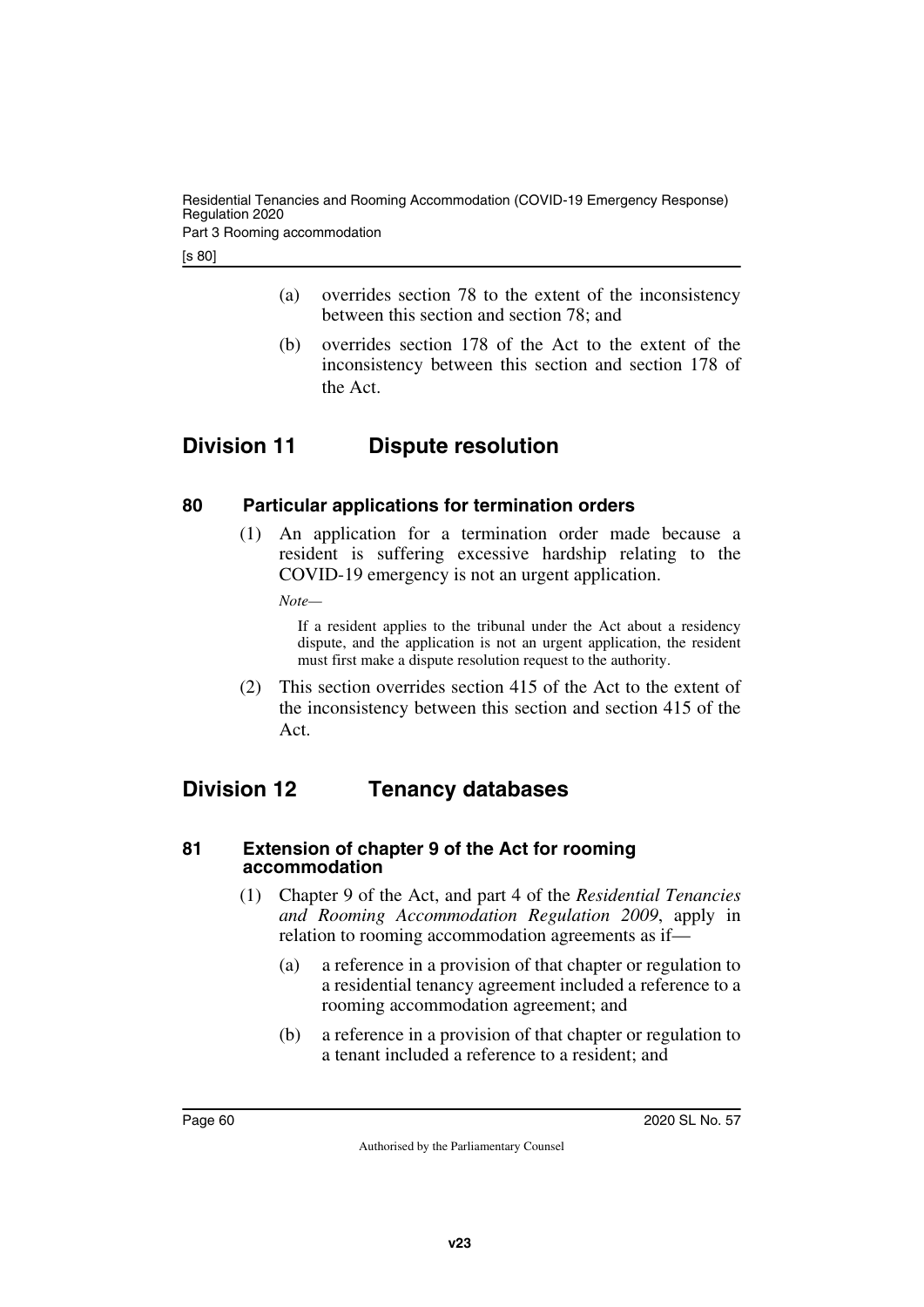- (c) a reference in a provision of that chapter or regulation to a lessor included a reference to a provider; and
- (d) a reference in a provision of that chapter or regulation to premises included a reference to rental premises.
- (2) Part 4 of the *Residential Tenancies and Rooming Accommodation Regulation 2009* applies in relation to rooming accommodation agreements as if—
	- (a) a reference in a provision of that regulation to section 280 of the Act included a reference to section 368 of the Act; and
	- (b) a reference in a provision of that regulation to section 347 of the Act included a reference to section 389 of the Act.
- (3) However, sections 17 and 18 of the *Residential Tenancies and Rooming Accommodation Regulation 2009* do not apply in relation to rooming accommodation agreements.
- (4) This section extends the application of chapter 9 of the Act, and part 4 of the *Residential Tenancies and Rooming Accommodation Regulation 2009*, to—
	- (a) residents, providers and provider's agents; and
	- (b) persons who own or operate a database containing information that—
		- (i) is personal information relating to, or arising from, the occupation of residential premises under a rooming accommodation agreement; or
		- (ii) is used for a purpose relating to a past, current or future occupation of residential premises under a rooming accommodation agreement; and
	- (c) persons who list personal information about other persons in a tenancy database mentioned in paragraph (b).
- (5) In this section—

*list* see section 457 of the Act, as modified under subsection (1).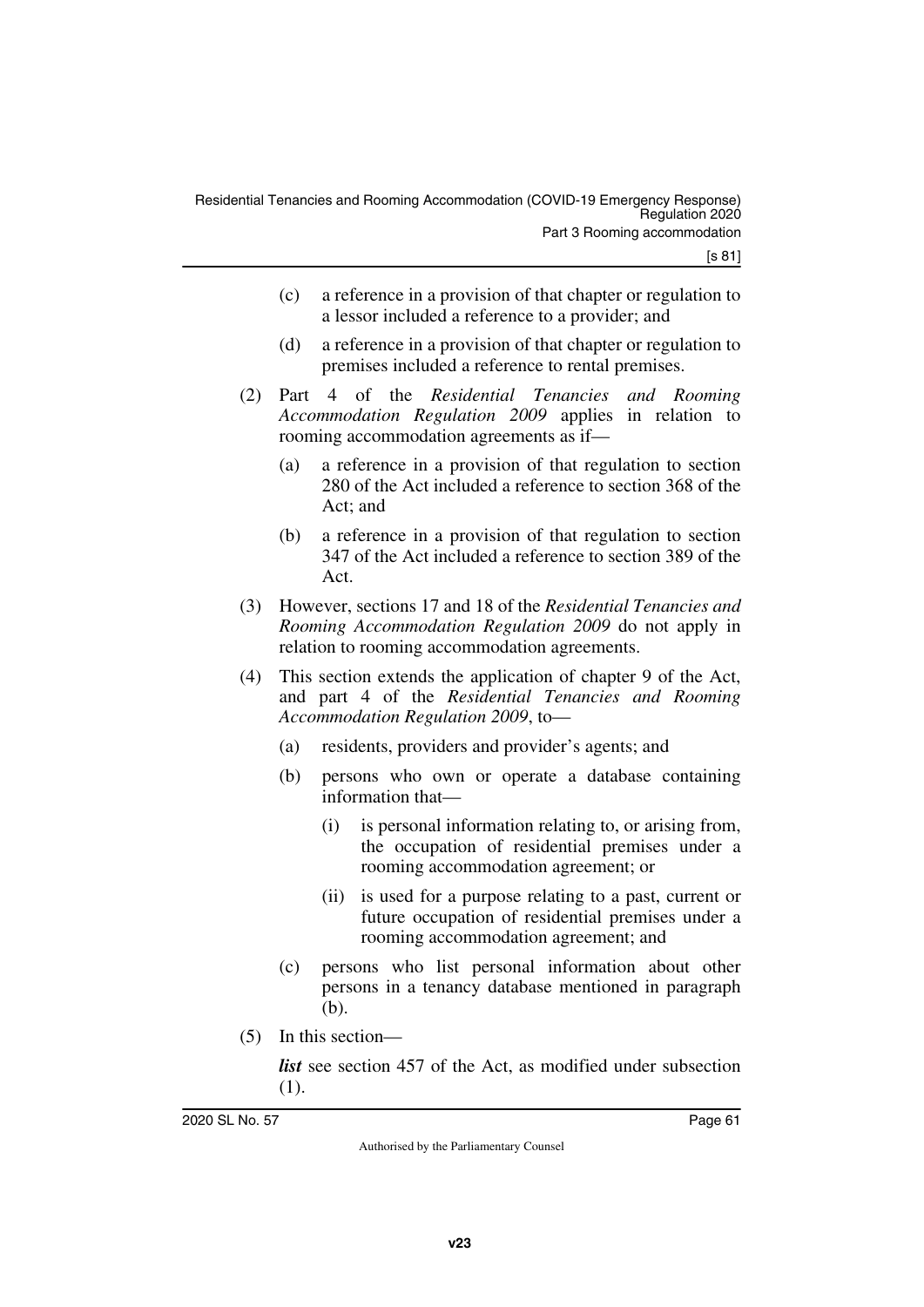[s 82]

*personal information* see section 457 of the Act, as modified under subsection (1).

*tenancy database* see section 457 of the Act, as modified under subsection (1).

# <span id="page-61-0"></span>**82 Restriction on listing on tenancy database**

- <span id="page-61-1"></span>(1) This section applies to personal information relating to—
	- (a) a failure to pay rent as required under a rooming accommodation agreement; or
	- (b) ending a rooming accommodation agreement.
- (2) A person (a *user*) must not list personal information about another person in a tenancy database if the failure to pay rent, or the ending of the agreement, happened during the COVID-19 emergency period and was because of the other person—
	- (a) suffering excessive hardship because of the COVID-19 emergency; or
	- (b) complying with a public health direction.

Maximum penalty—20 penalty units.

- (3) However, subsection  $(2)(a)$  does not apply if—
	- (a) the user was the provider or provider's agent under the rooming accommodation agreement when the failure happened; and
	- (b) the other person did not inform the user that the failure to pay the rent, or the ending of the agreement, was because of a circumstance mentioned in subsection  $(2)(a)$  or  $(b)$ .
- (4) This section applies in addition to the restrictions on listing personal information in a tenancy database under section 459 of the Act, as modified under section 81.
- (5) In this section—

*list* see section 457 of the Act, as modified under section 81.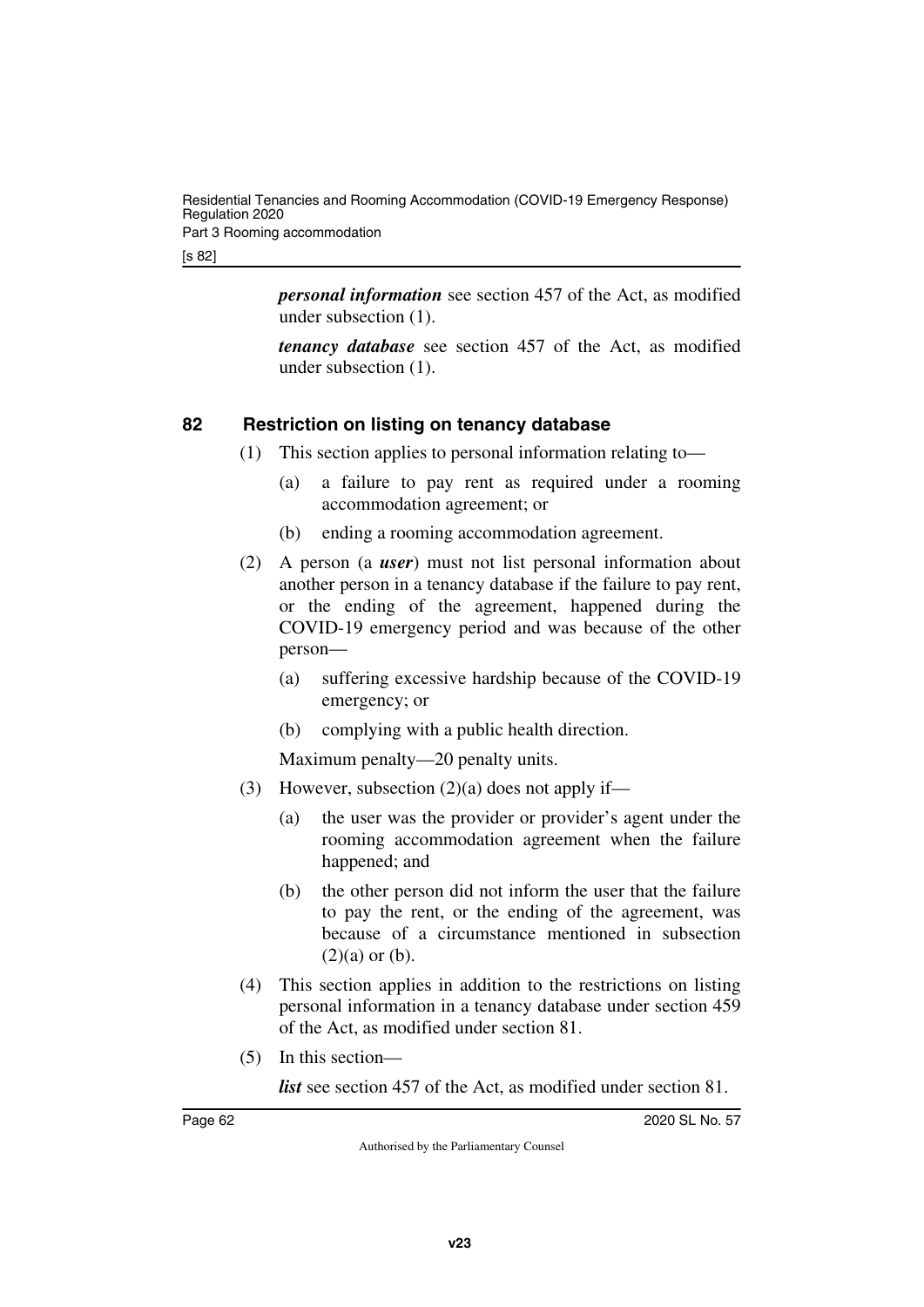*personal information* see section 457 of the Act, as modified under section 81.

<span id="page-62-1"></span>*tenancy database* see section 457 of the Act, as modified under section 81.

# <span id="page-62-0"></span>**Part 4 General provisions**

# <span id="page-62-2"></span>**83 Extensions of time to complete particular processes**

- <span id="page-62-3"></span>(1) This section applies if—
	- (a) a person—
		- (i) may apply under the Act to the authority or tribunal within a stated period; or
		- (ii) must respond to an action taken by the authority within a stated period; and
	- (b) the person is unable to make the application, or respond to the action, because of a circumstance mentioned in section  $6(2)(a)$ .
- (2) The person may apply to the authority for an extension of time to make the application or respond to the action.
- (3) The application (the *extension application*) must be made within the stated period in the approved form and be accompanied by the evidence required under the approved form.
- (4) The authority may grant the extension application if satisfied the person was unable to make the application, or respond to the action, because of a circumstance mentioned in subsection  $(1)(b)$ .
- (5) The extension of time granted by the authority may be the period applied for or another period decided by the authority.
- (6) Whether or not the extension application is granted, the stated period is taken to be extended by the number of days taken to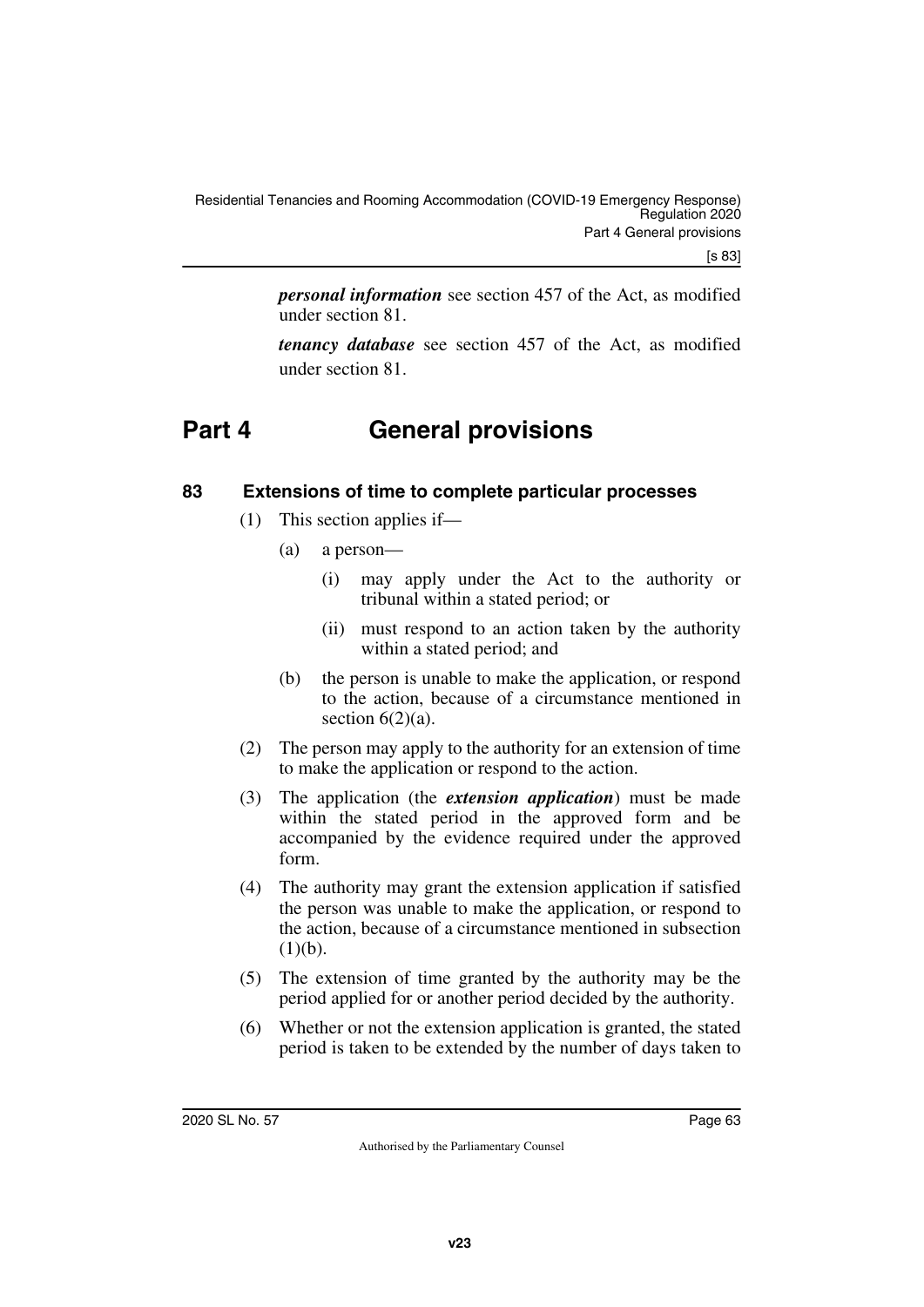Residential Tenancies and Rooming Accommodation (COVID-19 Emergency Response) Regulation 2020 Part 4 General provisions

[s 84]

decide the application and give notice of the decision to the applicant.

#### *Example—*

If the person made the extension application on the second day of a 7-day period, and the person is informed on the last day of the period that the application was rejected, the period is taken to be extended by 5 days.

<span id="page-63-1"></span>(7) This section overrides a provision of the Act to the extent of the inconsistency between that provision and this section.

### <span id="page-63-0"></span>**84 Additional grounds to be considered by tribunal in deciding applications**

- (1) This section applies to an application made to the tribunal under the Act after the commencement of this section.
- (2) The tribunal must have regard to the following matters when considering the application, in addition to the matters the tribunal must consider under the Act—
	- (a) the financial and medical effect of the COVID-19 emergency on the applicant and any other party for the application;
	- (b) the likely difficulty the applicant and any other party for the application may have in complying with the tribunal's decision on the application while also complying with the public health directions that apply to the person.
- (3) This section overrides a provision of the Act to the extent of any inconsistency between that provision and this section.
- (4) In this section—

*other party*, for an application, means—

- (a) if the application relates to a residential tenancy agreement or rooming accommodation agreement—a person who is a party to the agreement; or
- (b) it the application is for an order of the tribunal—a person who is to be subject to the order.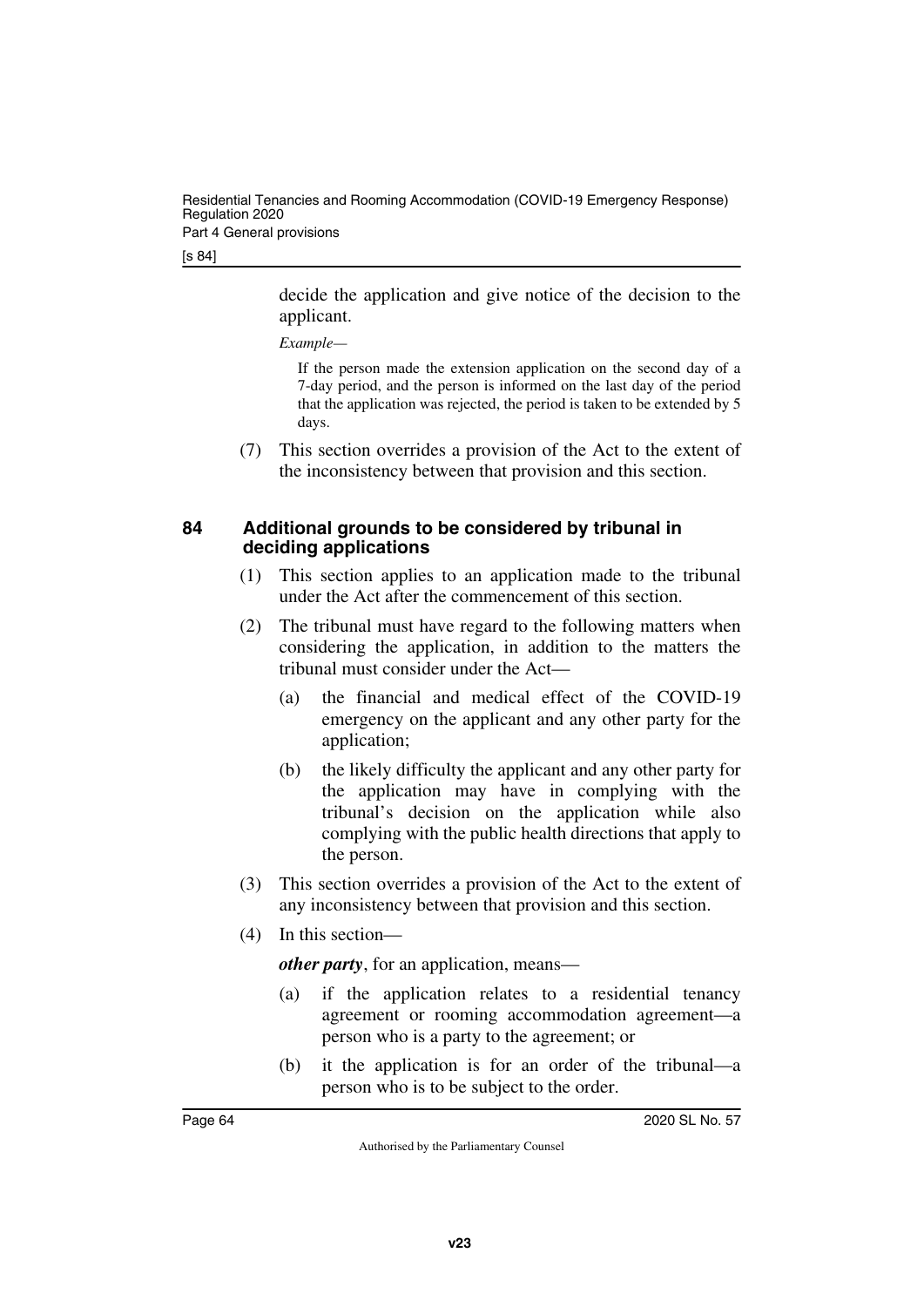#### <span id="page-64-1"></span><span id="page-64-0"></span>**85 Evidence of suffering excessive hardship because of COVID-19 emergency**

- (1) This section applies if a tenant or resident claims to be, or to have been, suffering excessive hardship because of the COVID-19 emergency.
- (2) The lessor or provider may require evidence from the tenant or resident to support the claim if the evidence is similar in nature to the information the lessor or provider required from the tenant or resident to enter into the agreement.

*Examples of evidence supporting claim—*

a separation certificate from an employer, a confirmation from Centrelink or a medical certificate

- (3) If the lessor or provider makes a dispute resolution request to the authority for a tenancy dispute or rooming accommodation dispute involving the tenant or resident—
	- (a) the authority may require the tenant or resident to provide additional evidence that the tenant or resident is suffering excessive hardship because of the COVID-19 emergency; and
	- (b) the authority may advise the lessor or provider about whether the authority is satisfied the tenant or resident is or has been suffering excessive hardship because of the COVID-19 emergency.

#### *Note—*

Information provided during the conciliation process is protected under the Act. See chapter 6, part 1, division 6 of the Act.

 $(4)$  If—

- (a) the tenant or resident has informed the lessor or provider that the tenant or resident is suffering excessive hardship because of the COVID-19 emergency; and
- (b) the tenant's or resident's circumstances change with the effect that the tenant or resident is no longer suffering excessive hardship;

the tenant or resident must, as soon as reasonably practicable after the change in circumstances happens, inform the lessor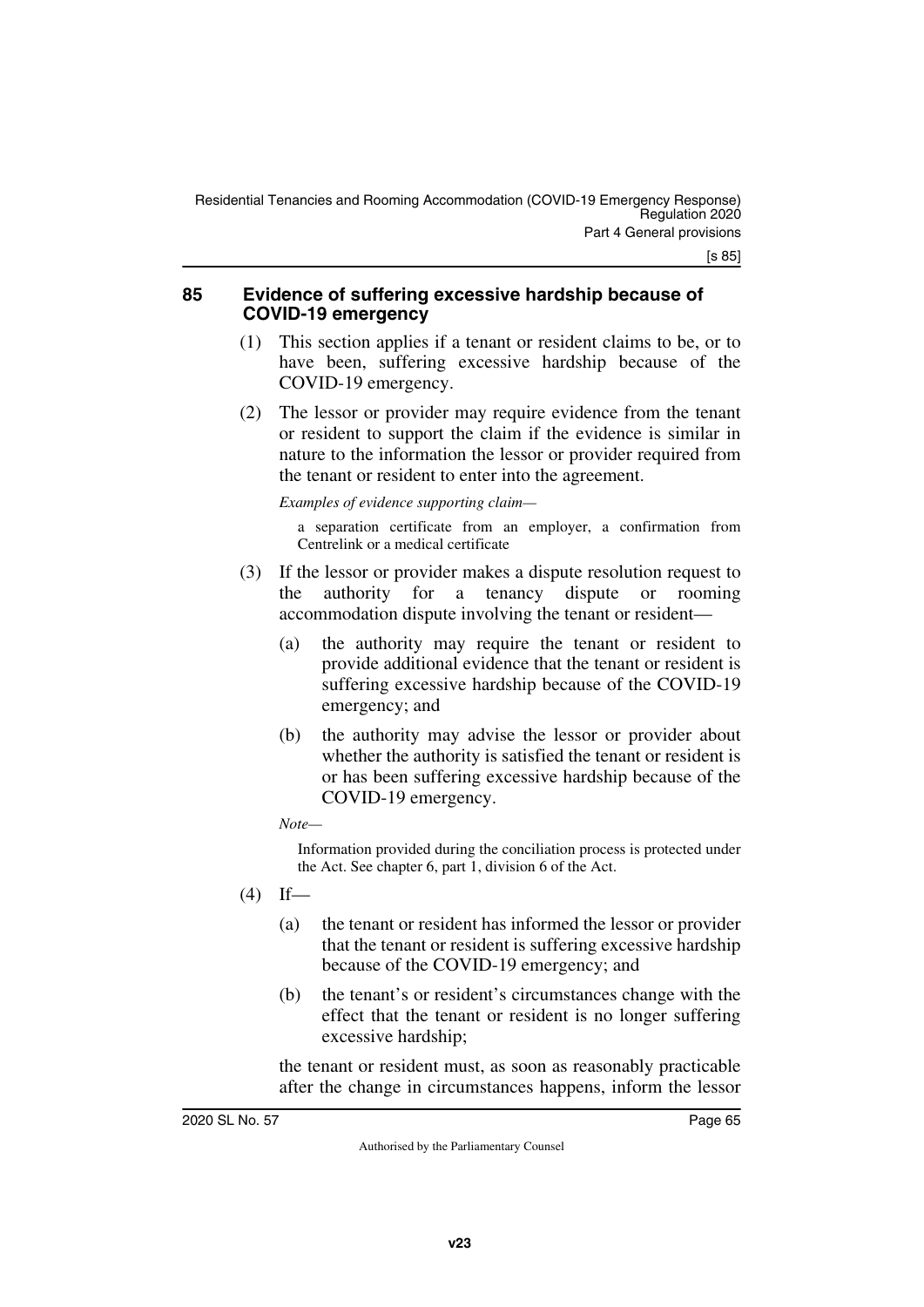[s 86]

or provider of the tenant's or resident's changed circumstances.

<span id="page-65-1"></span>Maximum penalty—20 penalty units.

#### <span id="page-65-0"></span>**86 False or misleading documents about excessive hardship because of COVID-19 emergency**

(1) A person must not give the authority, or another person, a document containing information that the person knows is false or misleading in a material particular for the purpose of claiming the person is or has been suffering excessive hardship because of the COVID-19 emergency.

Maximum penalty—50 penalty units.

- (2) However, the person does not commit an offence against subsection (1) if, when giving the document, the person—
	- (a) informs the authority or other person, to the best of the person's ability, how it is false or misleading; and
	- (b) gives the correct information to the authority or other person, if the person has, or can reasonably obtain, the correct information.

# <span id="page-65-2"></span>**87 Summary offences**

<span id="page-65-3"></span>Despite section 510(2) of the Act, a proceeding for an offence against this regulation may be started within 2 years after the commission of the offence.

#### <span id="page-65-4"></span>**88 Minister may make guidelines**

<span id="page-65-5"></span>The Minister may make guidelines, consistent with the Act and this regulation, to provide guidance to persons about the application of this regulation to the rights and obligations of lessors, providers, tenants and residents under the Act as it is modified by this regulation.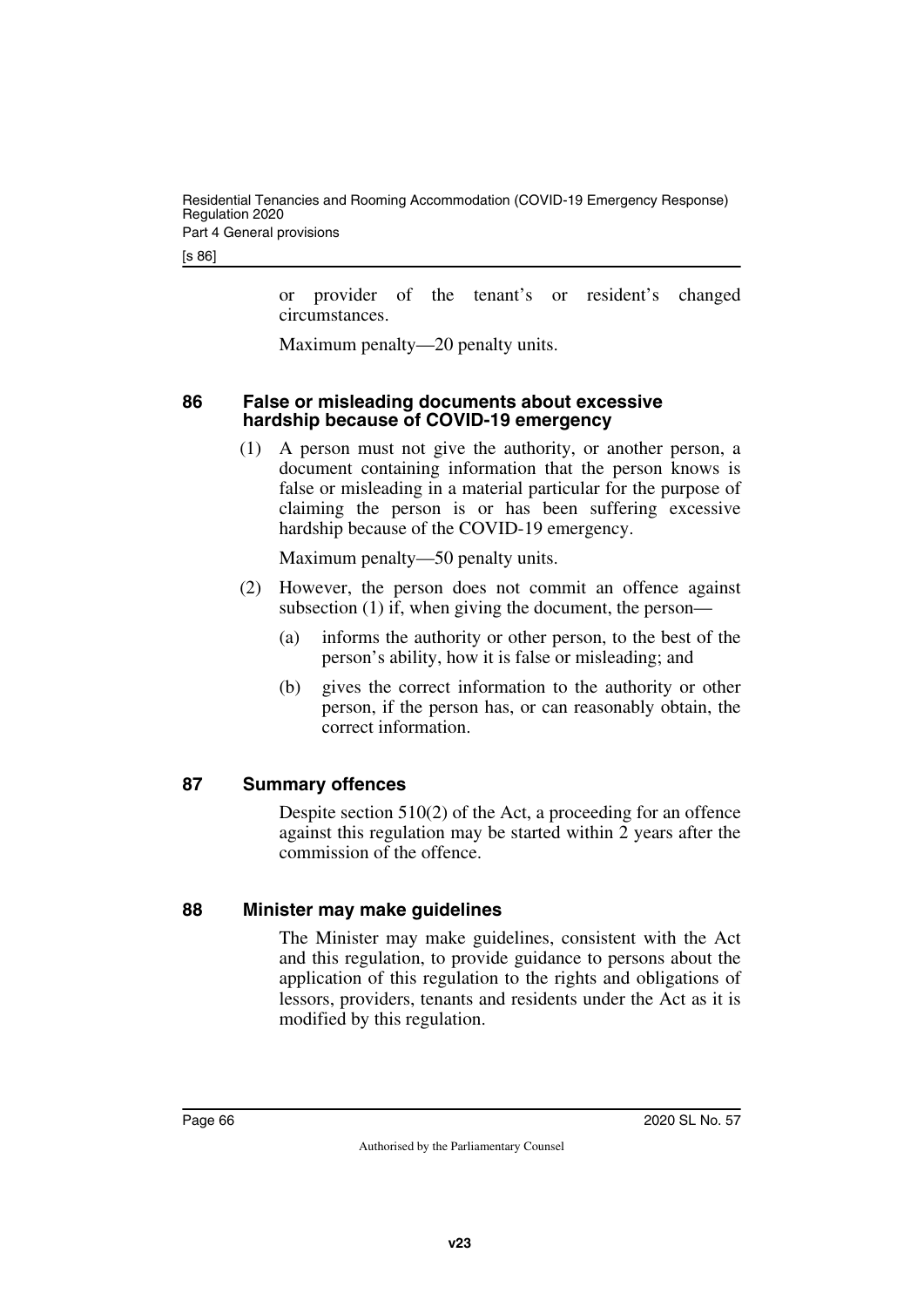#### <span id="page-66-0"></span>**89 Transitional provision—offences against moratorium provisions**

- <span id="page-66-1"></span>(1) A person can not be prosecuted under section 8 or 47 for an act or omission done or omitted to be done before the day this regulation is notified if the act or omission would not have constituted an offence but for section 8 or 47.
- (2) Subsection (1) does not limit the Criminal Code, section 11.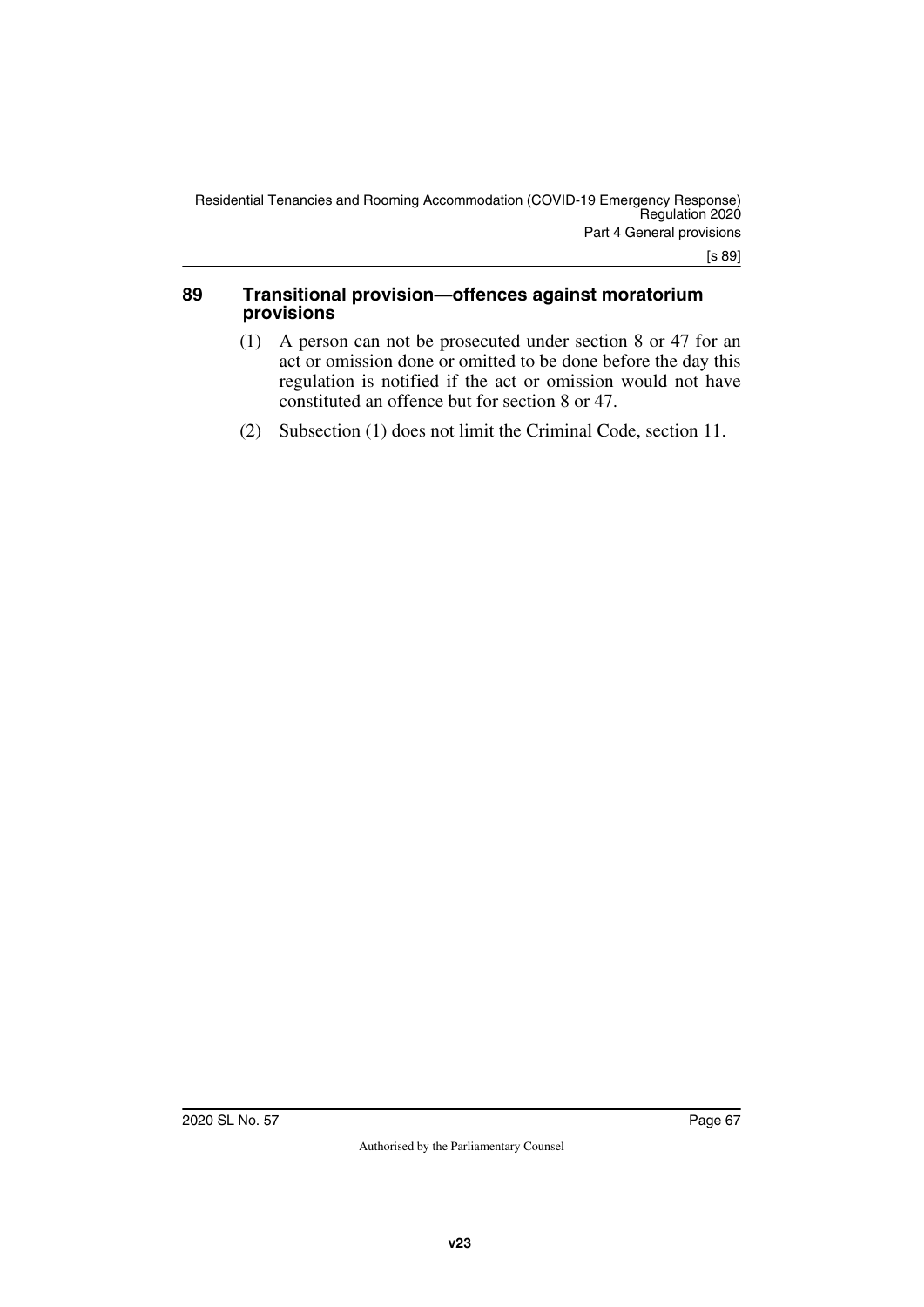Residential Tenancies and Rooming Accommodation (COVID-19 Emergency Response) Regulation 2020

<span id="page-67-0"></span>Schedule 1

# **Schedule 1 Dictionary**

section 5

<span id="page-67-1"></span>*COVID-19 emergency* see the *COVID-19 Emergency Response Act 2020*, schedule 1.

*COVID-19 emergency period* see the *COVID-19 Emergency Response Act 2020*, schedule 1.

*income*, of a person, means the net weekly income of the person, including, for example, any financial assistance the person is receiving from the State or Commonwealth.

*notice ending residency* see section 60(3).

*notice ending tenancy* see section 22(3).

*prescribed minimum housing standard* see section 17A(1) of the Act.

*public health direction* see the *Public Health Act 2005*, section 362B(1).

*quarantine direction* means—

- (a) a public health direction requiring a person to stay at a place for a stated period in isolation; or
- (b) a direction, under the *Public Health Act 2005*, section 362H requiring a person to stay at a place for a stated period in isolation.

*residency variation agreement* see section 51(1).

*social distancing* means keeping at least 1.5m distance away from other persons at a place.

*tenancy variation agreement* see section 13(1).

*vulnerable person* means any of the following persons—

- (a) an individual over 70 years of age;
- (b) an individual over 65 years of age who has an existing health condition or comorbidities;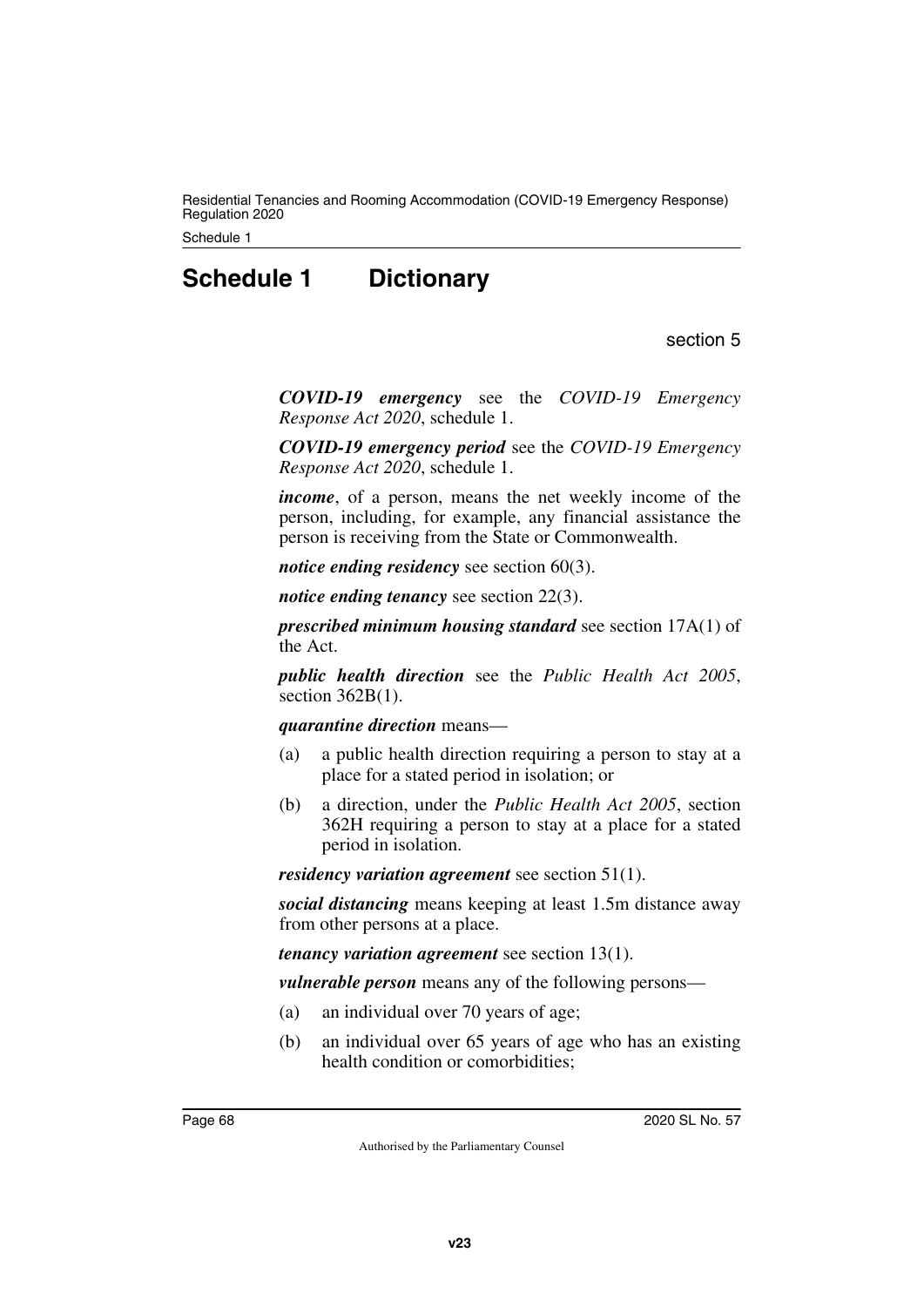Schedule 1

- (c) an Aboriginal person or Torres Strait Islander over the age of 50 who has an existing health condition or comorbidities;
- (d) an individual whose immune system is compromised.